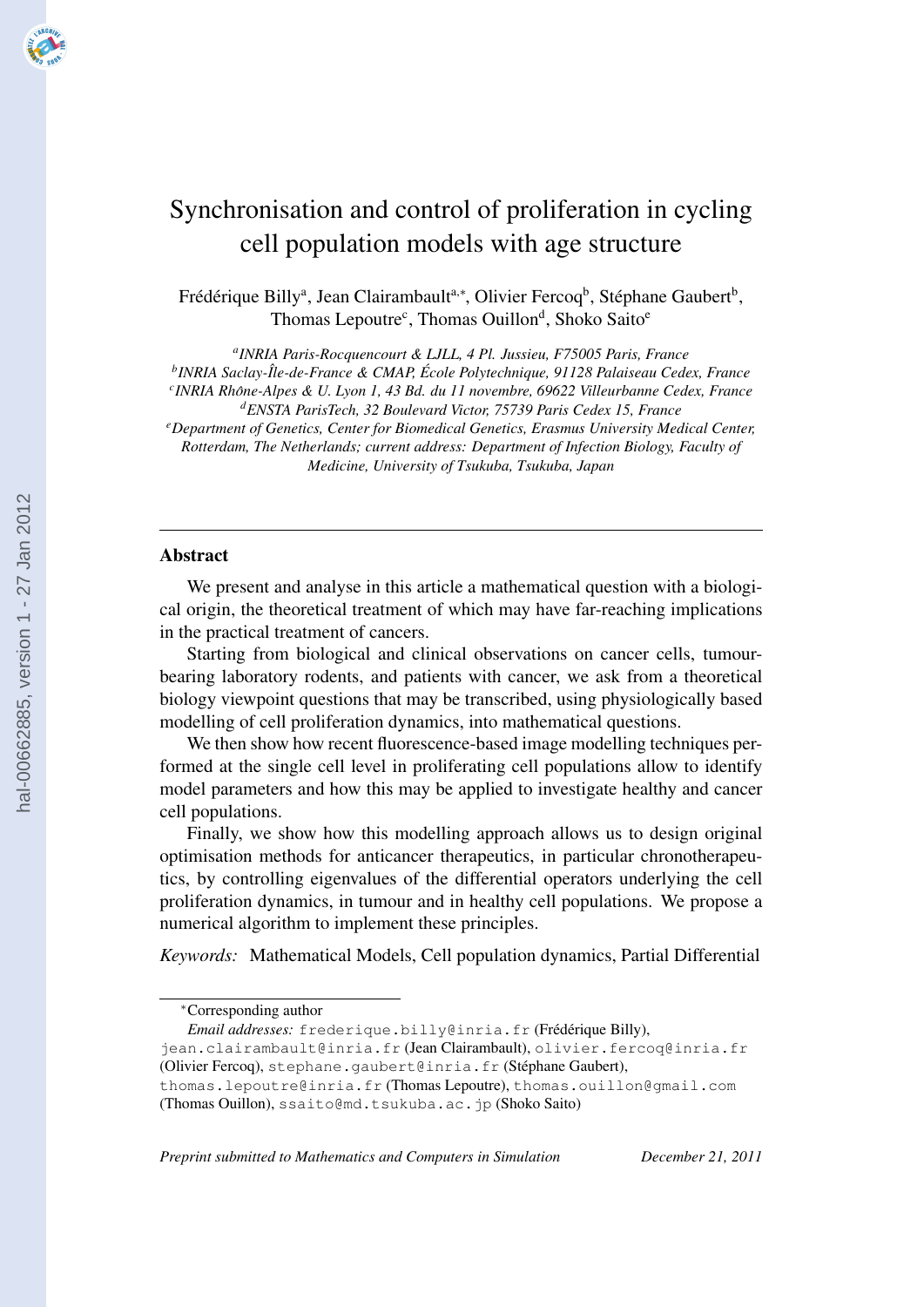Equations, Age-structured Models, Cell division cycle, Cancer Drug Toxicity, Chronotherapy, Drug Delivery Optimisation

## **Contents**

| 1                       |     | <b>Experimental and theoretical motivations</b>                                                                         | 3              |
|-------------------------|-----|-------------------------------------------------------------------------------------------------------------------------|----------------|
|                         | 1.1 | Circadian clocks and tumour growth                                                                                      | 3              |
|                         | 1.2 |                                                                                                                         | $\overline{5}$ |
|                         | 1.3 | The goal: chronotherapeutic optimisation in oncology $\dots$                                                            | 6              |
|                         | 1.4 | Biological and mathematical questions on tissue proliferation and                                                       |                |
|                         |     | its control $\ldots$ , $\ldots$ , $\ldots$ , $\ldots$ , $\ldots$ , $\ldots$ , $\ldots$ , $\ldots$ , $\ldots$ , $\ldots$ | 8              |
| 2                       |     | Age-structured linear models for tissue proliferation and its control                                                   | 9              |
|                         | 2.1 | Basic facts about age-structured linear models                                                                          | 10             |
|                         | 2.2 | Summary of previous theoretical results                                                                                 | 11             |
|                         | 2.3 |                                                                                                                         | 12             |
|                         | 2.4 | Consequences for the cell cycle model                                                                                   | 14             |
| $\overline{\mathbf{3}}$ |     | <b>Identification of model parameters</b>                                                                               | 16             |
|                         | 3.1 | FUCCI reporters to identify model parameters                                                                            | 16             |
|                         | 3.2 |                                                                                                                         | 17             |
|                         | 3.3 | <b>Numericals</b>                                                                                                       | 18             |
|                         |     | 3.3.1<br>Expression of the transition rates                                                                             | 18             |
|                         |     | 3.3.2<br>Discretisation scheme<br>.                                                                                     | 21             |
|                         |     | 3.3.3<br>Numerical determination of the growth exponent                                                                 | 22             |
|                         | 3.4 | Model simulations                                                                                                       | 23             |
|                         |     | 3.4.1                                                                                                                   | 24             |
|                         |     | 3.4.2                                                                                                                   | 24             |
| $\boldsymbol{4}$        |     | A numerical optimisation problem with toxicity constraints                                                              | 27             |
|                         | 4.1 | Prerequisites in nonlinear optimisation                                                                                 | 27             |
|                         | 4.2 | Optimisation of the Floquet eigenvalue                                                                                  | 29             |
|                         | 4.3 |                                                                                                                         | 31             |
| 5                       |     | Discussion and future prospects for this work                                                                           | 35             |

*Submitted July 2011*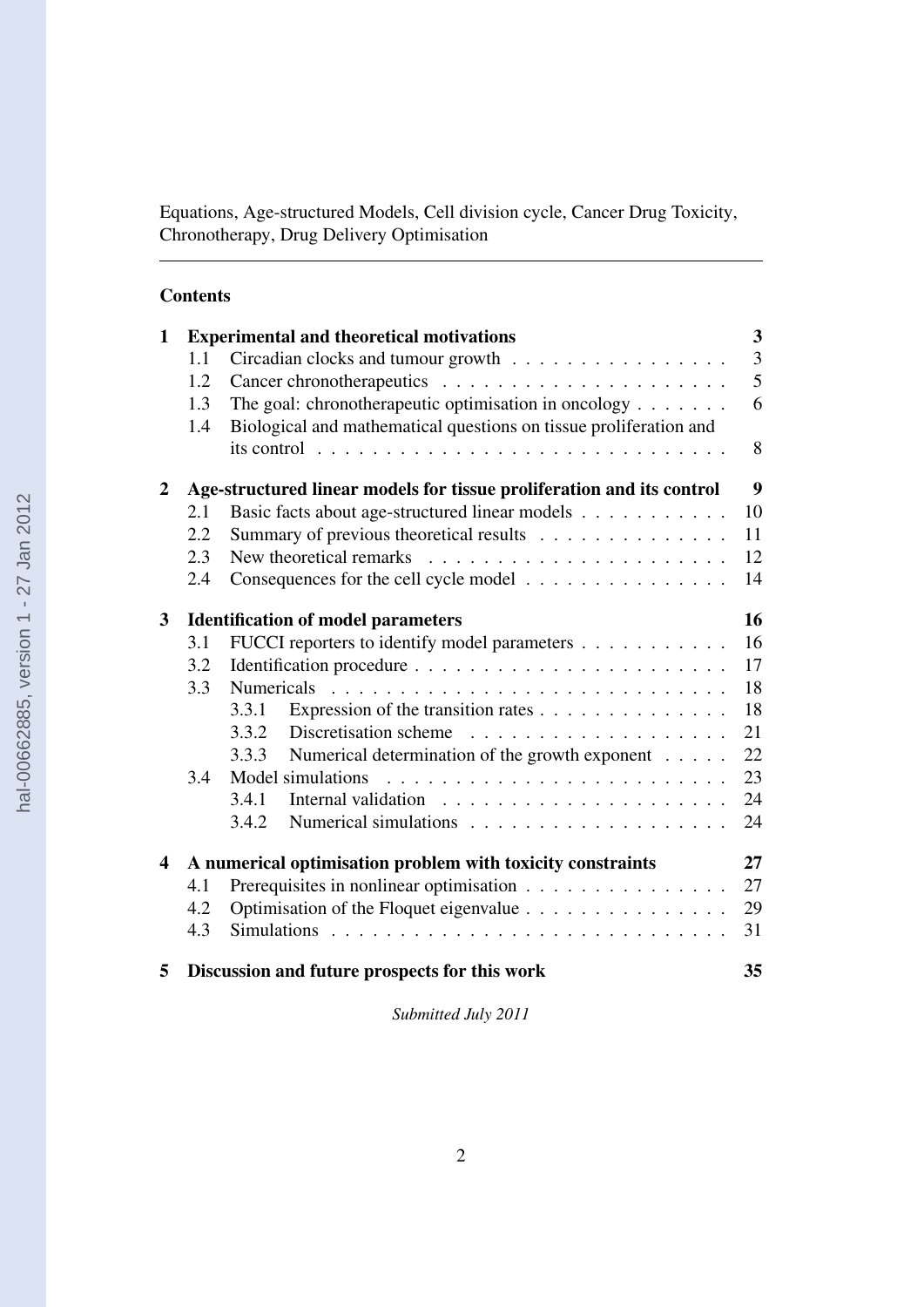## <span id="page-2-0"></span>1. Experimental and theoretical motivations

Tissue proliferation in living organisms always relies on the cell division cycle: one cell becomes two after a sequence of molecular events that is physiologically controlled at each step of the cycle at so-called checkpoints [\[63,](#page-42-0) [71\]](#page-43-0). This process occurs in all renewing tissues, healthy or tumour, but in tumour tissues part of these control mechanisms are inefficient, resulting in uncontrolled tissue growth which may be given as a definition of cancer.

At the initial local stages of cancer (*i.e.*, still without more invasive processes involving tumour neoangiogenesis, digestion of the extracellular matrix and metastases), deficiencies in the control of cell cycle checkpoints, *e.g.*, involving mutated protein p53, are the main factors responsible for this disrupted control of tissue growth.

The representation of the dynamics of the division cycle in proliferating cell proliferations by physiologically structured partial differential equations (PDEs), which dates back to McKendrick [\[67\]](#page-43-0), is a natural frame to model proliferation in cell populations, healthy or tumour. Furthermore, the inclusion in such models of targets for its physiological and pharmacological control allows to develop mathematical methods of their analysis and control [\[28\]](#page-39-0).

## *1.1. Circadian clocks and tumour growth*

In the physiological control of the cell division cycle, the role of molecular circadian clocks, which exist in all nucleated cells and are themselves under the control of a central hypothalamic neuronal clock, has been evidenced by numerous animal experiments and is also supported by various clinical observations. These clocks, in the constitution of which about 15 genes have been shown to take part, exert a rhythmic regulating control with a period of approximately 24 hours (hence their name: *circa diem* = about one day) on hormonal, metabolic, behavioral and proliferative processes [\[78, 82\]](#page-44-0). The first of these genes to be discovered were the Per gene in the fruit fly *Drosophila Melanogaster* by R.J. Konopka and S. Benzer in 1971 [\[53\]](#page-42-0), and in mammals, the Clock gene by J. Takahashi in 1994 [\[88\]](#page-45-0). Their disruption may impair all these physiological processes in an extended manner. It has been experimentally shown by transgenesis experiments that Per2 knock-out transgenic mice are more prone to develop radiation-induced cancers than wild type mice [\[41\]](#page-41-0).

Similarly, in experiments performed by a totally different team, it has been shown that tumour-bearing mice submitted to artificial strong perturbations of their circadian rhythms constantly exhibit accelerated tumour growth. In a series of articles reporting these experimental observations on two groups of tumourbearing laboratory rodents [\[39,](#page-40-0) [40\]](#page-41-0) (the tumour was a fast growing murine tumour positioned in a subcutaneous, easily accessible, site), one with a disrupted central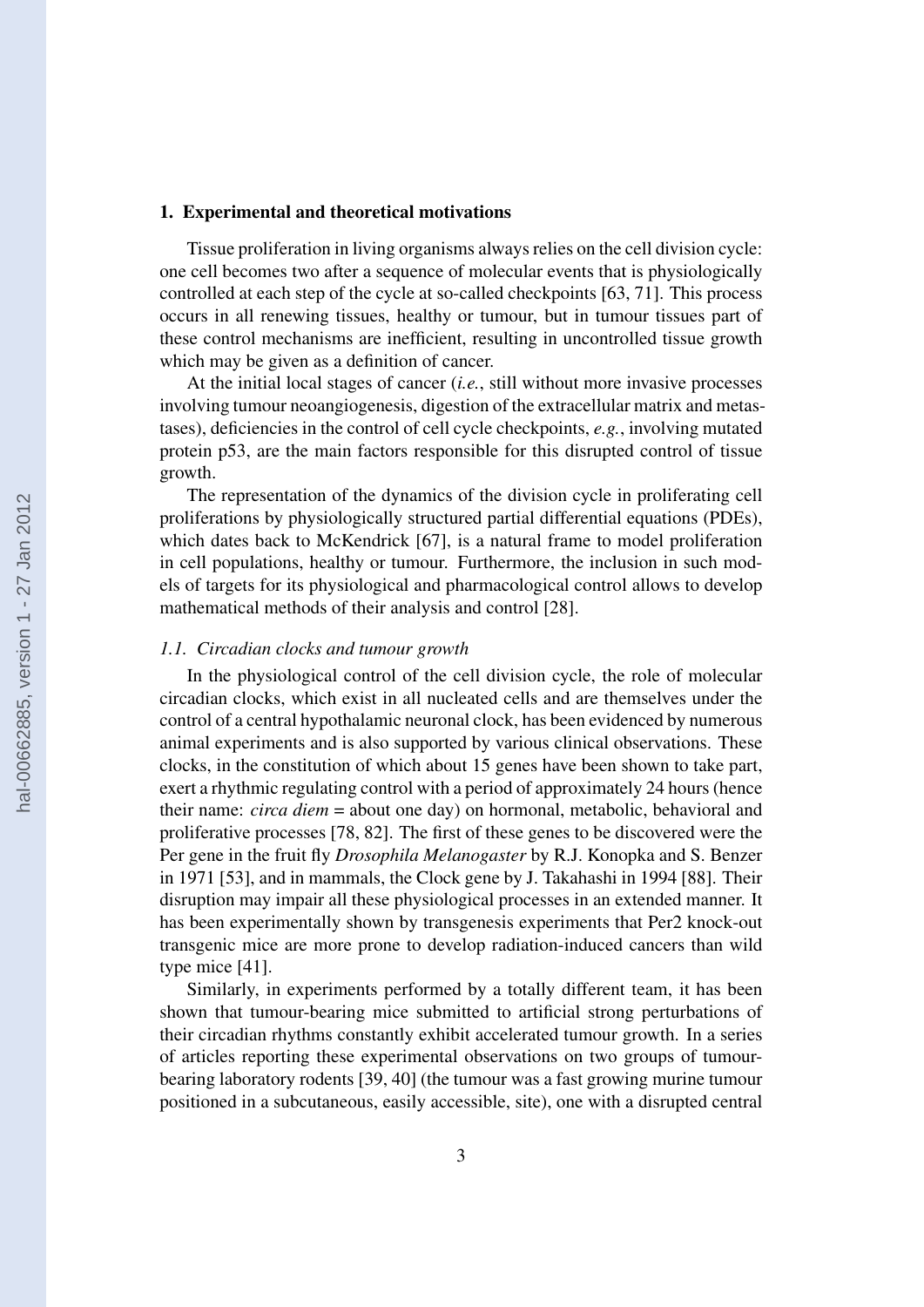circadian clock, the other with a physiologically light-entrained clock as a control group, this has been demonstrated by comparing tumour growth curves. These observations were confirmed and supported by measurements of clock gene expression by quantitative real time polymerase chain reaction (qRTPCR). Furthermore, it was shown that in the disrupted clock group, a partial correction of this tumour growth enhancement was obtained by re-entraining circadian clocks by controlled restricted feeding at fixed and unusual times for rodents (during daylight) [\[39\]](#page-40-0), thus opening the way to the idea that it could be possible to add an external control to reinforce these physiologically controlled checkpoints when they are deficient.

It has also been observed in clinical settings that patients with cancer, whose circadian rhythms (rest/activity, blood cortisol) were damped or ablated, showed clinically more fatigue and had poorer life prognosis. They also had higher blood levels of cytokines [\[79\]](#page-44-0), which are emitted by tumour cells, or by immune cells that surround tumours; at least one of these cytokines,  $TGF_{\alpha}$ , has been experimentally shown, when directly infused in the cerebrospinal fluid of mice (into the third ventricle), to severely disrupt their circadian rhythms, as evidenced on rest-activity and sleep-wake cycles [\[54\]](#page-42-0).

Whether or not circadian clocks play an essential role in controlling checkpoints of the cell division cycle remains to be more documented, both experimentally, by performing measurements in cell cultures and in living whole organisms, and theoretically, by using and analysing combined mathematical models of molecular circadian clocks and of the cell division cycle in cell populations [\[28,](#page-39-0) [31, 32, 33, 35, 36\]](#page-40-0). Nevertheless, we will develop here the concept of *synchronisation* between phases of the division cycle in a proliferating cell population, to show that the less synchronised phases are within a cell population (*i.e.*, the looser are cell cycle phase transitions), the faster is proliferation measured by a Malthus-like growth exponent, first eigenvalue of the theoretical tissue growth process.

Furthermore, since circadian clock proteins such as Bmal1 and Per2 have been shown to control cyclin dependent kinases which themselves control in particular  $G_1/S$  and  $G_2/M$  phase transitions [\[65\]](#page-43-0), it is not unlikely from a theoretical biology point of view that circadian clocks control cell cycle phase synchronisation, and by this way, proliferation of the cell population. Consistent with this speculation and the above mentioned experiments on cancer growth enhancement by circadian clock disruption is the fact that in patients with cancer, the less expressed are physiological circadian rhythms, *e.g.*, of rest-activity or blood cortisol, the poorer is the prognosis and the response to cancer treatments [\[72\]](#page-43-0).

Another speculation that arises from these theoretical considerations is that cancer cell populations might be in this sense, *i.e.*, with respect to cell cycle timing, less synchronised, due or not to circadian clock disruption, than healthy cell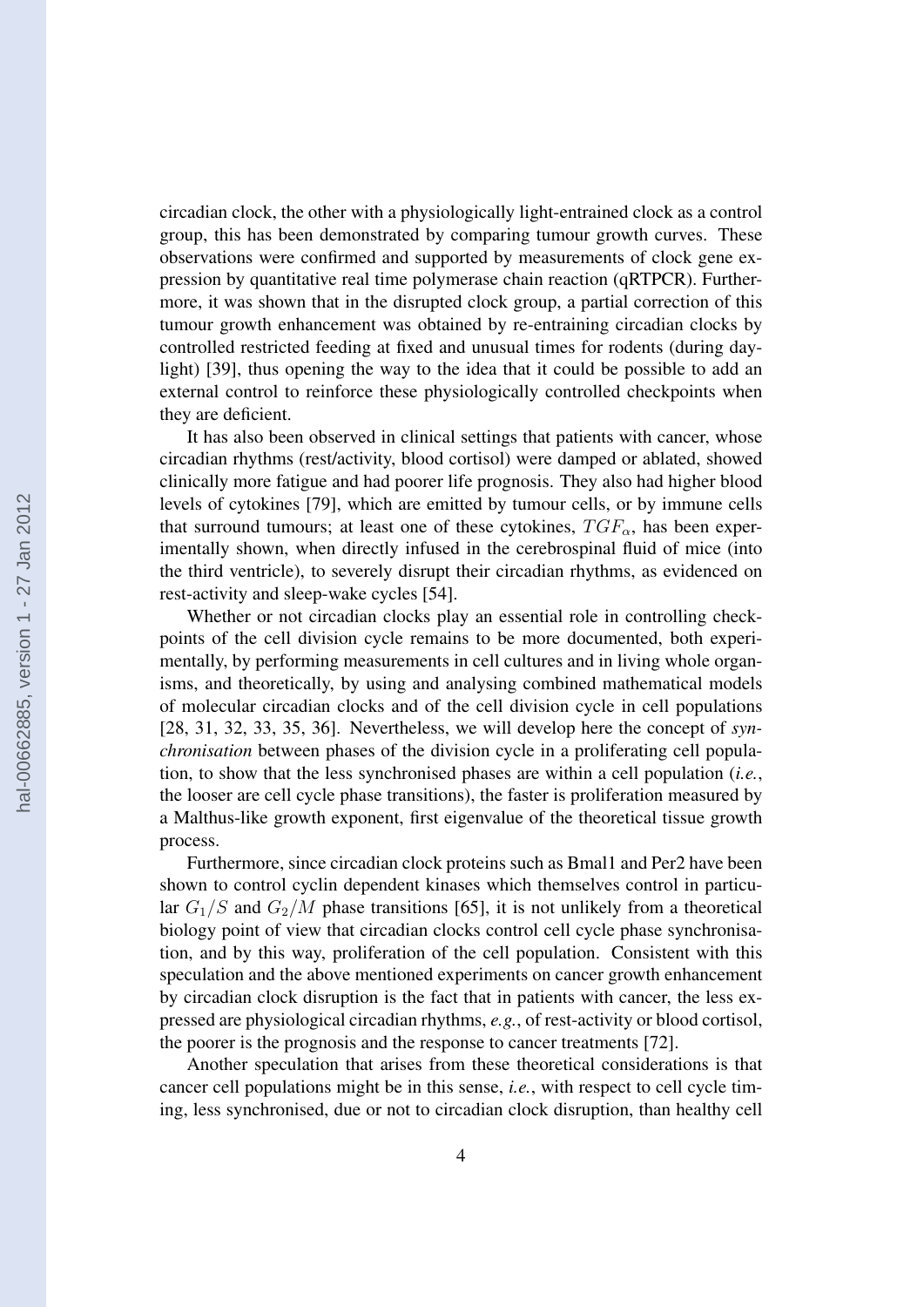<span id="page-4-0"></span>populations. This remains to be experimentally evidenced, thus by asking a 2 stage question: firstly, are cancer cell populations less synchronised than healthy cell ones? and: if so, what is the participation of circadian clock disruption in such desynchronisation? To help better understanding how to experimentally test these hypotheses, we have designed models of the cell division cycle in cell populations and of its periodic control.

#### *1.2. Cancer chronotherapeutics*

In modern oncology, much before molecular circadian clocks were known, it has been experimentally observed that for anticancer drugs, the time of delivery in the 24 h span matters. This has led teams of oncologists to use in the clinic of cancers drug delivery schedules with sinusoidal shape implemented in programmable pumps, with 24 h period and peak delivery times that were determined as the best possible from trials and errors on laboratory animals and subsequently transferred to the clinic [\[56, 57, 58, 59, 60, 61,](#page-42-0) [72\]](#page-43-0). There is a best and a worst time in day for peaks of drug flows to be infused in the general blood circulation, and these peak times depend on the drug used, best times for two different drugs being possibly in antiphase with respect to a 24 h period. Whence one can deduce that assuming the existence of an optimal cell cycle time with a unique peak drug delivery time, the same for all drugs, is not a correct point of view to guide time-scheduled drug delivery optimisation.

Indeed, these best times depend not only on circadian timing in the cell division cycle (which may be different according to the tissue under consideration, but have been experimentally evidenced in different tissues of living organisms as, *e.g.*, circadian peaks of S-phase, of Cyclin E, of Cyclin B1, etc.) [\[19, 20,](#page-39-0) [85\]](#page-44-0), but also on the route followed by drugs in the organism, from their infusion in the general circulation until their action on the DNA in target cells. This last point is the object of *pharmacokinetics* and it involves drug processing by possibly circadian clock-influenced proteins (hence the name of *chronopharmacokinetics*) at different levels - blood by binding proteins, liver, target cells - and in particular by intracellular enzymes, which have been shown for some of them to be 24 h rhythmic, and are different according to the drug under consideration [\[59\]](#page-42-0).

But most cytotoxic anticancer drugs act in their common final route by inducing damage to the DNA in the nucleus of the cell, which damage is then detected by sensors, such as ATM, that trigger p53 protein, which in turn blocks the cell division cycle, mainly at  $G_1/S$  or  $G_2/M$  phase transitions [\[89, 90, 91\]](#page-45-0). Others may act directly on phase transition gating, such CDK inhibitors [\[26\]](#page-39-0).These effects are independent of the chronopharmacokinetic fate of each drug and are the object of molecular *pharmacodynamics* of cancer, *i.e.*, the discipline that studies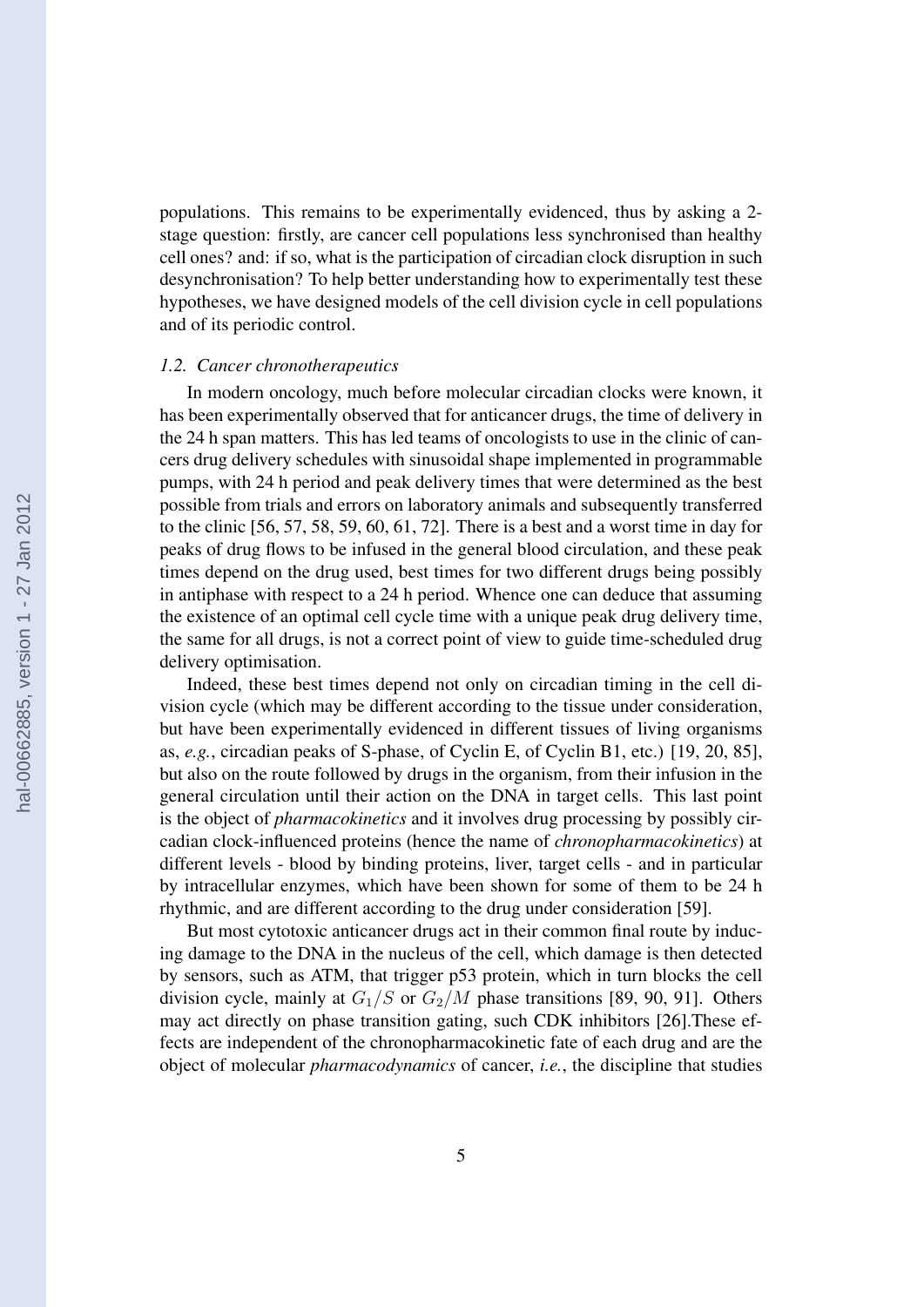<span id="page-5-0"></span>the molecular effects of drugs on the organisms submitted to anticancer drugs<sup>1</sup>.

As far as anticancer drugs are concerned, these common terminal molecular effects on the cell division cycle in target cell populations may be represented in cell cycle models, via ATM and p53, or by direct CDK inhibition, by a blockade of the cell cycle at the main checkpoints  $G_1/S$  and  $G_2/M$  [\[26,](#page-39-0) [64,](#page-43-0) [89, 90, 91\]](#page-45-0), which as mentioned earlier are under the control of circadian clocks, likely in a different manner depending on the nature of the tissue, healthy or tumour. Thus, independently of the drug used (the particularity of which being possibly taken into account by a chronopharmacokinetic model yielding a delay between infusion and presence in cells), it is possible to mathematically represent and optimise the (*chronopharmacodynamic*) effects of a time-dependent blockade of cell cycle phase transitions in proliferating cell populations, at the terminal level of the DNA in target cells.

Having this in mind, we may tackle the problem of optimising the (hidden) concentration profile in the nucleus of target cells for a generic drug acting by blocking cell cycle transitions. Of course, it should be subsequently completed by a chronopharmacokinetic model for each drug under consideration if one wants to apply results of such optimisation procedures to the clinic. In particular, some drugs act on the DNA all along the cell cycle (*e.g.*, intercalating agents), thus stimulating all checkpoints, while others are specific of S phase (*e.g.*, antimetabolites) or M phase (*e.g.*, spindle poisons), stimulating the time-dependent  $G_2/M$ checkpoint, or simply blocking mitosis. And it should also be completed by another common model relating DNA damage to p53 triggering (such as [\[64\]](#page-43-0)). Nevertheless, the terminal chronopharmacodynamic effects on cell cycle checkpoint blockade by assumed time-varying p53 levels can readily be represented as abstract time-dependent mathematical functions to be optimised at the target cell population level.

## *1.3. The goal: chronotherapeutic optimisation in oncology*

Optimisation of cancer therapeutics, from a clinical point of view, consists of maximising some therapeutic index of a treatment, measuring (with various definitions) a ratio between its therapeutic outcome in terms of tumour regression and its inevitable toxic side effects on healthy tissues. It thus measures the relevance of the chosen trade-off between therapeutic efficacy and unwanted toxicity. Such an index is hence maximum when there is no toxicity and the tumour is eradicated (a most unlikely situation) and minimum when toxicity is so high that the treatment must be stopped. Giving a mathematical sense to this trade-off is the object of therapeutic optimisation by mathematical methods [\[1, 2, 3,](#page-37-0) [9,](#page-38-0) [27,](#page-39-0) [29, 30\]](#page-40-0).

<sup>&</sup>lt;sup>1</sup>A useful mnemonic motto with many sources says: "Pharmacokinetics is what the body does to the drug; pharmacodynamics is what the drug does to the body".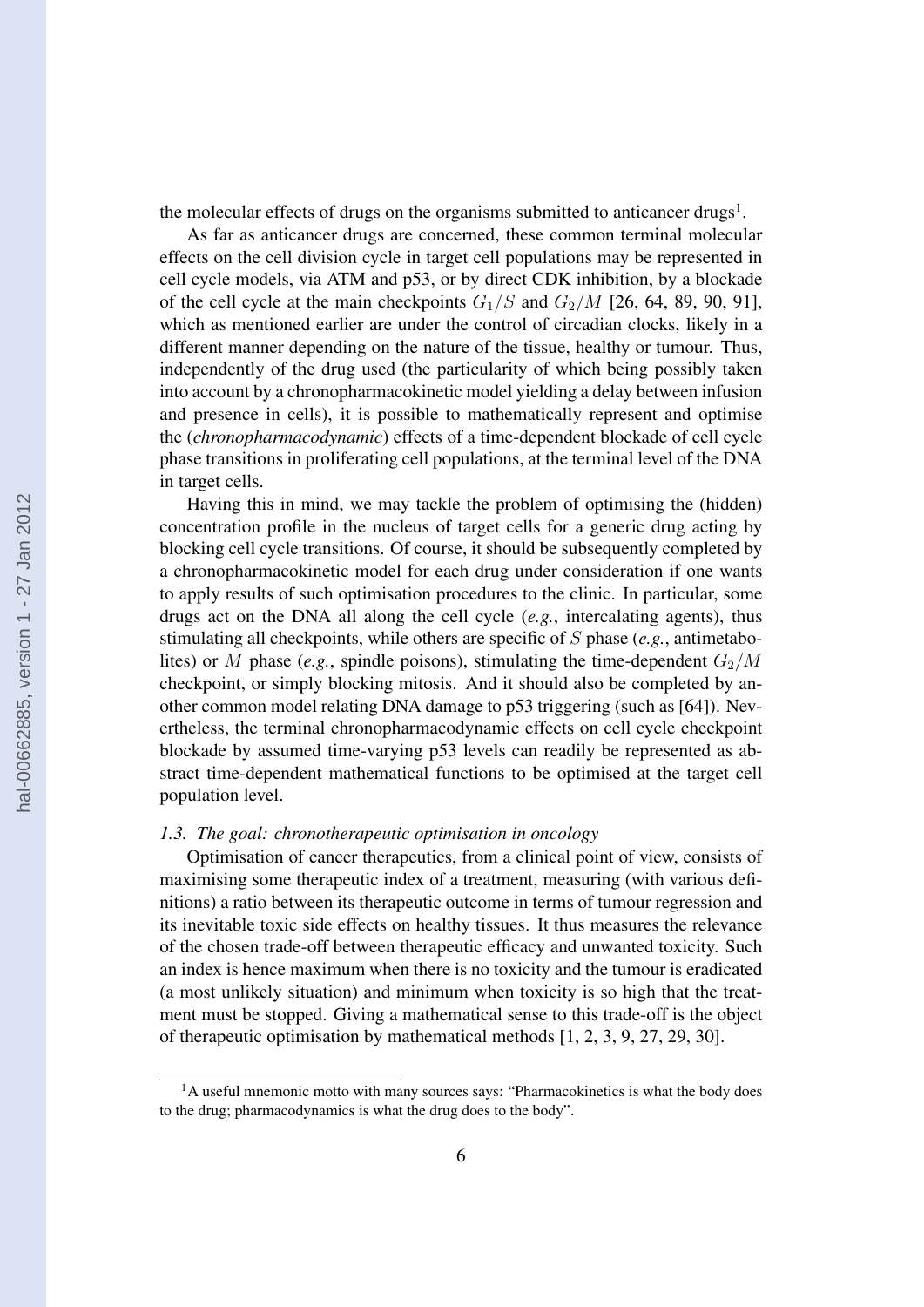Optimising anticancer treatments may plainly consist of defining the drug delivery time schedule (or, rather, its output on p53 or CDK inhibitor concentration at the target cell population level) that will kill as many cancer cells as possible, and then adapt it by trials and errors to clinical tolerability constraints. But since we know that drugs act on proliferating healthy cells (in fast renewing tissues, such as gut epithelium or bone marrow) by the same mechanisms as in cancer drugs, and that these unwanted side-effects on healthy cells are actual clinical issues that limit the use of these drugs, it is legitimate to consider the drug delivery optimisation problem as a problem of *optimisation under constraints*, the solution of which is a trade-off between the objective function (decreasing the cancer cell population) and the constraint (maintaining the healthy cell population over a tolerable level).

The constraint mentioned here is a simple constraint consisting of limiting the drug delivery output at the cell level (p53 or CDK inhibitor concentration) in a given healthy cell population in such a way that the cell population level will absolutely remain, whatever the circumstances, over a predefined limit threshold, *e.g.*, 50% of an assumed equilibrium cell density level. Other constraints have clear clinical meanings, but are more difficult to represent: a) drug resistance in cancer cells, that can be drug dose-dependent and leads to limit the administration of a given drug, for fear of developing resistant cancer cell clones [\[43,](#page-41-0) [52\]](#page-42-0), a problem also encountered *e.g.*, in antibiotherapy; b) drug toxicity to immune cells which fight cancer locally, and may be affected by deleterious effects of drugs [\[92\]](#page-45-0), to be thus represented as indistinct artillery fire over two fighting cell populations, the good and the bad one; c) drug toxicity to circadian clocks [\[60, 61\]](#page-42-0) that can perturb their assumed synchronising effects on the cell division cycle. All these supplementary constraints, realistic though they are, have not yet been taken into account in models, partly by lack of biological knowledge of these toxicity mechanisms. We will limit ourselves to the representation of the parallel action of the same drug on two different cell populations, a cancer one and a healthy one, without any communication between them, hence simultaneously a therapeutic effect and unwanted toxic side effects.

It is also possible to take into account individual parameters of the cell population models, simple or more complex, based on their identification in groups of patients defined by common responses to drugs, genetically or epigenetically determined, opening the way to personalised medicine. This level of representation takes place at the level of populations of patients, not of cells, and relies on statistical populational pharmacokinetic-pharmacodynamic (PK-PD) models. Although it should certainly be considered in the future, starting from a molecular point of view, it is concerned with levels that are presently way downstream of the cell molecular level that we will describe here by differential equations to describe cell population dynamics at the tissue level.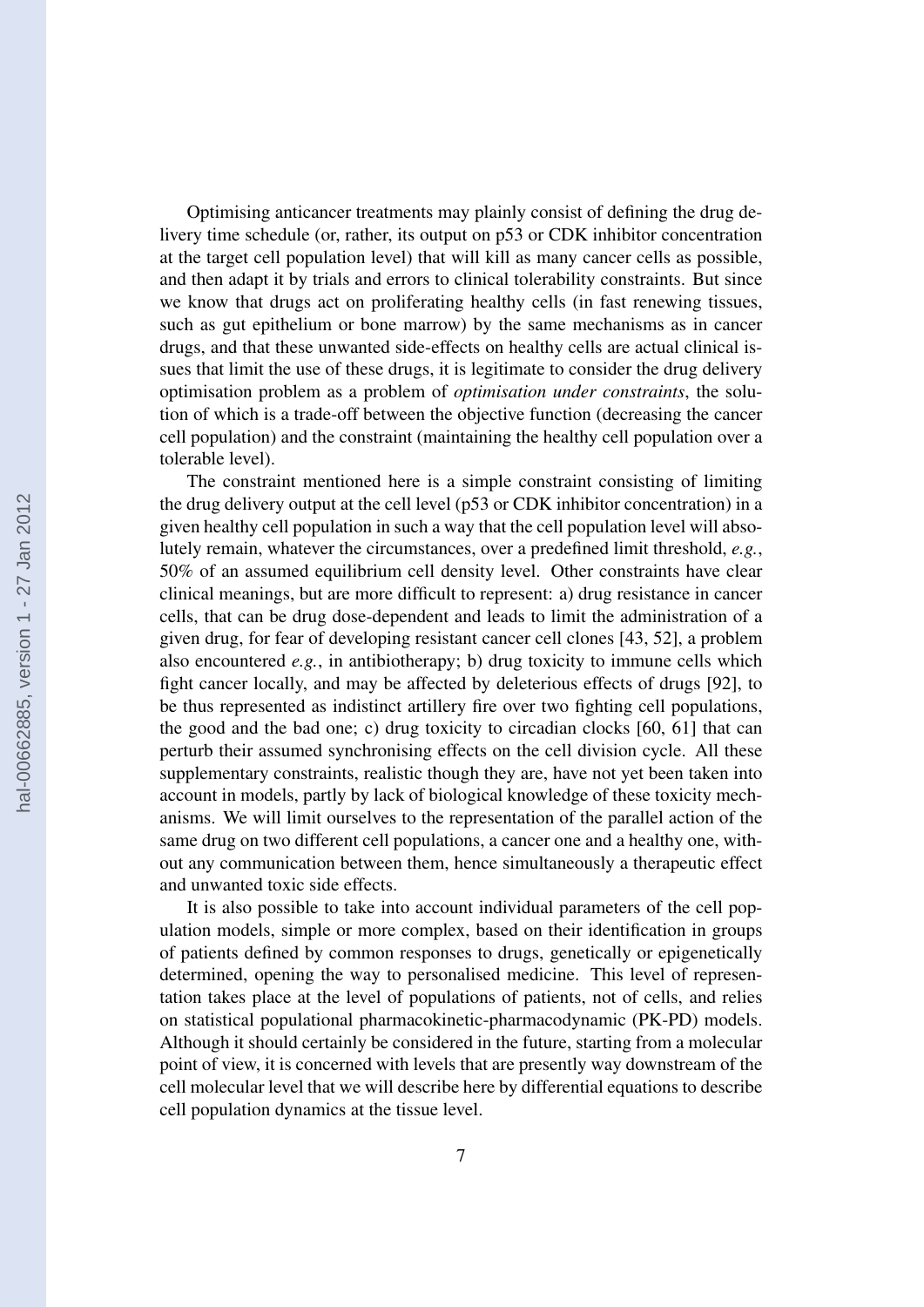<span id="page-7-0"></span>Placing ourselves within the limited modelling frame of a generic drug acting in parallel on a healthy tissue and on a tumour, both represented by cell population dynamic systems of equations, it has already been shown that it was possible, using a simplified set of ordinary differential equations (ODEs) with a physiological circadian clock control on the pharmacodynamics of a one-drug external control, to obtain optimised drug delivery schedules, solutions to an optimisation problem under constraints [\[9,](#page-38-0) [27\]](#page-39-0). These schedules are optimal in the sense that, constraining the healthy cell population to remain over an absolute tolerability threshold (absolute, but adaptable to what could be the patient's state of health), the tumour cell kill is maximised by a delivery drug flow that takes into account the effects of circadian clocks on both cell populations.

The assumption used there was that there was a best time to kill tumour cells, which was at the same time the best to preserve healthy cells from toxicity. Although it has found some experimental support explored in [\[9,](#page-38-0) [27\]](#page-39-0), this assumption may be forsaken to comply with the more likely conjecture of a clear obedience of healthy proliferating cells to circadian clock synchronising messages, and a looser obedience to, or total ignorance of, the same messages in tumour cells. It is this assumption that we will now put forward, as it has also been used by others in different modelling settings [\[1, 2, 3\]](#page-37-0).

## *1.4. Biological and mathematical questions on tissue proliferation and its control*

The biological theoretical questions arising from these observations made in laboratory experimental and clinical conditions have been partially sketched above or in previously published papers; all of them still remain open. They deal mainly with a possible connection between periodic (circadian) control of proliferation and tumour growth rate, with therapeutic consequences in oncology. It has been shown in particular [\[31, 32, 33, 35, 36\]](#page-40-0) that there is no natural hierarchy between growth exponents compared according to periodic control vs. no control on cell cycle phase transition rates.

Here, we ask another, more precise, type of question, focusing, as mentioned above, on age synchronisation within the cell cycle.

• At the cell population level with control on phase transitions, what are the differences between healthy and cancer cells? A speculation, mentioned above, proposes that healthy cells are well synchronised within the division cycle in the cell population (roughly speaking, and caricaturing, all cells in phase i pass to phase  $i + 1$  of the division cycle at the same age) while cancer cells would show more variability with respect to age at transition, *i.e.*, are desynchronised, or at least less synchronised than healthy cells. Is this true, can it be observed in cell cultures or in living animals and how? And what is the experimentally observed effect of a better synchronisation on proliferation speed?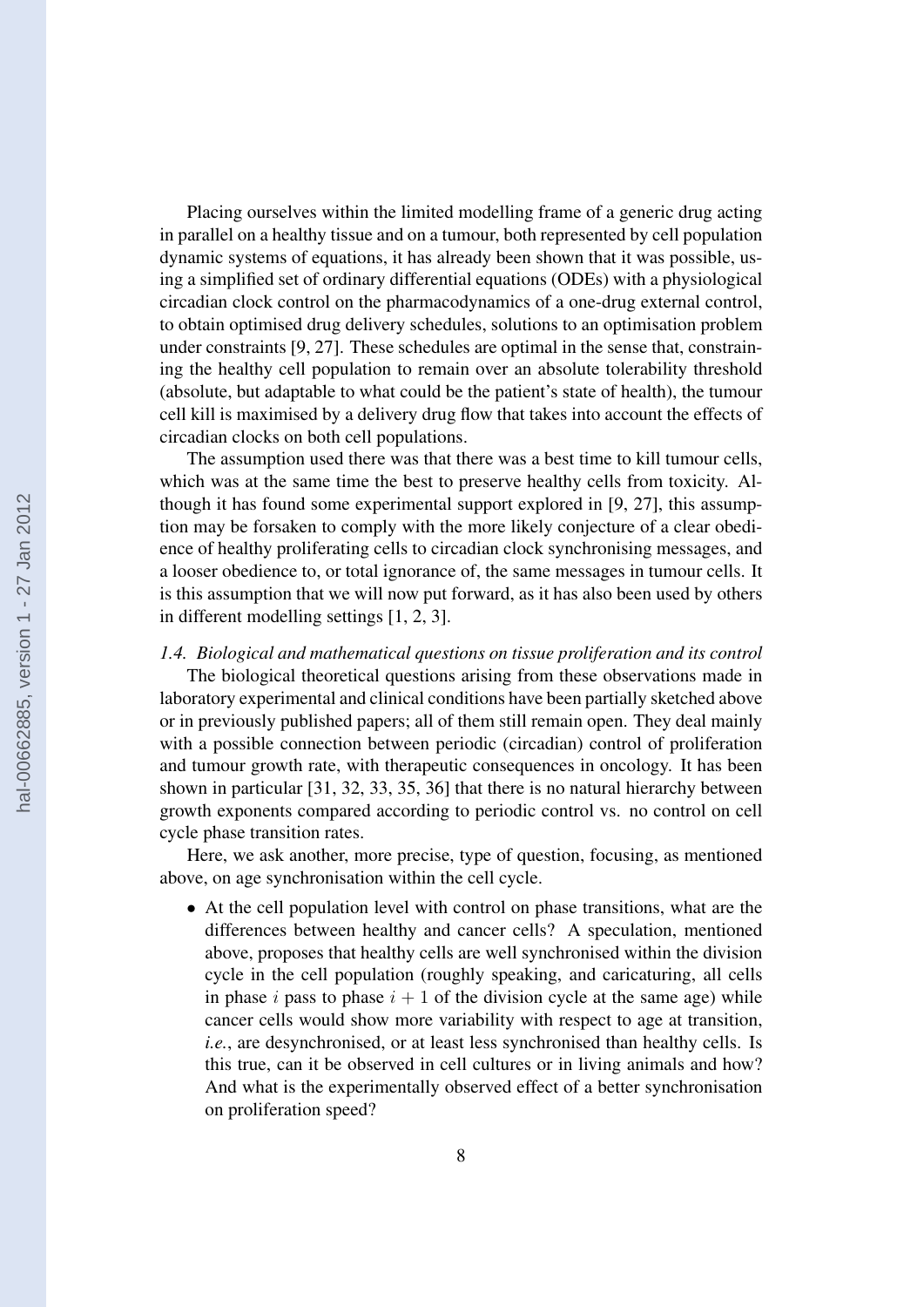- <span id="page-8-0"></span>• To connect this speculation with observations on circadian clock-controlled proliferating cell populations, a corresponding speculation is that circadian clocks enhance synchronisation with respect to cell cycle timing in proliferating cell populations. Is this true, can it be experimentally observed and how?
- It has been mentioned above that measurable effects of chronotherapeutics are most likely due to both chronopharmacokinetics of drug processing cell molecules and to physiological circadian control of checkpoints at cell cycle phase transitions. Is it possible to decouple these effects and directly study the control on the cell cycle, independently of the drug used?

These biological questions have corresponding items in mathematical terms when one uses the McKendrick model [\[67\]](#page-43-0) paradigm for proliferating cell population dynamics. They can be investigated by analytical or numerical methods. They read:

- Excluding in the first place time-dependent control by circadian clocks and focusing on cell cycle phase transitions dependent only on age (corresponding *e.g.*, to populations of proliferating cells in cell cultures without any external synchronisation signal), what may be said about the influence on the first eigenvalue - which governs the long-time behaviour of the proliferating cell population as a growth (or Malthus) exponent [\[76\]](#page-44-0), see Section 2 - of a desynchronisation between cells at a phase transition?
- Now, if one adds time-dependent, and periodic, control on these phase transitions, what more can be said? Is it possible to correct by time-dependent control the effects of desynchronisation of cells with respect to age in the cell cycle?
- In particular, assuming that cancer cell populations are less synchronised than healthy ones, how can we represent both physiological circadian control (and its possible disruptions) and theoretical therapeutical control to design optimised cancer chronotherapeutics at the cell cycle level?

We will in the following sections state remarks, towards answering these questions, that may help a new understanding of the biological and mathematical problem, and finally we leave pending open questions for the discussion.

## 2. Age-structured linear models for tissue proliferation and its control

Physiologically structured cell population dynamics models have been extensively studied in the last 25 years, see *e.g.* [\[4, 5,](#page-37-0) [6,](#page-38-0) [68\]](#page-43-0). We consider here typically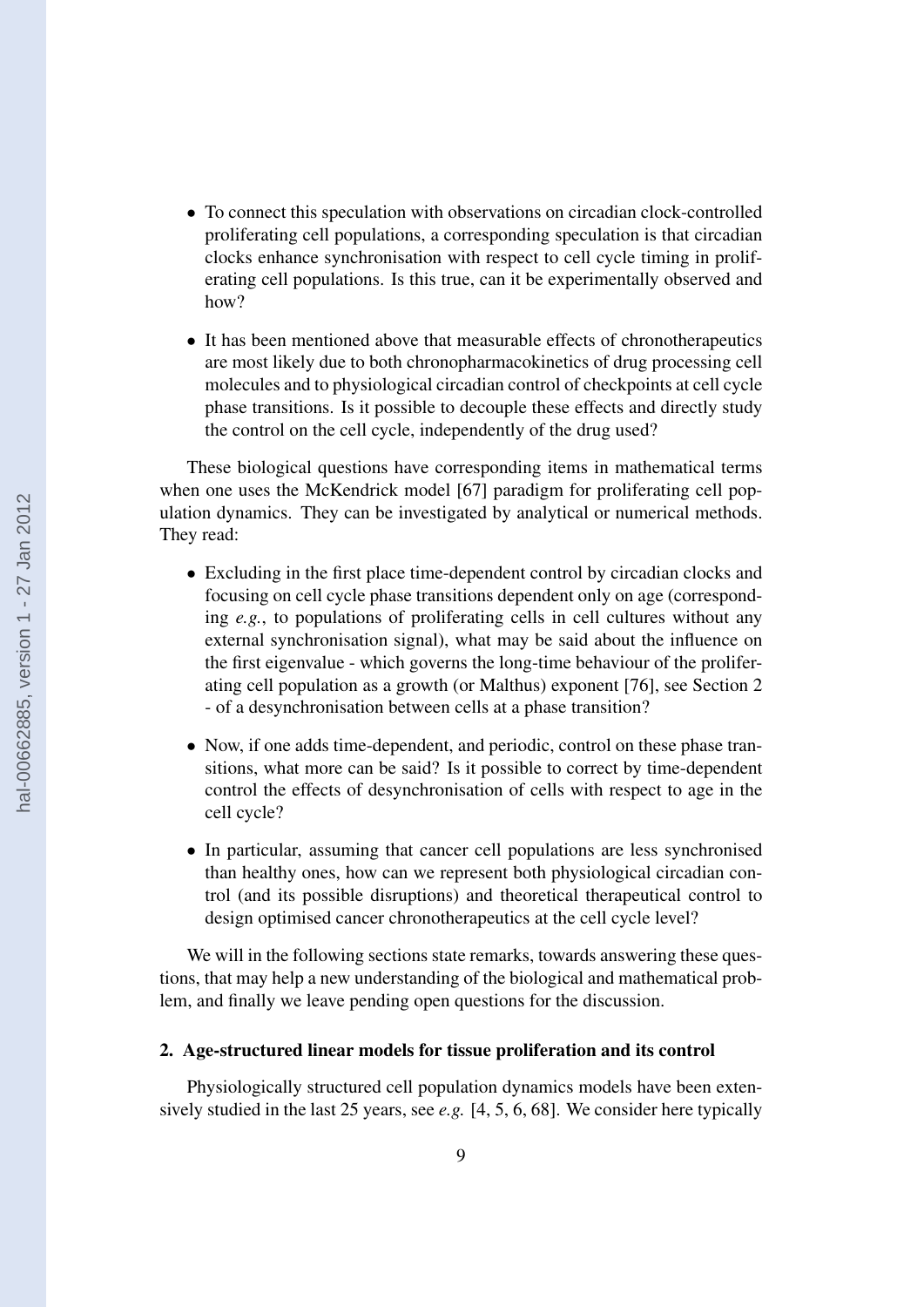<span id="page-9-0"></span>age-structured cell cycle models. If we consider that the cell division cycle is divided into I phases (classically 4:  $G_1$ , S,  $G_2$  and M), we follow the evolution of the densities  $n_i(t, x)$  of cells having age x at time t in phase i. Equations read :

$$
\begin{cases}\n\frac{\partial n_i(t,x)}{\partial t} + \frac{\partial n_i(t,x)}{\partial x} + d_i(t,x)n_i(t,x) + K_{i \to i+1}(t,x)n_i(t,x) = 0, \\
n_{i+1}(t,0) = \int_0^\infty K_{i \to i+1}(t,x)n_i(t,x)dx, \\
n_1(t,0) = 2 \int_0^\infty K_{I \to 1}(t,x)n_I(t,x)dx.\n\end{cases} \tag{1}
$$

Together with an initial condition  $(n_i(t = 0, .))_{1 \leq i \leq I}$ . This model was first intro-duced in [\[34\]](#page-40-0). The particular case  $I = 1$  has received particular attention from the authors [\[31, 32\]](#page-40-0). In this model, in each phase, the cells are ageing with constant speed 1 (transport term), they may die (with rate  $d_i$ ) or go to next phase (with rate  $K_{i\rightarrow i+1}$ ) in which they start with age 0. We write it in its highest generality. If we want to represent the effect of circadian rhythms, we usually consider time-periodic coefficients, the period being of course 24h.

Note that we will not consider here a resting phase  $(G_0)$ , with exchanges with the  $G_1$  phase. It is certainly possible to do it in a biologically more realistic setting, since even in fast renewing tissues, all cells are not in in a proliferative state [\[24,](#page-39-0) [87\]](#page-45-0), and also since it has been done already [\[10, 11, 14\]](#page-38-0), even in a completely linear setting [\[42\]](#page-41-0) (*i.e.*, without nonlinear feedback). Nevertheless, since the observations on the basis of which we performed the identification of our model parameters (see below Section [3\)](#page-15-0) report recordings on proliferating cells only, we have limited our theoretical frame here to the classical  $G_1$ ,  $S$ ,  $G_2$  and M phases.

#### *2.1. Basic facts about age-structured linear models*

One of the most important facts about linear models is its trend to exponential growth. Solutions to (1) satisfy (if the coefficients are time-periodic, or stationary)  $n_i(t, x) \sim C^0 N_i(t, x) e^{\lambda t}$ , where  $N_i$  are defined by (for T−periodic coefficients)

$$
\begin{cases}\n\frac{\partial N_i(t,x)}{\partial t} + \frac{\partial N_i(t,x)}{\partial x} + (\lambda + d_i(t,x) + K_{i \to i+1}(t,x))N_i(t,x) = 0, \\
N_{i+1}(t,0) = \int_0^\infty K_{i \to i+1}(t,x)N_i(t,x)dx, \\
N_1(t,0) = 2 \int_0^\infty K_{I \to 1}(t,x)N_I(t,x)dx, \\
N_i > 0, \quad N_i(t+T,.) = N_i(t,.), \quad \sum_i \int_0^T \int_0^\infty N_i(t,x)dxdt = 1.\n\end{cases}
$$
\n(2)

The study of the growth exponent  $\lambda$ , first eigenvalue of the system, thus governs the long-time behaviour of the population (since the  $N_i$  are bounded) and is therefore of crucial importance. For further reading about the asymptotic behaviour of (1), the reader may consult [\[76\]](#page-44-0) (chapter 3) for an overview of the subject.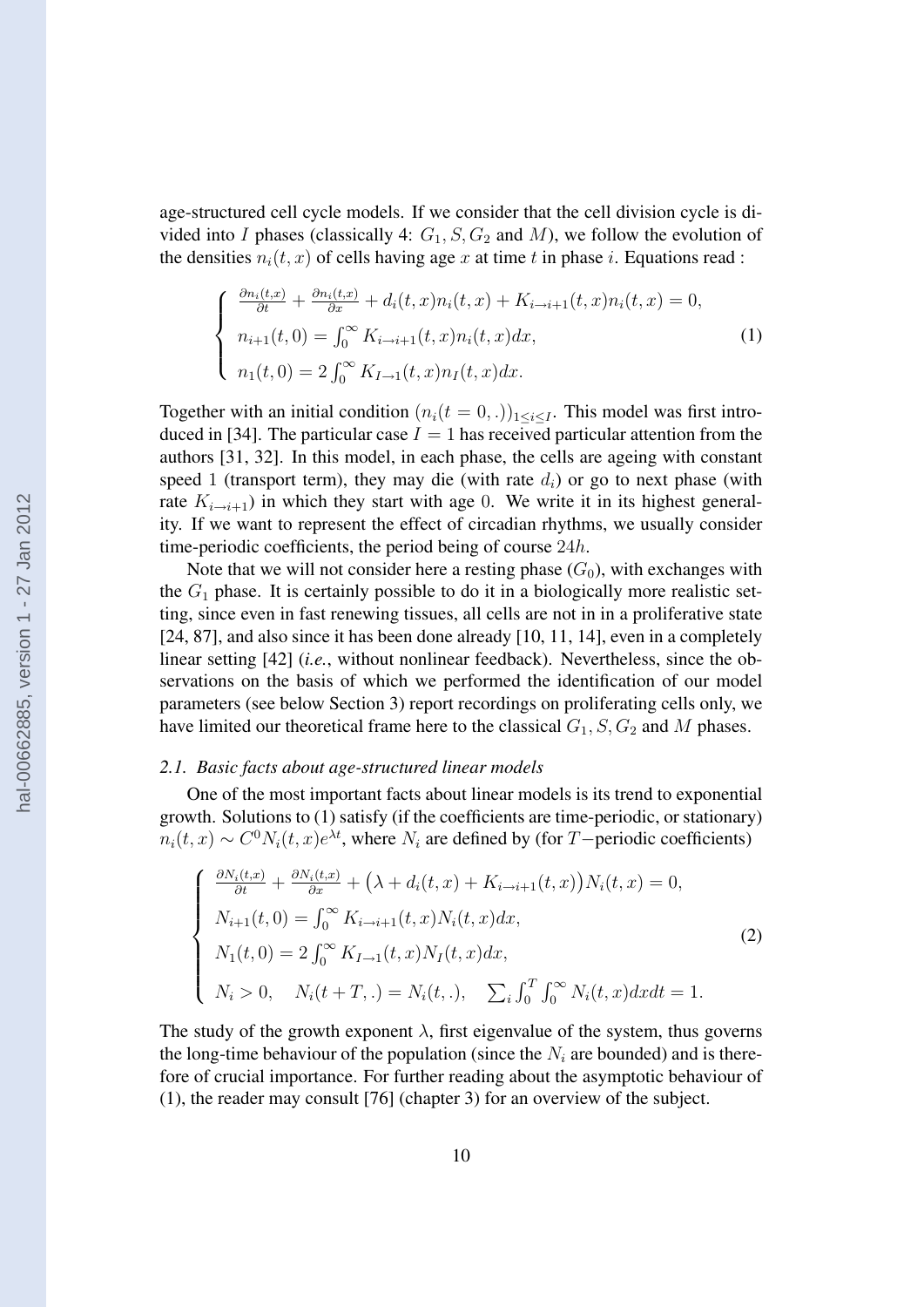<span id="page-10-0"></span>In the 1-phase case  $(I = 1)$ , *i.e.*, if only the total cell cycle duration is taken into consideration, extended studies of the first and second eigenvalues (there is only one positive eigenvalues, but others exist, that are complex) of the system have been performed in [\[25\]](#page-39-0), following [\[68\]](#page-43-0), with proposed experimental methods using flow cytometry to identify these eigenvalues. In the present study, we will not consider other eigenvalues than the first one, but we are fully aware of the fact that considering the second eigenvalue (its real and imaginary parts) may be of importance if one wants to precisely describe in particular transient phenomena that appear when control changes occur at cell cycle phase transitions.

## *2.2. Summary of previous theoretical results*

Sharp study of the properties of the growth exponent  $\lambda$  has been done, based on previous studies [\[69, 70\]](#page-43-0) by some of the authors in [\[31, 32, 33, 35, 36\]](#page-40-0) where the dependency of the first eigenvalue on the control of the death rates  $d_i(t, x)$ or of the phase transition rates  $K_{i\rightarrow i+1}(t, x)$  by a periodic function was the main object of investigation.

In this part, we focus on the case of stationary phase transition coefficients  $(K_{i\rightarrow i+1}(t, x) = K_{i\rightarrow i+1}(x))$  and we do not consider death rates. As shown in [\[34\]](#page-40-0), the first eigenvalue  $\lambda$  is then given as the only positive solution to the following equation, which in population dynamics is referred to, in the 1-phase case  $(I = 1)$  with no death term, as Lotka's (or Euler-Lotka) equation:

$$
\frac{1}{2} = \prod_{i=1}^{I} \int_0^{+\infty} K_{i \to i+1}(x) e^{-\int_0^x K_{i \to i+1}(\xi) d\xi} e^{-\lambda x} dx \tag{3}
$$

It can be seen by straightforward computation (see below Section [2.4\)](#page-13-0), in this case with stationary coefficients, that  $\lambda$  is a nondecreasing function of the  $K_{i\rightarrow i+1}$  (and it is worth noticing that this is no longer the case when the coefficients depend on age *and* time, as depicted in [\[55\]](#page-42-0)). We also recall that, integrating equation [\(1\)](#page-9-0) along its characteristics, we can in the stationary case with no death rate derive the formula:

$$
n_i(t+x,x) = n_i(t,0)e^{-\int_0^x K_{i\to i+1}(\xi)d\xi}.
$$
 (4)

This can be interpreted in the following form: *the probability that a cell which entered phase* i *at time* t *stays for at least an age duration* x *in phase* i *is given by*

$$
P(\tau_i \ge x) = e^{-\int_0^x K_{i \to i+1}(\xi) d\xi}.
$$

This leads to the natural consideration of the time  $\tau_i$  spent in phase i as a random variable on [0, + $\infty$ [, with probability density function  $\varphi_i$ :

$$
dP_{\tau_i}(x) = \varphi_i(x)dx = K_{i \to i+1}(x).e^{-\int_0^x K_{i \to i+1}(\xi)d\xi}dx
$$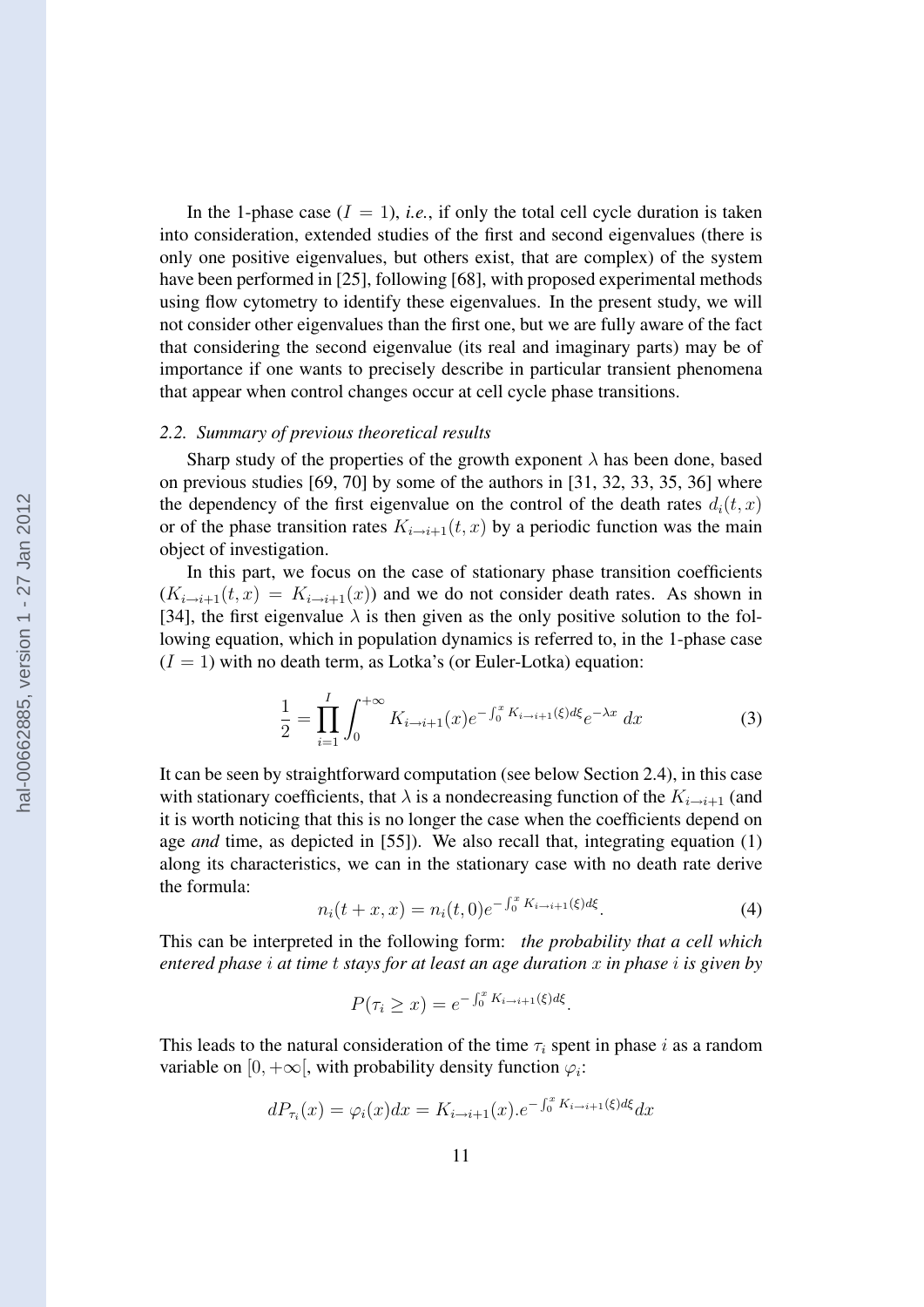<span id="page-11-0"></span>Notice that it is necessary for this interpretation to be coherent, and  $\varphi_i$  to be a probability density function, to impose  $\int_0^{+\infty} K_{i \to i+1}(x) dx = +\infty$ , which physiologically means that all cells leave any phase in finite time, without any hypothetical maximum age in phase to be introduced in the cell cycle model. In the sequel we will naturally use the notation  $E[e^{-\lambda \tau}] = \int_0^{+\infty} e^{-\lambda x} dP_\tau(x)$ . In particular, the classical (1-phase) case in Lotka's equation then reads  $E[e^{-\lambda \tau}] = \frac{1}{2}$ .

*2.3. New theoretical remarks*

*Order structure on random variables.*

Definition 2.1. *The stochastic ordering is defined in the following way: for two real-valued random variables*  $X, Y$ *, we say that*  $X \leq^{st} Y$  *if for all*  $t \in \mathbb{R}$ *,* 

 $P(X > t) \leq P(Y > t).$ 

The following application is then straightforward:

Proposition 2.2. *The growth rate is non increasing with respect to stochastic ordering.*

Note that the growth rate reverses stochastic order on cell cycle durations because the higher in this order is actually the slower to lead to division (although it would be false to think that mean cell cycle time would exactly give mean doubling time, which is by definition, asymptotically  $\tau_d = \ln 2/\lambda$ ; see *e.g.* from a sta-tistical estimation point of view [\[86\]](#page-44-0), where it is proposed that if  $CCT$  is the random variable "cell division cycle time", then  $\tau_d = E[CCT]-\frac{1}{2}$  $\frac{1}{2}\lambda Var[CCT] + o(\lambda)$ for small values of  $\lambda$ ). But equivalently, one may state that order on growth rate respects order on cumulative distribution functions.

*Proof.* We show it in the 1-phase case  $I = 1$  (it extends immediately to the general case from Lotka's equation [\(3\)](#page-10-0) above by considering stochastic orders in each phase *i* separately). This is based on classical integration by parts: let  $\lambda > 0$ 

$$
E[e^{-\lambda X}] = \int_0^\infty e^{-\lambda t} P_X(dt) = \lambda \int_0^\infty e^{-\lambda t} P(X \le t) dt.
$$

Therefore for any  $\lambda > 0$ ,

$$
E[e^{-\lambda X} - e^{-\lambda Y}] = \lambda \int_0^\infty e^{-\lambda t} \left\{ P(Y > t) - P(X > t) \right\} dt \ge 0 \quad \text{if } X \leq^{st} Y.
$$

Whence, using Lotka's equation for both  $X$  and  $Y$ ,

$$
\int_0^{\infty} e^{-\lambda(Y).t} P_Y(dt) = E[e^{-\lambda(Y).Y}] = E[e^{-\lambda(X).X}] \ge E[e^{-\lambda(X).Y}] = \int_0^{\infty} e^{-\lambda(X).t} P_Y(dt),
$$
  
therefore  $\lambda(X) > \lambda(Y)$  if  $X \leq^{st} Y$ .

therefore  $\lambda(X) \geq \lambda(Y)$  if  $X \leq^{st} Y$ .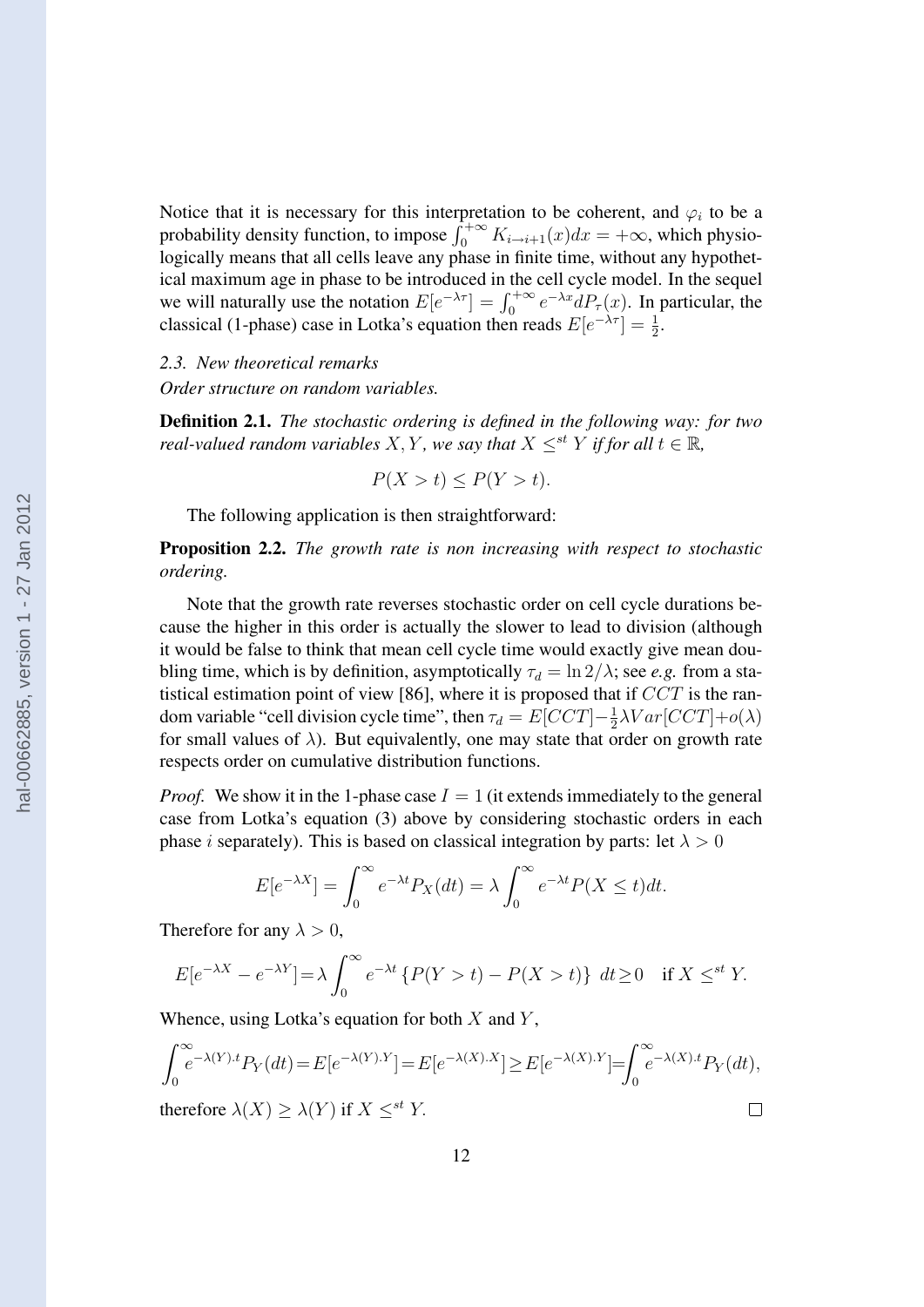*Dispersion enhances proliferation.* Another useful concept coming from the field of probability is the concept of dilation. One says that a measure  $\mu$  is a dilation of  $\nu$  if for any convex function  $\phi$ , one has

$$
\int \phi(x)\mu(dx) \ge \int \phi(x)\nu(dx).
$$

We have the following

**Proposition 2.3.** *Suppose*  $\mu$  *is a dilation of*  $\nu$ *, then*  $\lambda(\mu) \geq \lambda(\nu)$ *.* 

*Proof.* Since  $\phi(x) = e^{-\lambda(\nu)x}$  is convex, we have by definition

$$
\int e^{-\lambda(\nu)x} \mu(dx) \ge \frac{1}{2},
$$

and therefore  $\lambda(\mu) \geq \lambda(\nu)$ .

*Two examples.* It is worth giving an important example of dilation.

Let X be a random variable of law  $\mu$ , let  $X_{\theta} = E[X] + \theta(X - E[X])$ , with correponding law  $\mu_{\theta}$ , for  $\theta > 0$ . Then the following holds

> $\int$  If  $\theta$  < 1,  $\mu$  is a dilation of  $\mu_{\theta}$ , If  $\theta > 1$ ,  $\mu_{\theta}$  is a dilation of  $\mu$ .

This means that increasing the dispersion around the mean increases the proliferation (if expectation is fixed).

We now prove this fact for  $\theta < 1$  (the other case is then an immediate consequence of the fact that  $X = (X_{\theta})_{\frac{1}{\theta}}$ . Let  $\phi$  be a convex function. Then

$$
\int \!\! \phi(x) d\mu_{\theta}(x) \! = \! E[\phi((1\!-\!\theta)E[X]\!+\!\theta X)] \! \leq \! (1\!-\!\theta) \phi(E[X]) \! + \! \theta E[\phi(X)] \! \leq \! E[\phi(X)]
$$

(using Jensen's inequality).

Another example is the following: let  $(X_i)_{0 \leq i \leq n}$  be a sequence of i.i.d. random variables. For  $\alpha_i \geq 0$ ,  $\sum_i \alpha_i = 1$ , we denote  $Y^{\alpha} = \sum_{i=1}^n \alpha_i X_i$  and  $\mu^{\alpha}$  the law of  $Y^{\alpha}$ , we recall then the definition of majorization for vectors:

**Definition 2.4.** Let  $\alpha, \beta \in \mathbb{R}^n_+$  with  $\sum \alpha_i = \sum \beta_i = 1$ . Denote  $\alpha^{\downarrow}, \beta^{\downarrow}$  the decreas*ing rearrangements of*  $\alpha$ ,  $\beta$ , we say that  $\alpha$  weakly majorizes  $\beta$  (denoted  $\alpha \succ_w \beta$ ) *if we have for all*  $j \leq n$ *,* 

$$
\sum_{i \le j} \alpha_i^{\downarrow} \ge \sum_{i \le j} \beta_i^{\downarrow}.
$$

*or equivalently, if there exists of a doubly stochastic matrix* P *such that*  $\beta = P\alpha$ *.*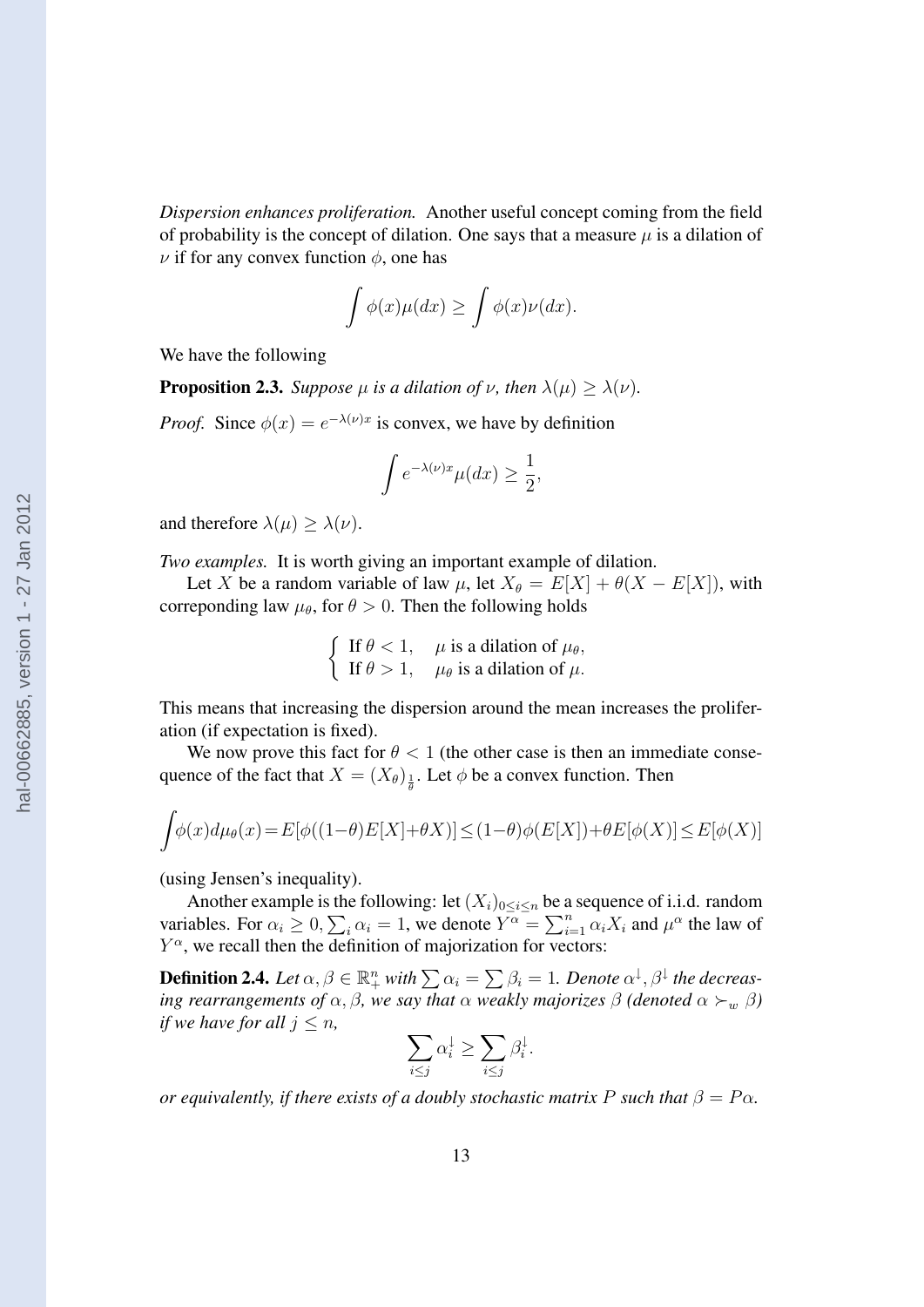<span id="page-13-0"></span>We then have the following

**Proposition 2.5.** *Suppose*  $\alpha \succ_w \beta$ , then  $\mu^{\alpha}$  is a dilation of  $\mu^{\beta}$ .

*Proof.* Using the above notation, and  $X = (X_1, \ldots, X_n)$  we know that

$$
Y^{\beta} = \beta.X^T = \alpha PX^T
$$

Recall that from the Birkhoff theorem, we have

$$
P = \sum_{\sigma \in S_n} \lambda_{\sigma} P^{\sigma}, \lambda_{\sigma} \ge 0, \quad \sum \lambda_{\sigma} = 1,
$$

where  $P^{\sigma}$  are the permutation matrices. Therefore we have

$$
Y^{\beta} = \sum \lambda^{\sigma} \alpha P^{\sigma} X^T.
$$

For a convex function  $\phi$ , we then have

$$
E[\phi(Y^{\beta})] \leq \sum \lambda_{\sigma} E[\phi(\alpha P^{\sigma} X^T)] = \sum \lambda_{\sigma} E[\phi(\alpha X^T)] = E[\phi(\alpha X^T)] = E[\phi(Y^{\alpha})].
$$

In particular, an elementary consequence of this remark is that it recovers the fact that the growth exponent associated to a single random variable is higher than the one associated to the mean of  $n$  i.i.d. representatives of the same random variable. Furthermore, it indicates a hierarchy in a panel of intermediate situations between these two extreme situations,  $(0, 0, \ldots, 0, 1)$  and  $(\frac{1}{n})$  $\frac{1}{n}, \frac{1}{n}$  $\frac{1}{n}, \ldots, \frac{1}{n}$  $\frac{1}{n}$ ) for convex combinations of i.i.d. random variables and the resulting probability laws, a hierarchy that is relevant for comparing growth exponents.

## *2.4. Consequences for the cell cycle model*

First, as noted above, it is straightforward (as for Proposition [\(2.2\)](#page-11-0), using Lotka's equation) to see that in the case of the cell division cycle model with stationary coefficients  $K_{i\rightarrow i+1}(x)$  and no death rates, where

$$
P(X > x) = e^{-\int_0^x K_X(\xi)d\xi},
$$

the order  $K_X \leq K_Y$  implies  $\lambda(X) \leq \lambda(Y)$ . In fact it may be shown that this is also here a definition of *hazard rate order* - reversing orders on random variables:  $X \geq_{hr} Y$  -, which in our case is equivalent to stochastic order. One may conclude in general that the looser (in the sense  $K_X \ge K_Y$ ) is the control on the transition coefficients  $K_{i\rightarrow i+1}(x)$ , or equivalently the higher is the cumulative distribution function  $1 - e^{-\int_0^x \hat{K}_X(\xi) d\xi}$ , the higher the growth exponent  $\lambda$ .

Second, the first example of dilation, consequence of Proposition [\(2.2\)](#page-11-0), above admits the following easily understandable consequence: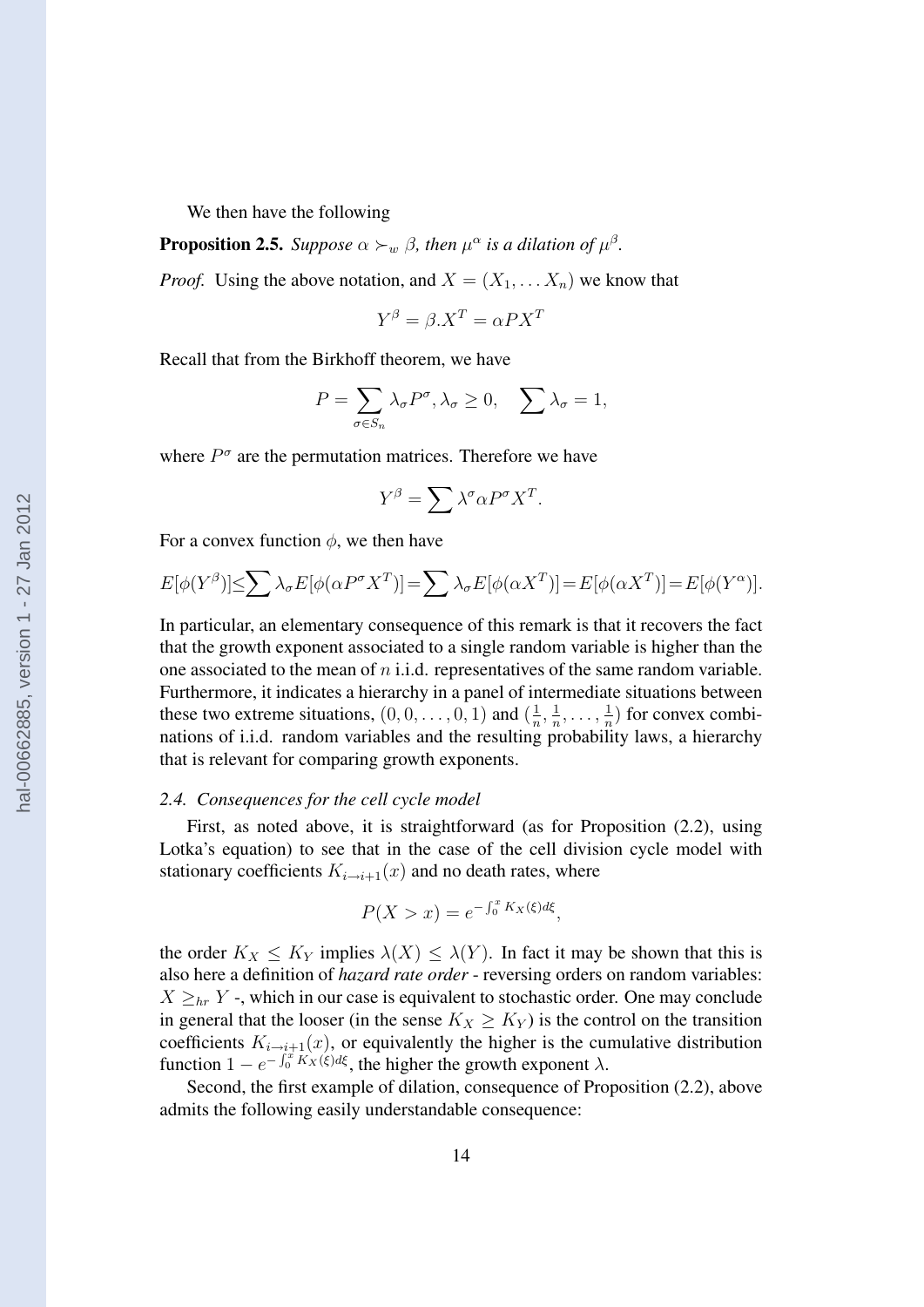Let a cell division cycle model with no death rates and with stationary phase transition coefficients  $K_{i\rightarrow i+1}(x)$  be given by its probability density functions

$$
\varphi_i(x) = K_{i \to i+1}(x) . e^{-\int_0^x K_{i \to i+1}(\xi) d\xi}, 1 \le i \le I.
$$

Assume that for a given phase i, there exists a number  $\theta > 1$  such that the random variable  $X_i$ , duration in age of phase i, takes its values in  $\left[\frac{\theta-1}{\theta}E[X_i], +\infty\right]$ . This is in particular possible, as shown by elementary calculus, for probability density functions of random variables on  $\mathbb{R}_+$  of the Gamma type

$$
\beta^{\alpha}(\Gamma(\alpha))^{-1}(x-\gamma)^{\alpha-1}e^{-\beta(x-\gamma)}1_{[\gamma;+\infty[}(x),
$$

where  $\gamma > 0$  and  $\mathbb{1}_{[\gamma;+\infty]}$  is the indicator function of interval  $[\gamma;+\infty]$ . To the probability density function  $\varphi_i$  for age duration  $X_i$  in phase i corresponds  $\varphi_i^{\theta}$ , probability density function of  $Y_i^{\theta} = X_i + \theta(X_i - E[X_i])$ . Then  $Y_i^{\theta} \ge 0$ , and if  $\theta > 1$ ,  $\varphi_i^{\theta}$  is a dilation of  $\varphi_i$ , with  $E[Y_i^{\theta}] = E[X]$  and  $Var[Y_i^{\theta}] = \theta^2 Var[X] > Var[X]$ . Hence  $\lambda(Y_i^{\theta}) > \lambda(X_i)$ , thus providing us with an example of dilation, relying on an increase in dispersion, which results in an enhancement of the growth exponent λ.

Another example is (again) the Gamma distribution  $\beta^{\alpha}(\Gamma(\alpha))^{-1}x^{\alpha-1}e^{-\beta x}$  on  $\mathbb{R}_+$  in which we fix the expectation  $E[X] = \mu = \frac{\alpha}{\beta}$  $\frac{\alpha}{\beta}$ ; then  $Var[X] = \frac{\mu}{\beta}$ , and a straightforward calculation using Lotka's equation [\(3\)](#page-10-0) in the 1-phase case yields

$$
\lambda = \beta \left( 2 \left( \frac{1}{\mu \beta} \right) - 1 \right).
$$

Again, elementary calculus shows that this expression is always decreasing with  $\beta$ , *i.e.*, increasing with  $Var[X]$ , when the mean duration  $\mu$  of the phase or of the total division cycle is kept constant.

Third, an example of the most elementary consequence of Proposition [\(2.5\)](#page-13-0) may be illustrated again by using the Gamma distribution, with constant expectation  $\mu$  and size parameter  $\alpha = k$  integer (then it is also known as Erlang distribution and it is the distribution of the arithmetic mean of  $k$  i.i.d. random variables with exponential distribution of scale parameter  $\beta =$ k  $\frac{1}{\mu}$ ). Here

$$
\lambda(k) = k \left( 2^{\left(\frac{1}{k}\right)} - 1 \right),
$$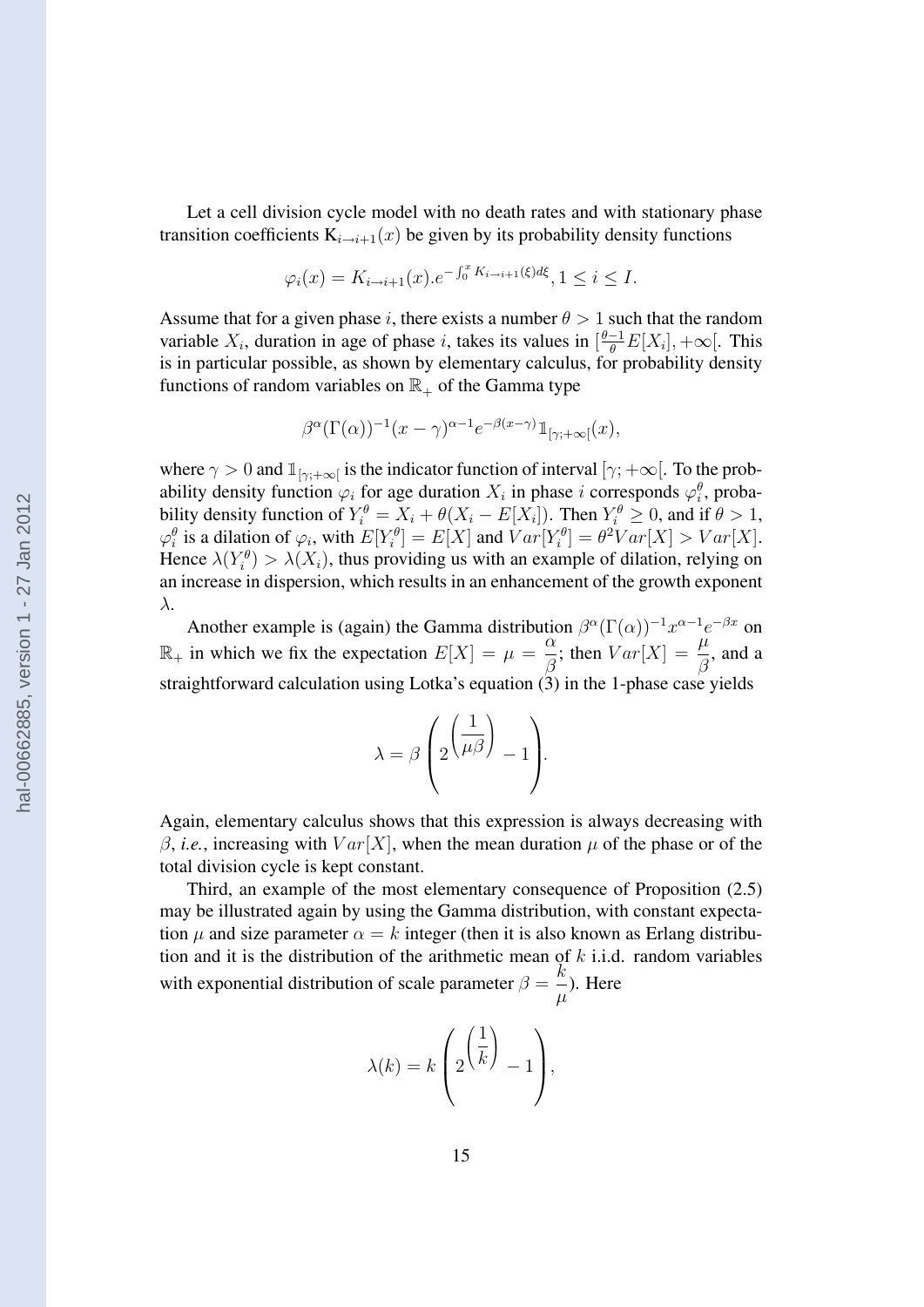<span id="page-15-0"></span>an expression that *decreases* (towards ln 2) when k increases, *i.e.*, when the variance  $\mu^2$  $\frac{x}{k}$  of the distribution decreases.

Note that we have given here examples of probability laws with fixed expectation for which increasing the variance results in enhancement of  $\lambda$ . The choice of the Gamma distribution has not been chosen haphazardly, as the next section will show. Now, how far does the growth exponent  $\lambda$  depend on the variance of the duration of the same phase (or of the total cycle duration) in a cell cycle model in general? It can be seen that if  $X$  and  $Y$  do not belong to the same family of probability laws,  $Var[X] \leq Var[Y]$ , together with  $E[X] = E[Y]$ , does *not* imply  $\lambda(X) \leq \lambda(Y)$  in general. But as shown above, if X and Y do belong to the same family, which is for instance the case for the Gamma distribution family, that will be of high interest for us in the sequel, this is true.

## 3. Identification of model parameters

Other authors [\[84\]](#page-44-0) have used comparable modelling to investigate the cell cycle in cell populations, but the novelty of our contribution in this section is that we have used recent image data on individual cells that enable us to assess the variability of cell cycle phase durations in populations of cells.

## *3.1. FUCCI reporters to identify model parameters*

From a biological point of view, the cell cycle is classically considered as composed of 4 phases named  $G_1$  (gap 1), S (DNA synthesis),  $G_2$  (gap 2) and M (mitosis). One challenge of our modelling study was to determine the expression of the parameters  $d_i$  and  $K_{i\rightarrow i+1}$  mentioned in the model [\(1\)](#page-9-0) for each phase of the cell cycle ( $i = 1...4$ ). We concentrated our efforts on  $K_{i\rightarrow i+1}$ , assuming that  $d_i = 0$  for all  $i = 1...4$ . Note that if one assumes a constant death rate d for all phases, then it is included (negatively) in the growth exponent  $\lambda$ , which in fact may be thought of as the minimal added artificial death rate that stabilises the cell population, as results from equations [\(2\)](#page-9-0).

To get an expression for these transition rates, we needed to have access to the distribution of the duration of the phases of the cell cycle within a cell population.

FUCCI is the acronym of fluorescent ubiquitination-based cell cycle indicator. This is a recently developed technique that allows tracking progression within the cell cycle of an individual cell with a high degree of contrast [\[80, 81\]](#page-44-0). The FUCCI method consists in developing two fluorescent probes indicating whether a tracked cell is in the  $G_1$  phase or in one of the phases  $S$ ,  $G_2$  or M of the cell cycle. The authors fused red- and green-emitting fluorescent proteins to proteins called Cdt1 and Geminin. Cdt1 and Geminin oscillate reciprocally: Cdt1 level is highest in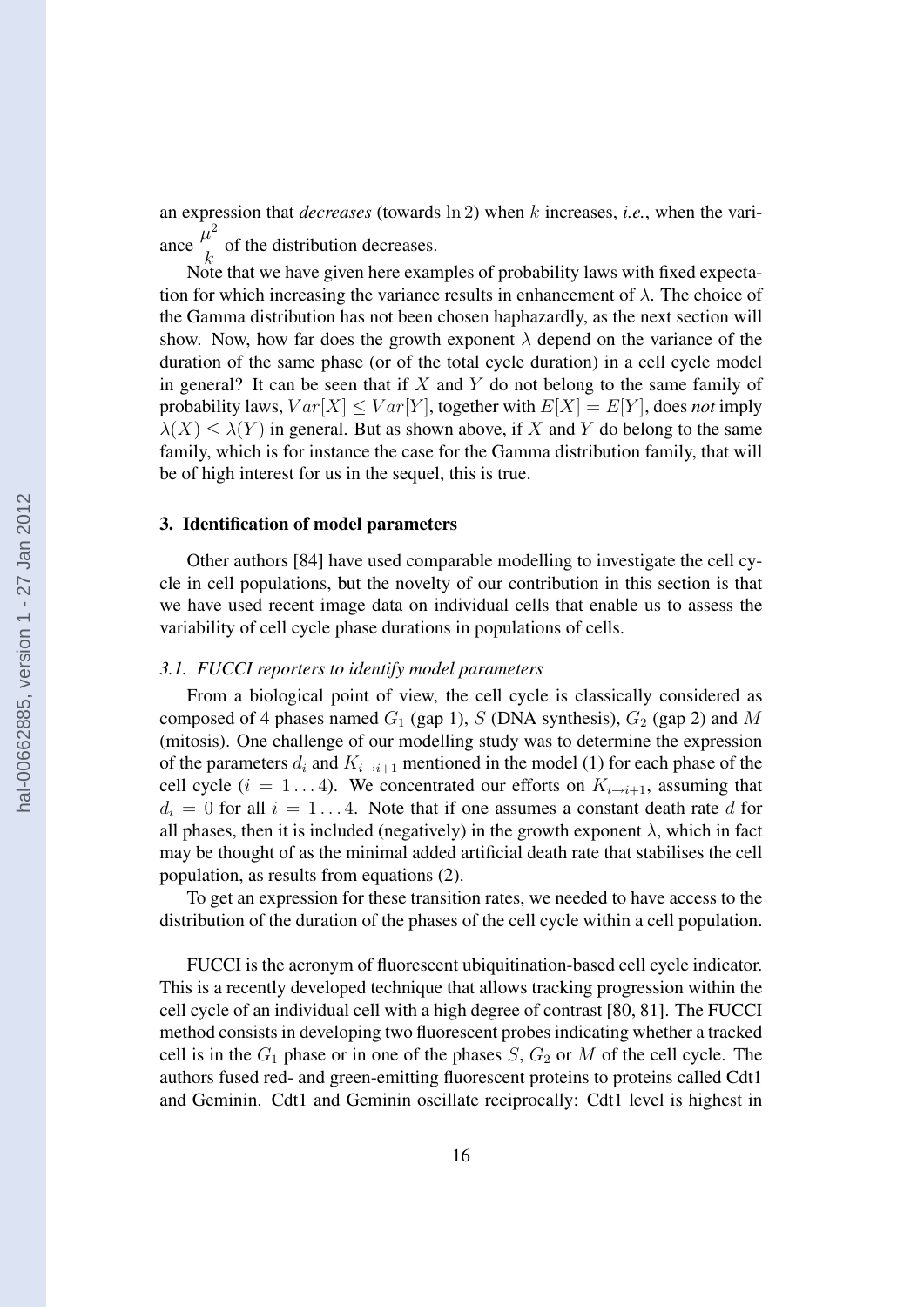<span id="page-16-0"></span>the  $G_1$  phase and falls down when the cell enters the S phase, whereas Geminin level is highest in the S,  $G_2$  and M phases and falls when the cell enters the  $G_1$ phase. Let us mention that Cdt1 and Geminin are degraded due to the process of ubiquitination, which is what is referred to ("U") in the name of the reporter method. Consequently, the nucleus of a FUCCI cell fluoresces in red when this cell is in the phase  $G_1$ , and in green when it is in  $S$ ,  $G_2$  or M phases.

This method allows to measure the time a tracked cell spends in the  $G_1$  phase and the remaining part  $S/G_2/M$  of the cell cycle. By tracking each cell in a population (note that cell tracking is not a completely trivial imagery problem because in liquid media cells move) we can get the distributions of the duration of these phases within the population, and so we can deduce the probability density functions of the random variables representing the duration of these phases (see below Subsection [3.3](#page-17-0) for details).

## *3.2. Identification procedure*

We used for the parameter identification procedure FUCCI data transmitted to us within the C5Sys EU project by G. van der Horst's team, Erasmus University Medical Center, Rotterdam, The Netherlands. The cell lines were obtained by one of us (S. Saito at Erasmus University) by recloning cell cycle phase markers (in the proper colour combination, see further) and generating/analysing NIH 3T3 cells (mouse embryonic fibroblasts) proliferating in a liquid medium. The data processed in the identification procedure thus consisted of time series of intensities recording the red and green fluorescences emitted by individual NIH 3T3 cells proliferating within an *in vitro* homogeneous population. These cells had not been preliminarily synchronised, which means that they were initially at different stages of the cell cycle. The intensities had been recorded every fifteen minutes, over approximately 38 hours. A graph representing such a time series is presented on Figure [1.](#page-17-0)

We considered in the mass of data (about 2000 tracked cells) that were available to us only those (about 50) with at least the duration of a complete cell cycle, and measured the duration of the  $G_1$  and  $S/G_2/M$  phases within this cell cycle (note here that since all the cells that were kept for parameter identification were alive from the beginning of the experiment until its end, the assumption of a zero death rate in the model is in full accordance with these particular experimental conditions). The end of a cell cycle is characterised by a fast disappearance of the green fluorescence, so that it was not difficult to measure the duration of the cell cycle on our data. During the transition from  $G_1$  to  $S$ , red and green fluorescences overlap, so that it is not so easy to determine the duration of phase  $G_1$ . In agreement with our biologist partners, we decided to define the end of phase  $G_1$  as the time at which red fluorescence was maximum before decreasing. The duration of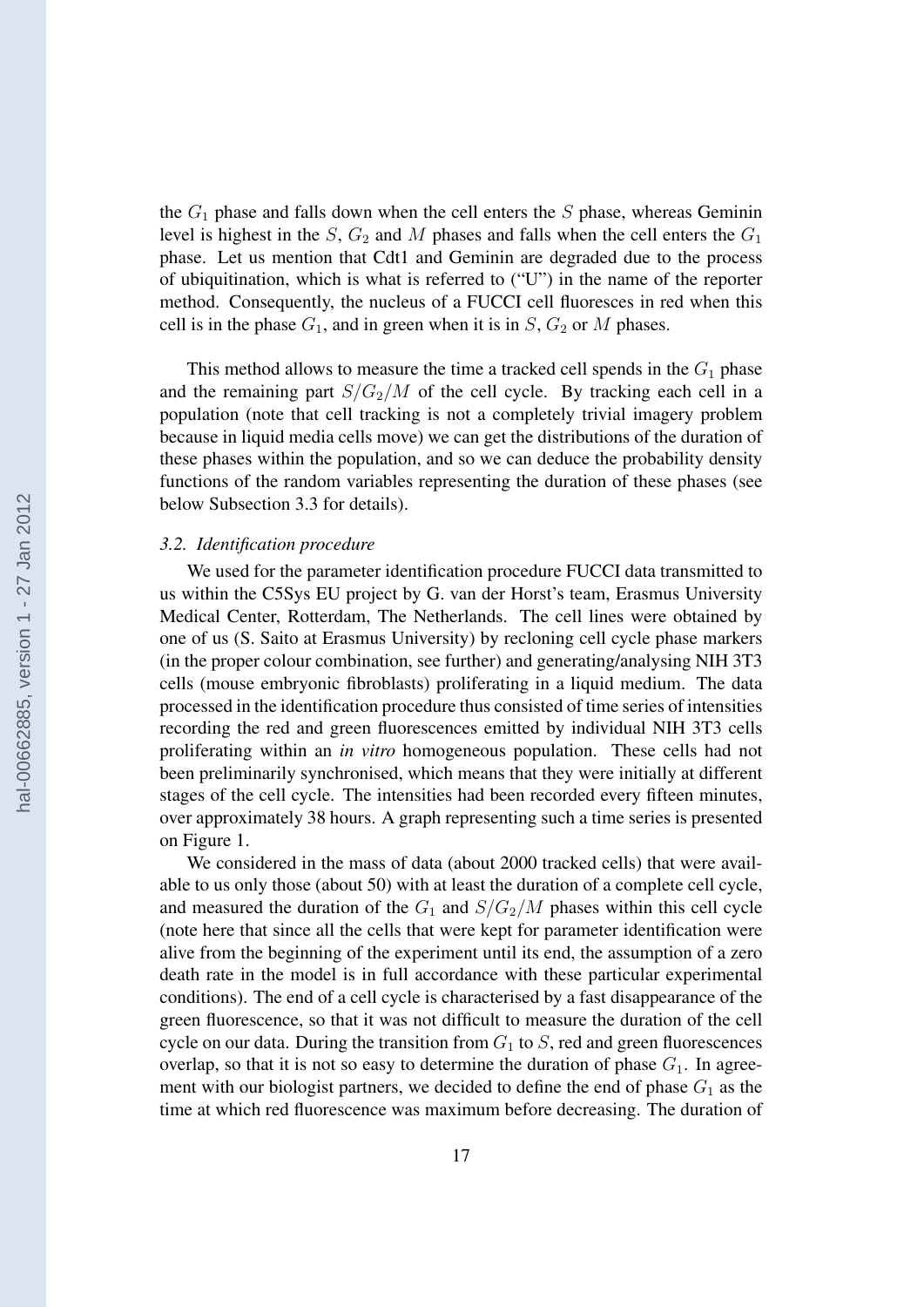<span id="page-17-0"></span>

Figure 1: Example of a time series of the intensity of red (deep grey) and green (light grey) fluorescences obtained by using the FUCCI method on a NIH 3T3 cell within a population in liquid medium.

phase  $S/G_2/M$  was obtained by subtracting the duration of phase  $G_1$  from the duration of the cell cycle. This method is summarised on Figure 2.



Figure 2: Graphic method used to determine the duration of the cell cycle and the one of  $G_1$  phase. The duration of phase  $S/G_2/M$  was deduced by subtracting the duration of phase  $G_1$  from the duration of the cell cycle.

## *3.3. Numericals*

## *3.3.1. Expression of the transition rates*

Using this identification method, we obtained 55 data on individual cells for the duration of the cell cycle, divided in  $G_1$  and  $S/G_2/M$  phases. The mean value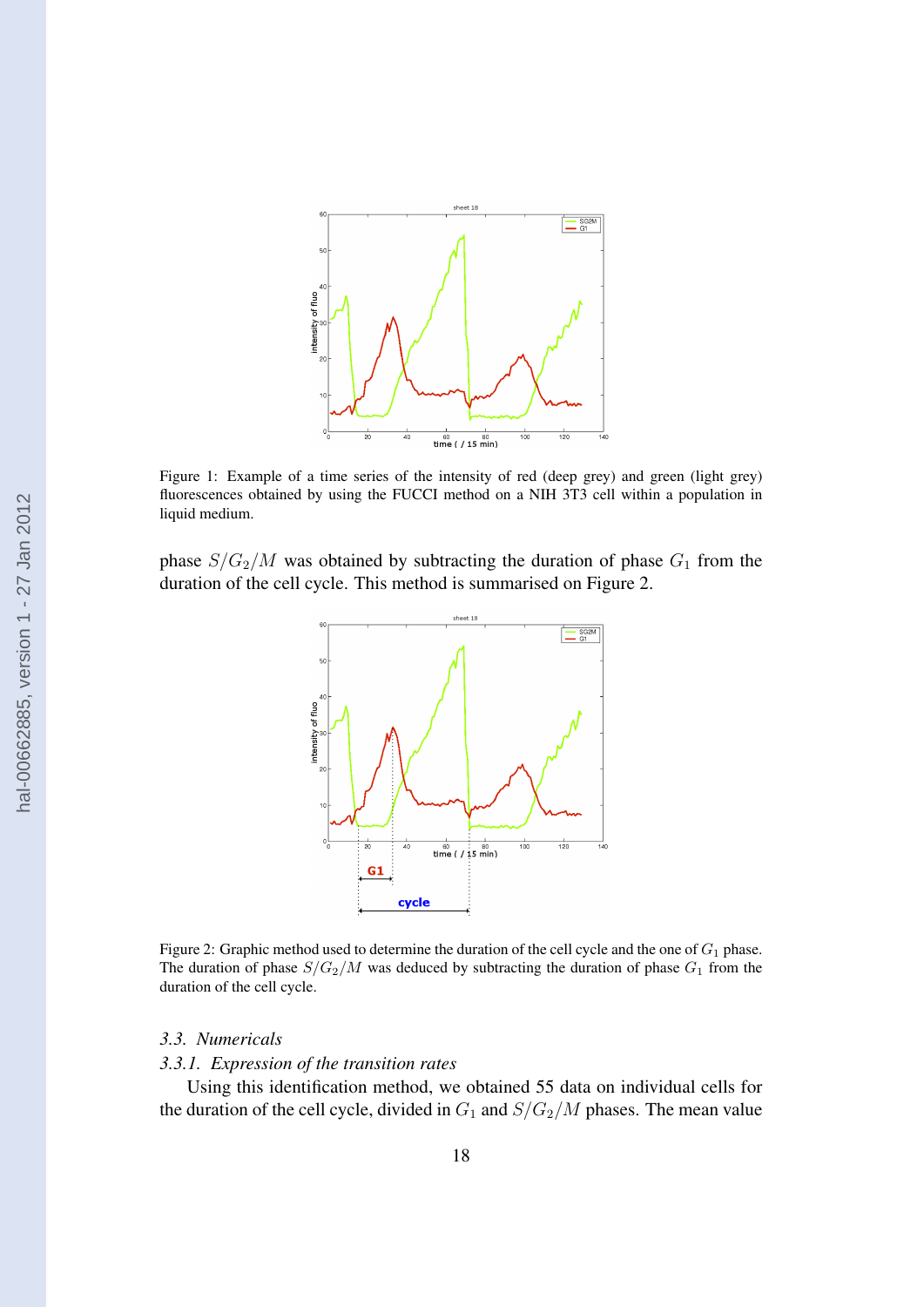of the duration of the cell cycle was about 17.1 h (s.d.: 4.5 h), the one of  $G_1$  was about 7.2 h (s.d.: 2.7 h), and thus the one of  $S/G_2/M$  was about 9.8 h (s.d.: 3.0) h).

We rounded each duration to the nearest hour. The distributions of the durations of  $G_1$  and of  $S/G_2/M$  within the population were fitted to experimental data by using Gamma laws. The corresponding curves are presented on Figure [3.](#page-19-0) We tested several models to fit experimental data. We excluded laws that had support not strictly contained in  $\mathbb{R}_+$ , such as normal laws; similarly, we excluded laws that assumed a maximum age in phase, which is impossible to define naturally and furthermore results in difficulties when identifying their parameters. We chose Gamma laws because they allowed a good (phenomenological) fit to our experimental data while keeping a reasonable number of parameters to be estimated.

Moreover, there is a clear physiological basis to this choice of the Gamma distribution: recall that, if the parameter  $\alpha$  is an integer, it is the law, often used to represent probabilities of waiting times of the sum of  $\alpha$  i.i.d. random variables representing waiting times (here within  $G_1$  or  $S/G_2/M$  of times between triggerings of crucial switches in a cascade of protein expressions leading to a phase transition, *e.g.*,  $G_1/S$ , each one of them following an exponential law with the same parameter  $\beta$ . Such an explanation, or parts of it, has been proposed in this context or others dealing with gene or protein expression by many authors, let us only mention [\[37,](#page-40-0) [66,](#page-43-0) [83\]](#page-44-0). Note that here the Gamma distribution is not used, as in [\[14\]](#page-38-0) and references therein, to represent the distribution of maturation times for cells performing a fixed number of divisions, but the distribution of times spent in a phase of the cell division cycle, supposed to be constituted of a cascade of (unidentified, hidden physiological) switches, as mentioned above, hence its as phenomenological as physiological justification in our case.

For all  $x \geq 0$ , we thus used the following probability density functions, where Γ is the Gamma function:

$$
\varphi_i(x) = \frac{1}{\Gamma(\alpha_i)} (x - \gamma_i)^{\alpha_i - 1} \beta_i^{\alpha_i} e^{-\beta_i (x - \gamma_i)} \mathbb{1}_{[\gamma_i; +\infty[}(x)) \qquad i = 1, 2, \quad \text{where}
$$

 $\alpha_1 = 8.28, \ \beta_1 = 1.052h^{-1}, \ \gamma_1 = 0h, \ \alpha_2 = 3.42, \ \beta_2 = 1.47h^{-1}, \ \gamma_2 = 7.75h$ and  $\mathbb{1}_{[\gamma_i;+\infty]}$  is the indicator function of interval  $[\gamma_i;+\infty]$ . These parameters led to a mean duration and a standard deviation on  $\mathbb{R}_+$  respectively of 7.9h and 2.7h for the  $G_1$  phase and of 10.1h and 1.3h for the  $S/G_2/M$  phase. These figures are very close to the ones related to the raw experimental data mentioned above. The main difference resides in the  $S/G_2/M$  data and is due to the fact that we have identified a high position parameter ( $\gamma_2 = 7.75h$ ) for the Gamma distribution in  $S/G_2/M$ , which may be interpreted as an "incompressible" minimum duration for the  $S/G_2/M$  part of the cell division cycle in our observed cell population, hence, *en passant*, an indirect measure of this cell physiological parameter, which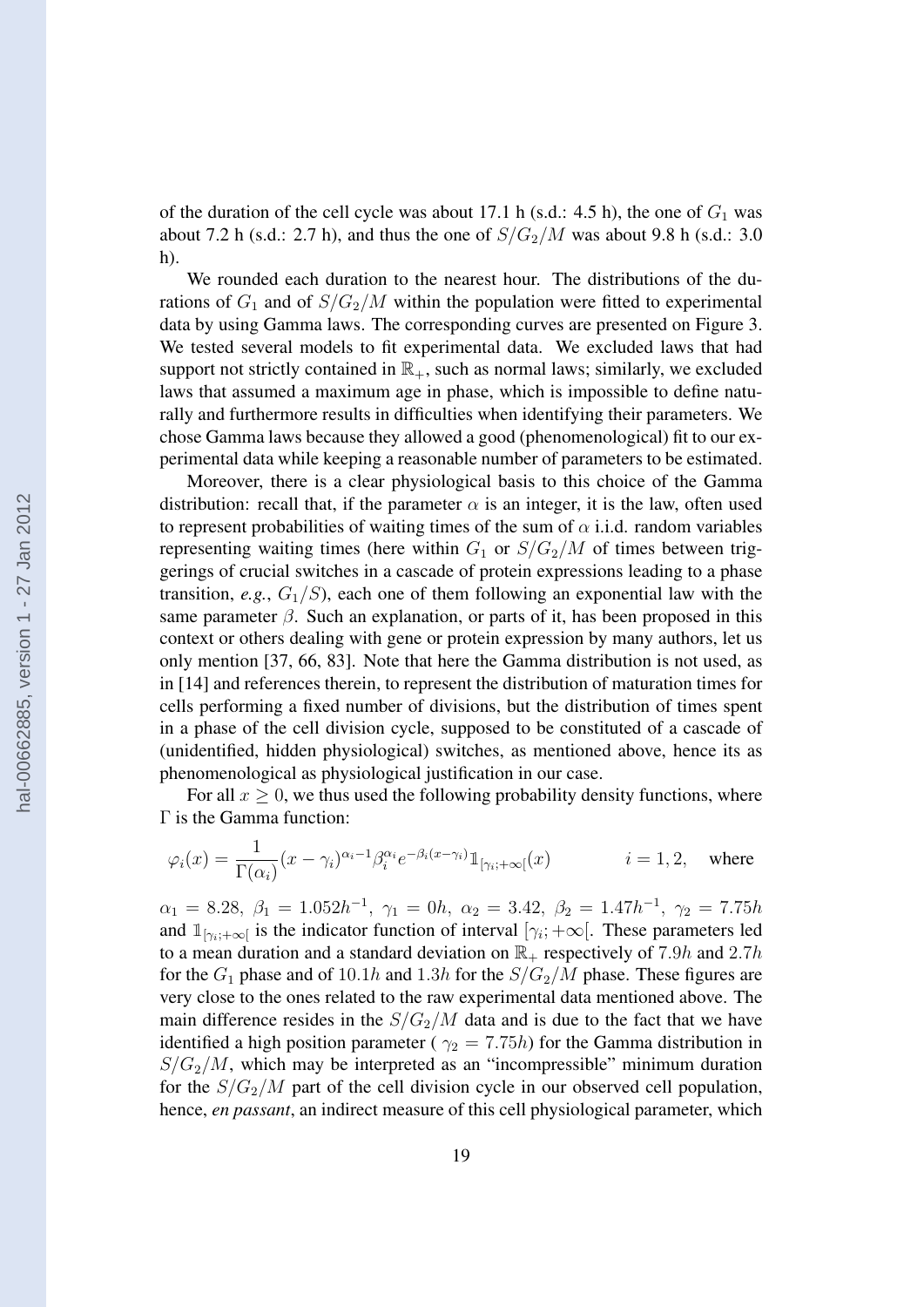<span id="page-19-0"></span>is the minimum age a cell has to spend in  $S/G_2/M$  before being able to process further and divide. Similarly, the figure 8.28 for  $\alpha_1$ , compared to 3.42 for  $\alpha_2$  may be interpreted - a speculation- as due to the presence of many more biological switches (and resulting stopping times) in  $G_1$  than in  $S/G_2/M$ .



Figure 3: Gamma laws (solid line) (multiplied by a coefficient equal to the total number of data, *i.e.* 55) that fit experimental data (dots) for the distribution of the duration of  $G_1$  (left) and of  $S/G_2/M$  (right).

Let us also mention that in a close, but different context (linear age- structured population, one proliferation phase and presence of a death term), others have proposed an inverse problem method to identify, without any assumption on a probabilistic model for the cell cycle time, the birth and death functions [\[48\]](#page-41-0).

Let us now come back to the 2-phase mathematical model  $(I = 2 \text{ in model} (1)).$  $(I = 2 \text{ in model} (1)).$  $(I = 2 \text{ in model} (1)).$ 

As the experimental data were performed *in vitro* in a liquid medium, with no intercellular communication, and as cells had not been synchronised prior to the experiment, we can consider that there was no time-dependent control whatsoever on the growth process at the cell population level. We thus assumed that the transition rates from  $G_1$  to  $S/G_2/M$  ( $K_{1\rightarrow 2}$ ) and from  $S/G_2/M$  to  $G_1$  ( $K_{2\rightarrow 1}$ ) did not depend on time, but only on the age of cells in the two phases. From the expression of the cumulative distribution function mentioned in Section [2:](#page-8-0)

$$
\int_0^x \varphi_i(\xi) d\xi = 1 - e^{-\int_0^x K_{i \to i+1}(\xi) d\xi} \qquad i = 1, 2,
$$

we deduce:

$$
K_{i \to i+1}(x) = \frac{\varphi_i(x)}{1 - \int_0^x \varphi_i(\xi) d\xi} \qquad i = 1, 2
$$
 (5)

where  $\varphi_i$  represents the experimentally determined probability density function of the random variable representing the age duration in phase  $i$ . One may note here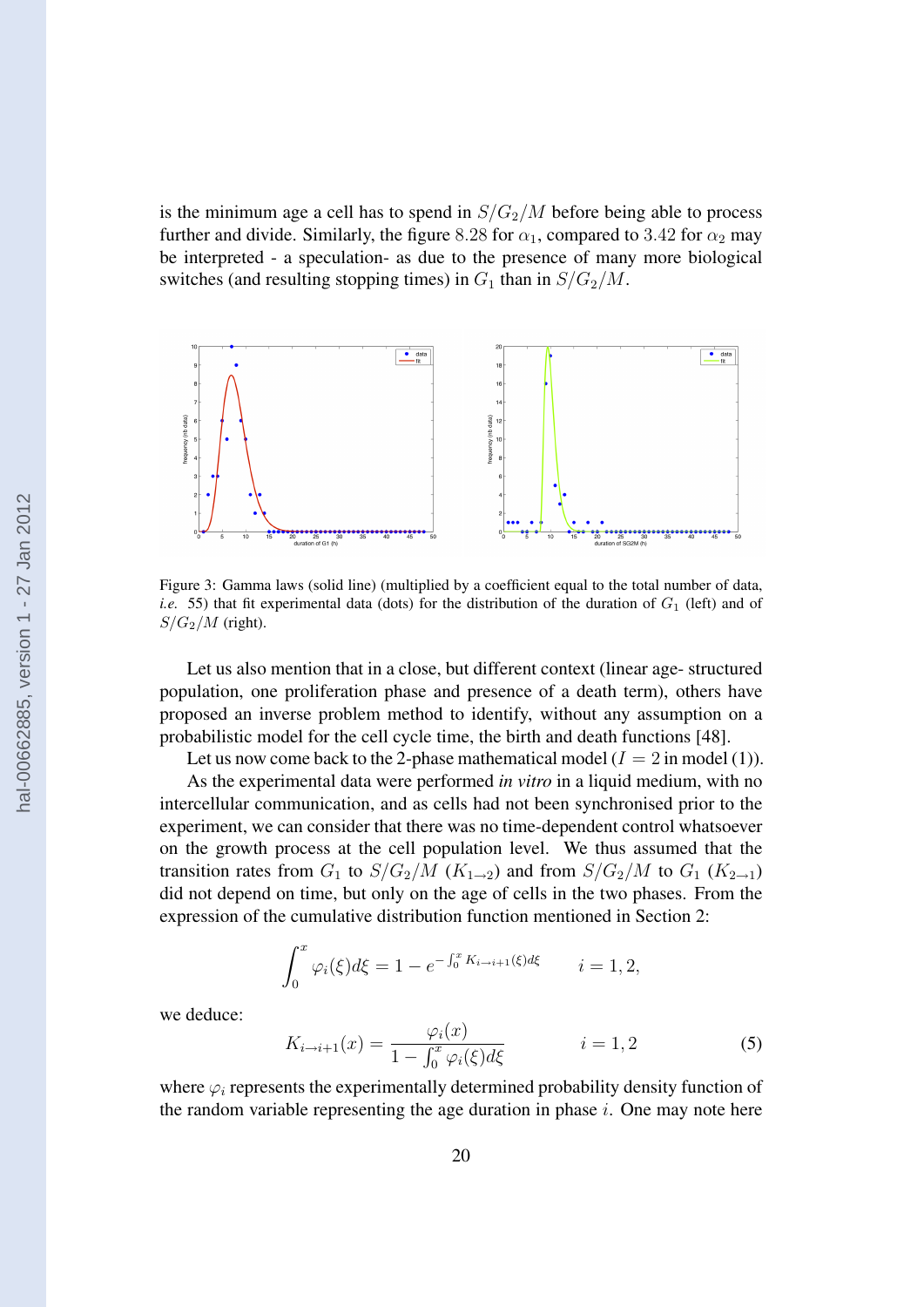<span id="page-20-0"></span>that the right hand side is known in general as the hazard rate that has been briefly mentioned in Subsection [\(2.4\)](#page-13-0).

The graphs of the transition rates we obtained from formula [\(5\)](#page-19-0) and experimental data are presented on Figure 4.



Figure 4: Transition rates from  $G_1$  to  $S/G_2/M$  (left) and from  $S/G_2/M$  to  $G_1$  (right). These rates are functions of age of cells in the phases only.

#### *3.3.2. Discretisation scheme*

In this part, we come back to the general case where  $K_{i\rightarrow i+1}$  depends on age and time. Thus far, we had always considered that  $d_i = 0$  but, for numerical convenience, we also had supposed that cells could not grow beyond a maximal age. Numerically assessing this assumption, we came to the conclusion that it had no influence on the value of  $\lambda > 0$  provided that this maximal age was large enough, so that, for numerical convenience, we arbitrarily took a maximal age of 10 days for each one of the 2 phases.

We base our discretisation scheme on the one presented in [\[31\]](#page-40-0). We denote by  $\Delta t$  and  $\Delta x$  respectively the time and age steps, *i.e.*  $t = k\Delta t$  and  $x = j\Delta x$  where  $k=0\ldots\lfloor \frac{T_{tot}}{\Delta t}$  $\frac{T_{tot}}{\Delta t}$  and  $j = 0 \dots \lfloor \frac{X_{tot}}{\Delta x}$  $\frac{X_{tot}}{\Delta x}$ ,  $[z]$  representing the integer part of the real number z, and  $T_{tot}$  and  $X_{tot}$  being respectively the total time of the simulation and the maximal time a cell can spend in one phase of the cell cycle. For  $k \in \mathbb{N}$ ,  $j \in \mathbb{N}$ and for  $i = 1, 2$ , we consider the following quantities:

$$
n_i^{k,j} = n_i(k\Delta t, j\Delta x)
$$

$$
K_{i \to i+1}^{k,j} = K_{i \to i+1}(k\Delta t, j\Delta x)
$$

We use a first order finite difference scheme on the 2-phase mathematical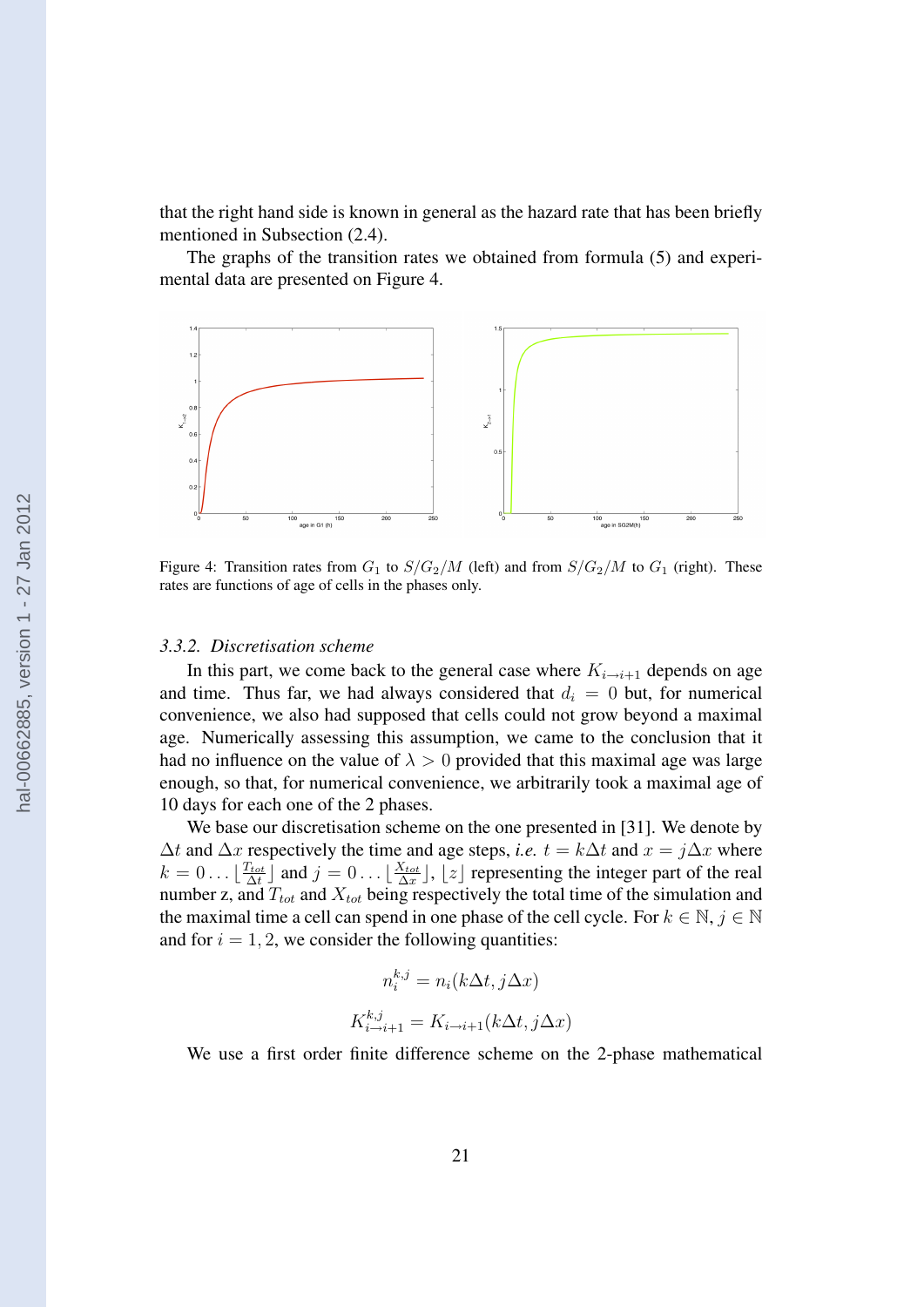<span id="page-21-0"></span>model. Assuming  $\Delta t = \Delta x$  (CFL=1), we have:

$$
n_i^{k+1,j} = \frac{n_i^{k,j-1}}{1 + \Delta t K_{i \to i+1}^{k+1,j}} \qquad i = 1, 2, k = 0...k_{max}-1, j = 1...j_{max}
$$
  
\n
$$
n_i^{0,j} = n_i^0(j\Delta x) \qquad i = 1, 2, j = 0...j_{max}
$$
  
\n
$$
n_1^{k+1,0} = 2 \sum_{j=0}^{j_{max}} \frac{\Delta t K_{2\to 1}^{k+1,j+1}}{1 + \Delta t K_{2\to 1}^{k+1,j+1}} n_2^{k,j} \qquad k = 0...k_{max}-1
$$
  
\n
$$
n_2^{k+1,0} = \sum_{j=0}^{j_{max}} \frac{\Delta t K_{1\to 2}^{k+1,j+1}}{1 + \Delta t K_{1\to 2}^{k+1,j+1}} n_1^{k,j} \qquad k = 0...k_{max}-1
$$

where  $k_{max} = \lfloor \frac{T_{tot}}{\Delta t} \rfloor$  $\frac{T_{tot}}{\Delta t}$   $], j_{max} = \lfloor \frac{X_{tot}}{\Delta x}$  $\frac{X_{tot}}{\Delta x}$  ],  $n_i^0$  denoted the initial density of cells in each of the two phases.

Unlike the scheme presented in [\[31\]](#page-40-0), this scheme ensures mass conservation of cells through the phase transitions for any discretisation step. Indeed we have the relation

$$
\sum_{j\geq 0} n_1^{k,j} = n_2^{k+1,0} + \sum_{j>0} n_1^{k+1,j} + \frac{n_1^{k,j_{max}}}{1 + \Delta t K_{1\to 2}^{k+1,j_{max}+1}}
$$

which means that cells at time  $k$  either go to next phase or get older or go beyond the age limit and are thus "killed." This property gives a better coherence with biological reality.

## *3.3.3. Numerical determination of the growth exponent*

If transition rates do not depend on time, which is the case when there is no circadian control, the first eigenvalue  $\lambda$  of the system [\(2\)](#page-9-0) is given by equation [\(3\)](#page-10-0). In the particular case of our experimentally based study described above, we have:

$$
\left(1+\frac{\lambda}{\beta_1}\right)^{\alpha_1}\left(1+\frac{\lambda}{\beta_2}\right)^{\alpha_2}e^{\lambda(\gamma_1+\gamma_2)}=2\tag{6}
$$

In our experimental case, with the coefficients of two Gamma distributions identified from FUCCI data (see above), this yields  $\lambda \approx 0.039h^{-1}$ .

In the general case, transition rates depend on time. Insofar as we are interested in the effect of circadian rhythms on cell cycle progression, we restrict this study to time-periodic transition rates, the period being equal to  $T = 24$  hours. Over a time period, let  $n^k = (n_1^{k,0})$  $_{1}^{k,0},n_{1}^{k,1}$  $\binom{k,1}{1},\ldots,n_1^{k,j_{max}}$  $_{1}^{k,j_{max}},n_{2}^{k,0}$  $x_2^{k,0},\ldots,n_2^{k,j_{max}}$  $\binom{k, j_{max}}{2}$  be a vector in  $\mathbb{R}^{2(j_{max}+1)}$ . As in the case of the 1-phase model presented in [\[31\]](#page-40-0), we can write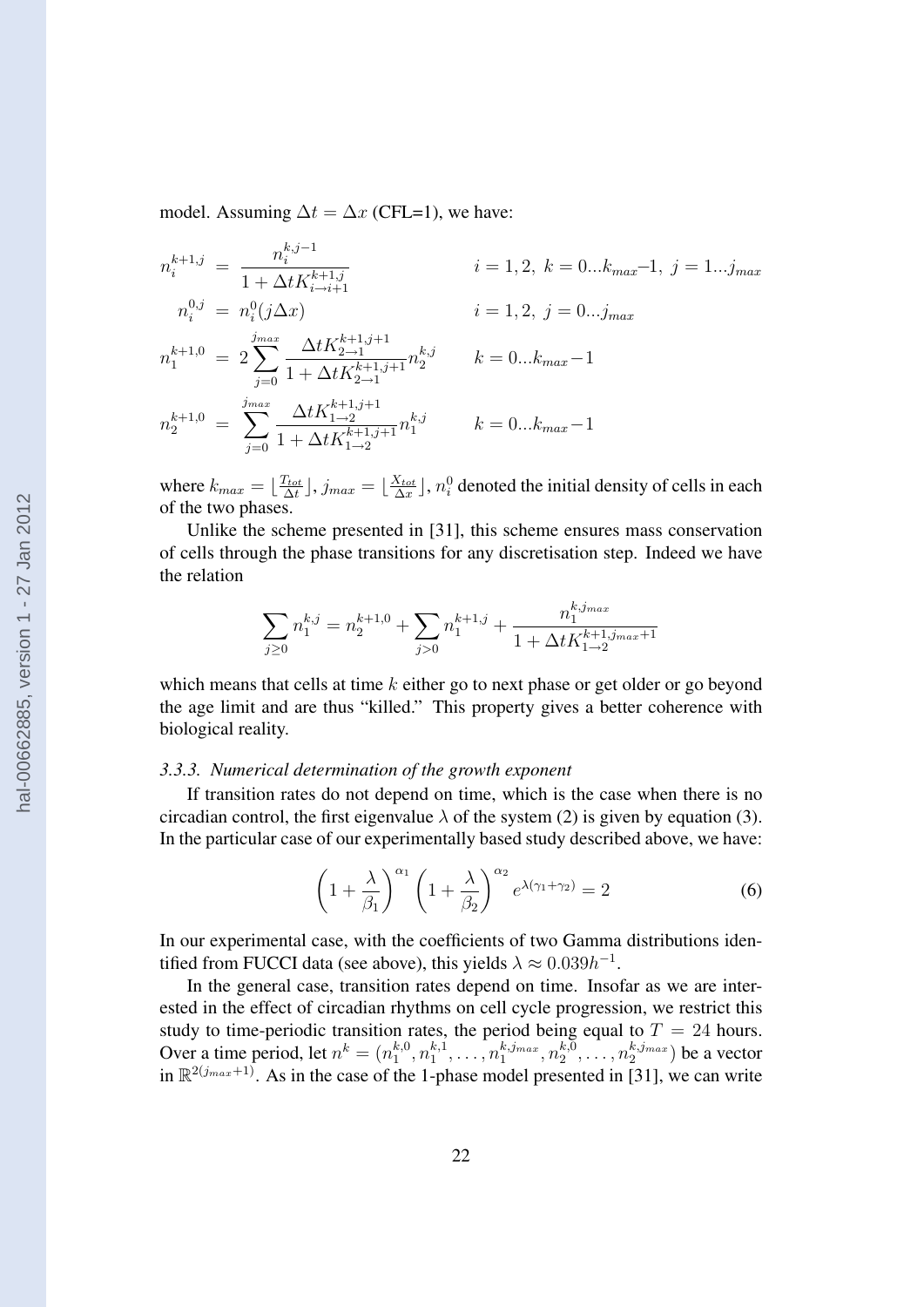<span id="page-22-0"></span> $n^{k+1} = M_k n^k$  where  $M_k = \begin{pmatrix} A1_k & B2_k \\ B1 & A2 \end{pmatrix}$  $B1_k$   $A2_k$ where  $Ai_k$  and  $Bi_k$  are  $(j_{max} + 1)^2$ matrices defined by:

$$
Ai_{k} = \begin{pmatrix} 0 & \cdots & \cdots & 0 & 0 \\ \frac{1}{1 + \Delta t K_{i \to i+1}^{k+1,1}} & & & \vdots & \vdots \\ 0 & \ddots & & & \vdots & \vdots \\ 0 & \cdots & 0 & \frac{1}{1 + \Delta t K_{i \to i+1}^{k+1,1,max}} & 0 \end{pmatrix} \qquad i = 1, 2,
$$
  
\n
$$
B1_{k} = \begin{pmatrix} \frac{\Delta t K_{1 \to 2}^{k+1,1}}{1 + \Delta t K_{1 \to 2}^{k+1,1}} & \cdots & \frac{\Delta t K_{1 \to 2}^{k+1,1,max+1}}{1 + \Delta t K_{1 \to 2}^{k+1,1,max+1}} \\ 0 & \cdots & 0 & \\ \vdots & & & \vdots & \\ 0 & \cdots & 0 & \end{pmatrix},
$$
  
\nand 
$$
B2_{k} = \begin{pmatrix} \frac{2\Delta t K_{2 \to 1}^{k+1,1}}{1 + \Delta t K_{2 \to 1}^{k+1,1}} & \cdots & \frac{2\Delta t K_{2 \to 1}^{k+1,1,max+1}}{1 + \Delta t K_{2 \to 1}^{k+1,1,max+1}} \\ \vdots & & & \vdots & \\ 0 & \cdots & 0 & \end{pmatrix}.
$$

This matrix  $M_k$  depends only on k and is T-periodic. Moreover, if we define the matrix  $\mathbb{M} = M_{N_T} M_{N_T-1} \dots M_2 M_1$  where  $N_T = T/\Delta t$ , we have  $n^{N_T} = \mathbb{M} n^0$ . The following proposition is simple adaptation of its analogue in [\[31\]](#page-40-0).

**Proposition 3.1.** *If for all phases i and for all*  $t \in [0; T_{tot}]$ *, there exists*  $x_0 \in$  $[0; X_{tot}]$  such that  $K_{i\to i+1}(x,t) > 0$  for all  $x \ge x_0$ , then  $\mathbb{M} = M_{N_T} M_{N_T-1} \dots M_2 M_1$ *is a nonnegative and irreducible matrix.*

By the Perron-Frobenius theorem (see [\[12\]](#page-38-0) for instance), this proposition means that M has a simple and positive principal eigenvalue  $\rho$  associated with nonnegative left and right eigenvectors unique up to a given normalisation. We calculated this eigenvalue  $\rho$  by means of the power algorithm [\[46\]](#page-41-0). The Floquet eigenvalue, or growth exponent,  $\lambda$  can then be approximated by  $\frac{1}{T} \log(\rho)$ .

#### *3.4. Model simulations*

As we are interested in the role of circadian rhythms on cell cycle progression, we consider transition rates of the form :  $K_{i\rightarrow i+1}(x,t) = \kappa_i(x) \cdot \psi_i(t)$  (i = 1, 2), where  $\kappa_i$  corresponds to the transition rates we identified in Subsection [3.3,](#page-17-0) and  $\psi_i$ represents a 24h-periodic time control exerted by circadian rhythms on cell cycle progression at phase transitions.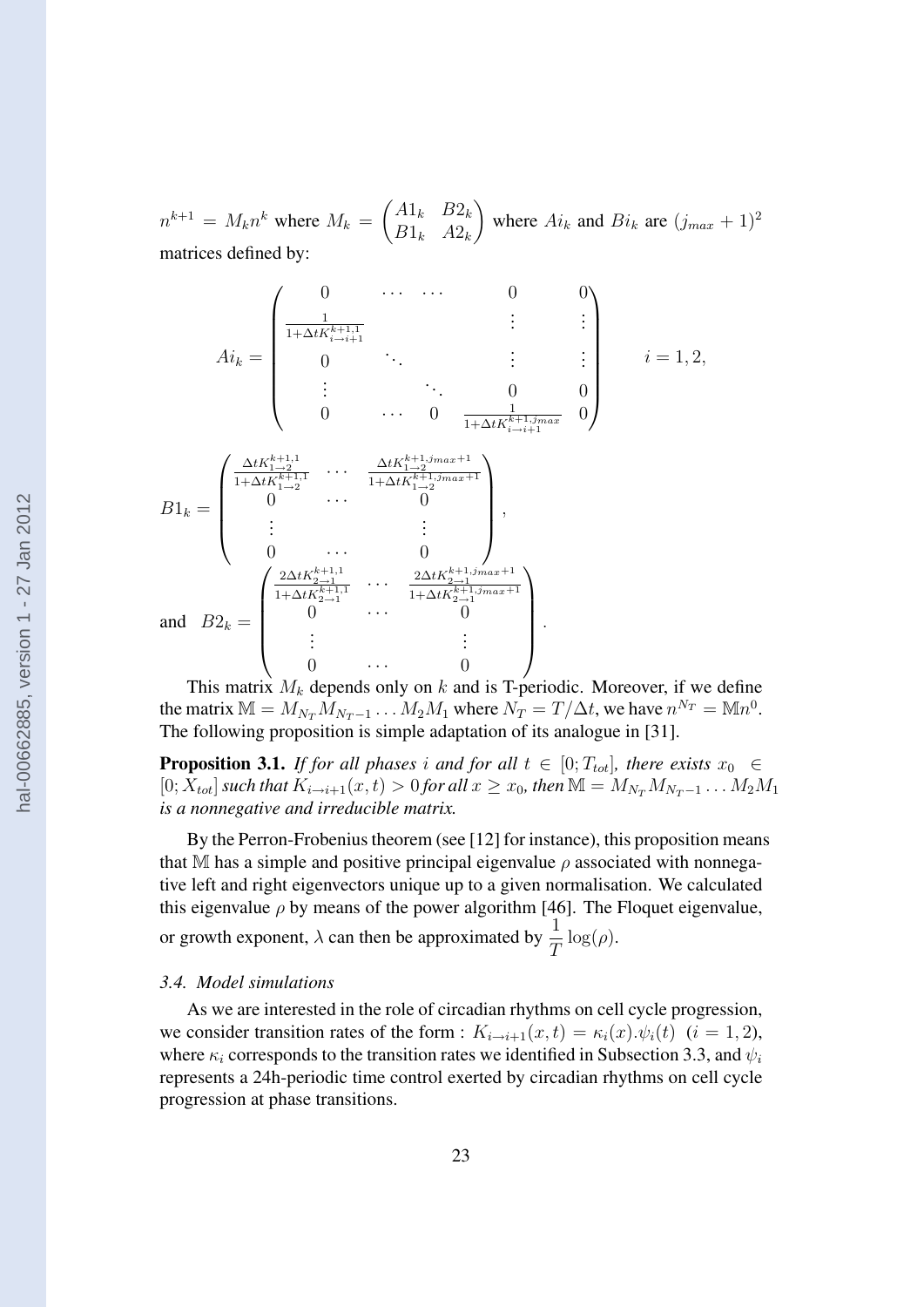#### <span id="page-23-0"></span>*3.4.1. Internal validation*

To make sure that our numerical results were in agreement with the biological data that we used to build our model ("internal validation"), we performed simulations in the case of no time control, that is  $K_{i\rightarrow i+1}(x,t) = \kappa_i(x)$   $(i = 1, 2)$ , where the  $\kappa_i(x)$  were given by the expression in [\(5\)](#page-19-0)  $(\kappa_i(x)) = K_{i \to i+1}(x)$ . Figure 5 presents the time evolution of the percentage of cells in phases  $G_1$  and  $S/G_2/M$ over the duration of one cell cycle resulting from numerical and biological experiments (biological data were preliminarily synchronised "by hand", *i.e.*, by deciding that all cells were at age nought at the beginning of simulations). We had to reduce this comparison to the duration of one cell cycle because we had not enough biological data to represent the whole population. We can nevertheless notice that modelled numerical data were very close to raw biological data. We are thus entitled to conclude that the model and the method we have used to represent the proliferation phenomenon and fit our experimental data may have led us close to biological likelihood.



Figure 5: Time evolution of the percentages of cells in  $G_1$  (red or deep grey) and  $S/G_2/M$  (green or light grey) phases from biological data (dashed line) and from numerical simulations (solid line). Our model results in a good approximation of the biological data.

#### *3.4.2. Numerical simulations*

In the case of no time control ( $\psi_i \equiv 1, i = 1, 2$ ), we studied the time evolution of the percentages of cells in  $G_1$  and  $S/G_2/M$  phases of the cell cycle and the evolution of the total density of cells. These results are presented on Figure [6.](#page-24-0) We can notice that oscillations are damped and that the percentages rapidly reach a steady state. This phenomenon, which has long been known in cell population dynamics [\[4, 5,](#page-37-0) [6,](#page-38-0) [25,](#page-39-0) [68\]](#page-43-0) as asynchronous growth, is the result of desynchronisation of cells through the cell cycle: although the cells were taken initially all in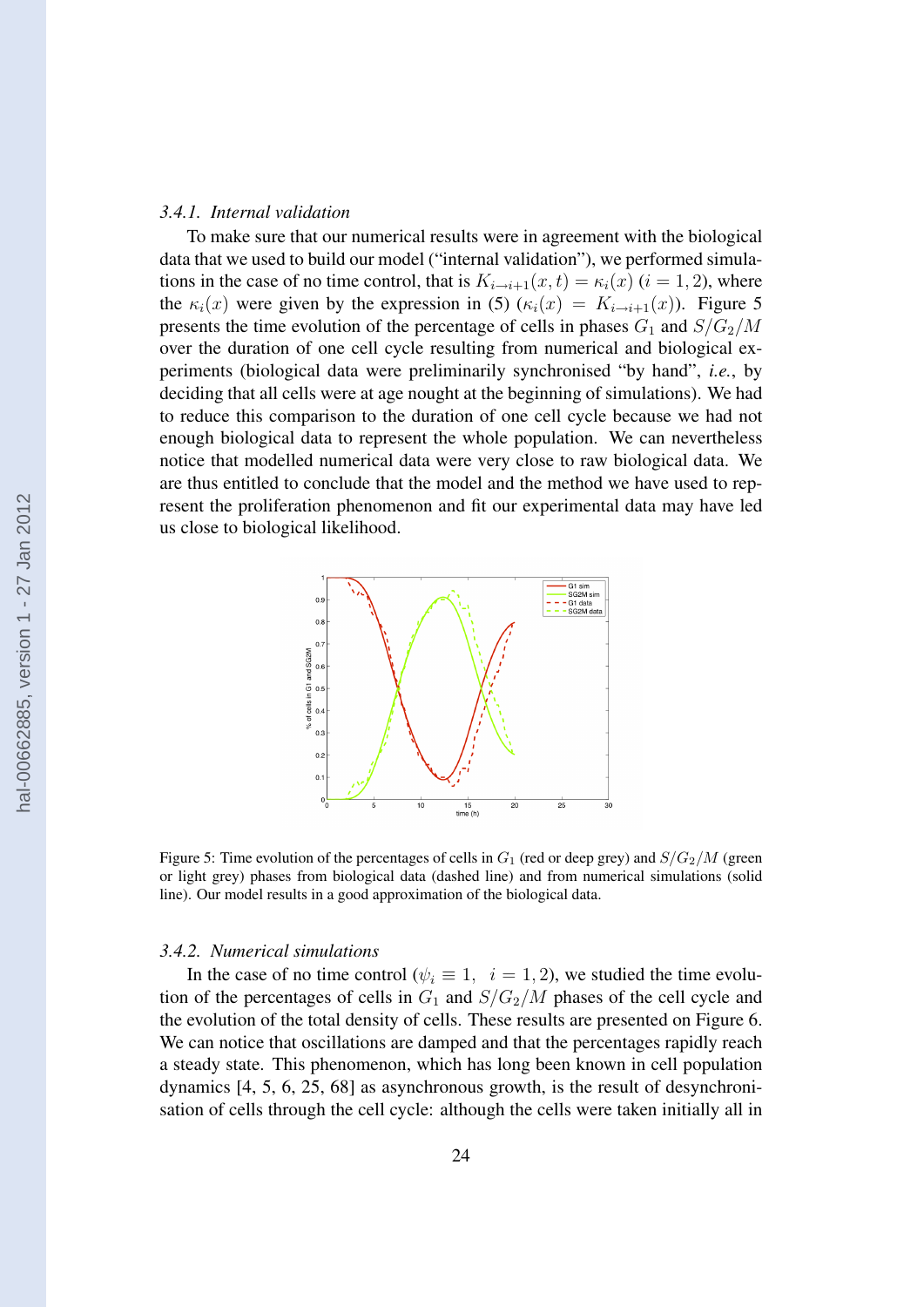<span id="page-24-0"></span>phase  $G_1$  with age 0, the variability in the duration of phases  $G_1$  and  $S/G_2/M$ we described above induces some variability in the position of cells through their cycling. In our experimental case, as mentioned above, the exponential growth exponent  $\lambda$  computed by using Lotka's equation [\(3\)](#page-10-0) was equal to  $0.039h^{-1}$ .



Figure 6: Time evolution of the percentages of cells  $G_1$  (left, red or deep grey) and  $S/G_2/M$  (left, green or light grey) phases and of the total density of cells (right) evolving free of any time control. Oscillations are damped due to cell desynchronisation. Population growth tends to be exponential with a rate equal to  $0.039h^{-1}$ .

Then, we introduced a circadian control modelled by functions  $\psi_i$  (i = 1, 2) in the transition rates. For each phase,  $G_1$  and  $S/G_2/M$  we took continuous piecewise 24h-periodic cosine functions, represented on Figure [7,](#page-25-0) defined on [0;24] by:

$$
\psi_1(t) = \cos^2(2\pi(t-3)/12) \mathbb{1}_{[12;18]}(t) + \varepsilon, \quad \psi_2(t) = \cos^2(2\pi(t-3)/12) \mathbb{1}_{[0;6]}(t) + \varepsilon,
$$

where  $\varepsilon = 10^{-10}$  ensures  $\psi_i > 0$  (which may be shown sufficient to imply irreducibility of matrix M and thus applicability of the Perron-Frobenius theorem).

These phenomenological cosine-like functions standing here for physiological circadian control on cell cycle phase transitions in fact represent the local impact of the central circadian clock control onto the cell division cycle. This impact may be thought of either as retransmitted by a direct action of glucocorticoids - known to be synthesized on a circadian basis by the corticosurrenal gland [\[23\]](#page-39-0) - directly on the  $G_1/S$  transition via stimulation of p27 and inhibition of cMyc [\[7, 8\]](#page-38-0), or as retransmitted by another relay involving local circadian clocks and control by Bmal1 of the complex Cyclin B-Cdk1 that controls the  $G_2/M$  transition [\[65\]](#page-43-0). In the absence of an actual experimental identification of the main gating variables (Cyclin E-Cdk2 on  $G_1/S$  and Cyclin B-Cdk1 on  $G_2/M$ ) and the circadian control on them, we have chosen to represent them by such truncated cosines.

The 12h delay between the definition of  $\psi_1$  and  $\psi_2$  is suggested by biological observations, that teach us that circadian controls are exerted on the main check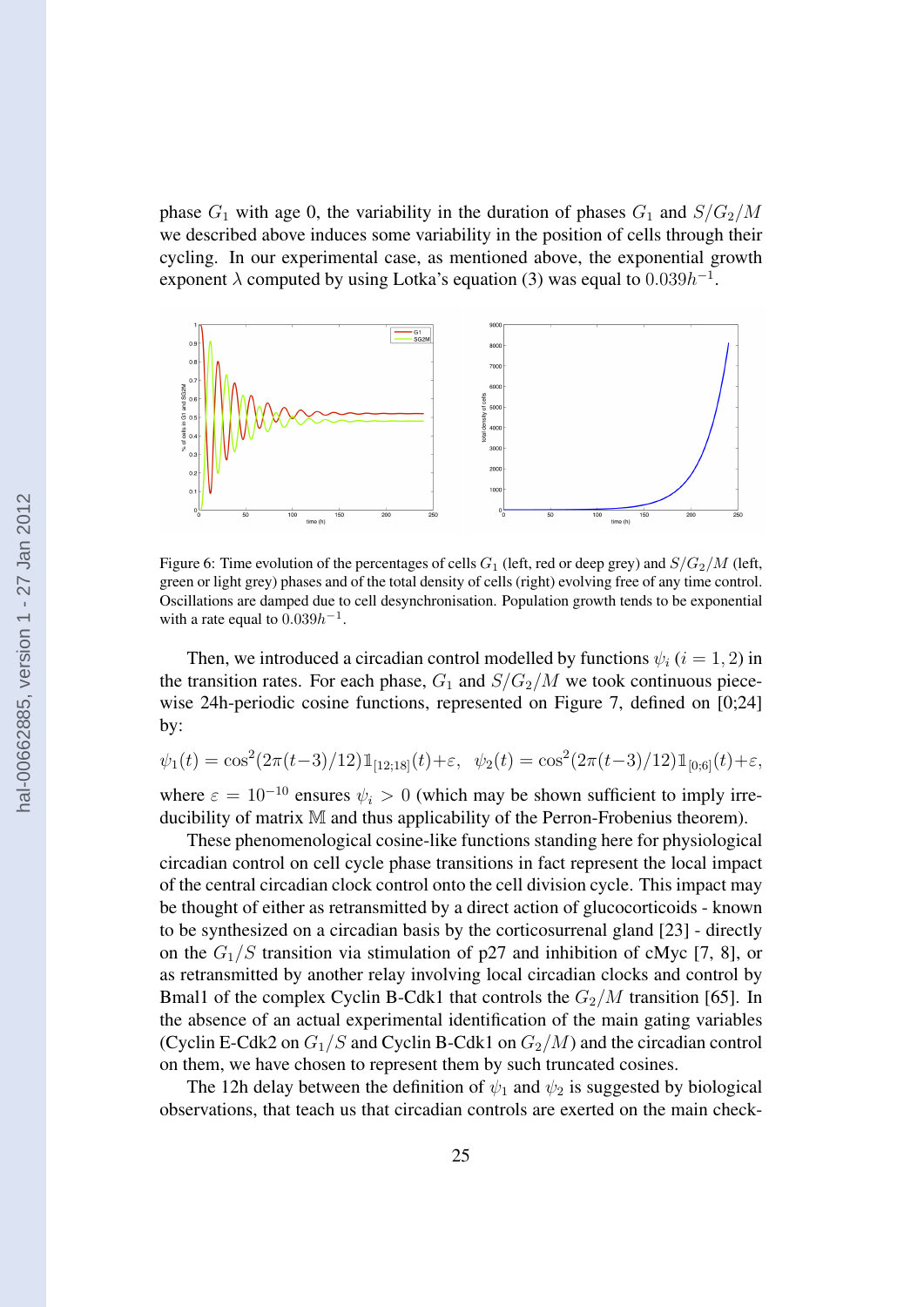<span id="page-25-0"></span>points  $G_1/S$  and  $G_2/M$  and that proteins p21 and  $Wee1$ , known circadian controls on these checkpoints, are expressed in antiphase [\[47\]](#page-41-0). Furthermore, and completely independently of such physiological knowledge, we remarked by varying the phase delay that this value of 12 hours maximised the population growth exponent  $\lambda$ . We thus obtained periodic transition rates  $K_{i\rightarrow i+1}(x,t) = \psi_i(t) \cdot \kappa_i(x)$  of mixed origin, estimated by cosines ( $\psi_i(t)$ ) and experimentally determined ( $\kappa_i(x)$ ).



Figure 7: Graphic definition of the 24h-periodic functions  $\psi_1$  (left) and  $\psi_2$  (right) modelling circadian control on the cell cycle.  $\psi_1$  controls  $G_1$  to S transition, and  $\psi_2$  controls M to  $G_1$ transition.

In this case, we observed that oscillations of the percentages of cells in  $G_1$ and in  $S/G_2/M$  were no more damped (see Figure [8\)](#page-26-0). In fact, because of circadian entrainment, cells were more synchronised in the cell cycle and consequently divided approximately all together. Moreover, the exponential growth rate was about  $0.024h^{-1}$ , which means that the population dynamics was slower than the one without time control we investigated above. Thus, in this case, circadian rhythms allowed cells to be more synchronised and to divide slower.

These first numerical simulations tend to be in agreement with the biological hypothesis according to which populations of cells that can escape circadian control, such as cancer cell population could do, proliferate faster than populations of cells submitted to circadian entrainment.

As shown in [\[31, 32, 33, 35, 36\]](#page-40-0), there cannot be a general theoretical result for periodic control on cell cycle transitions, comparing proliferation in controlled and uncontrolled situations. Nevertheless, it could be that the particular form of the periodic control investigated here, *i.e.*, the product of an age-dependent component which may be qualified as hazard rate  $\kappa_i(x)$  of a Gamma distribution for phase duration, and of a periodic time-dependent component  $\psi_i(t)$  with optimised phase shift between the two transition control functions  $\psi_1$  and  $\psi_2$ , does result in slowing down the cell cycle speed. This remains to be both experimentally and theoretically investigated.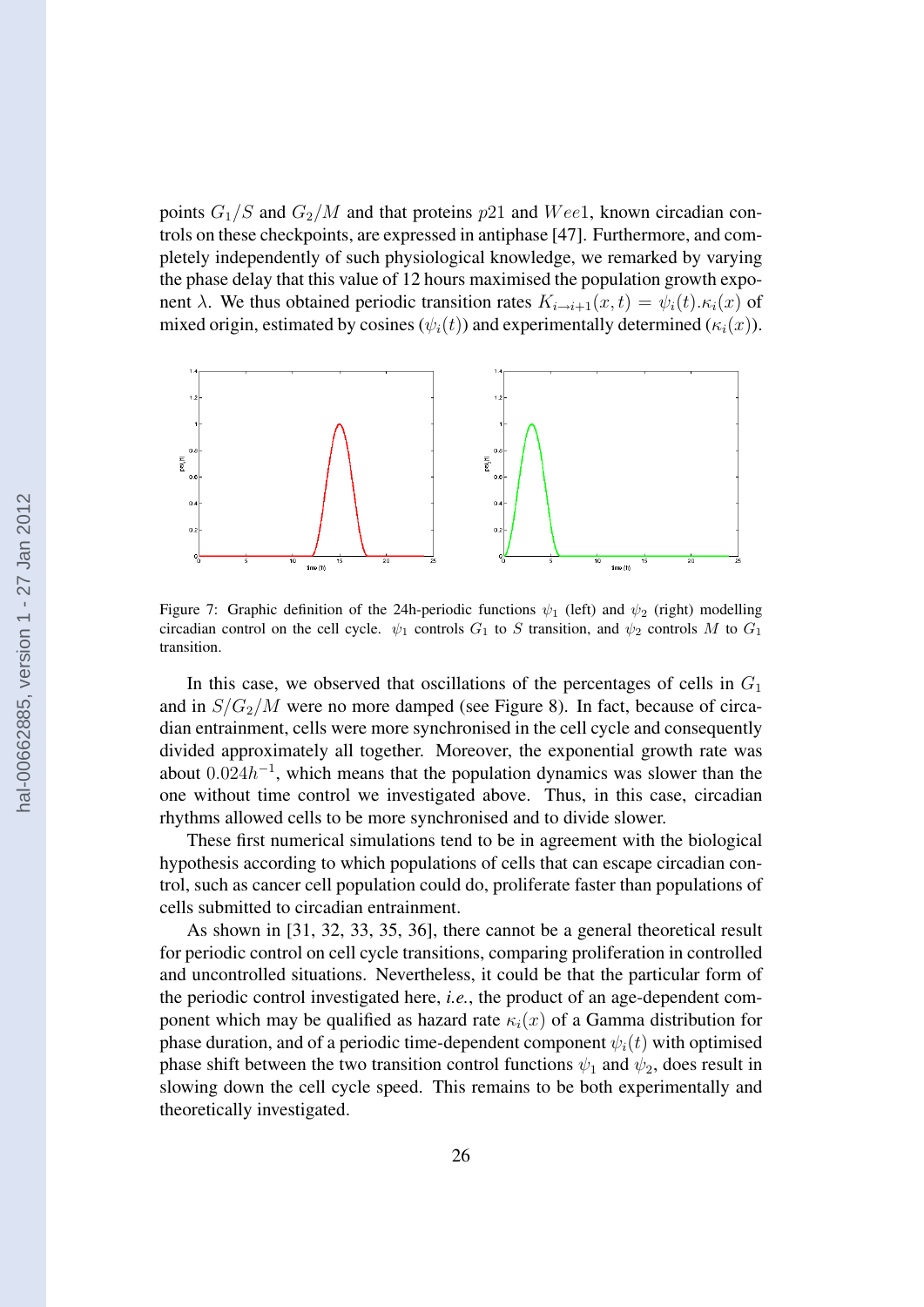<span id="page-26-0"></span>

Figure 8: Time evolution of the percentages of cells in phases  $G_1$  (left, red or deep grey) and  $S/G_2/M$  (left, green or light grey) and of the total density of cells (right) submitted to circadian control. Oscillations are not damped any more. Population growth tends to be exponential with a rate equal to  $0.024h^{-1}$ .

## 4. A numerical optimisation problem with toxicity constraints

We study in this section the problem of minimising the growth rate of cancer cells subject to a toxicity constraint on healthy cells. A related problem is studied in [\[9\]](#page-38-0). As in that paper, we consider two populations called healthy and cancer cells that do not interact but are subject to circadian control and drug infusion. The populations behave differently and the goal is to find a drug infusion scheme that attacks cancer cells more than healthy cells.

Our approach is however different here because we consider an age-structured model with several phases for the population dynamics. Moreover, whereas the authors of [\[9\]](#page-38-0) consider an initial distribution of cells and the consequence of the drug on this initial distribution, we consider asymptotic growth rates. We thus describe long-range drug treatment in a stationary state by controlling growth exponents, *i.e.*, first eigenvalues of both cell population systems, healthy and cancer, simultaneously.

#### *4.1. Prerequisites in nonlinear optimisation*

An optimisation problem with implicit constraints can be written in the following general form:

$$
\min_{x \in X} F_0(x)
$$
  
\n
$$
F_i(x) = 0, \quad i \in I
$$
  
\n
$$
F_i(x) \le 0, \quad i \in J
$$
\n(7)

The set  $X \subset \mathbb{R}^n$  represents constraints that are easily tractable, like for instance bound constraints. The function  $F_0 : \mathbb{R}^n \to \mathbb{R}$  is the objective function or cost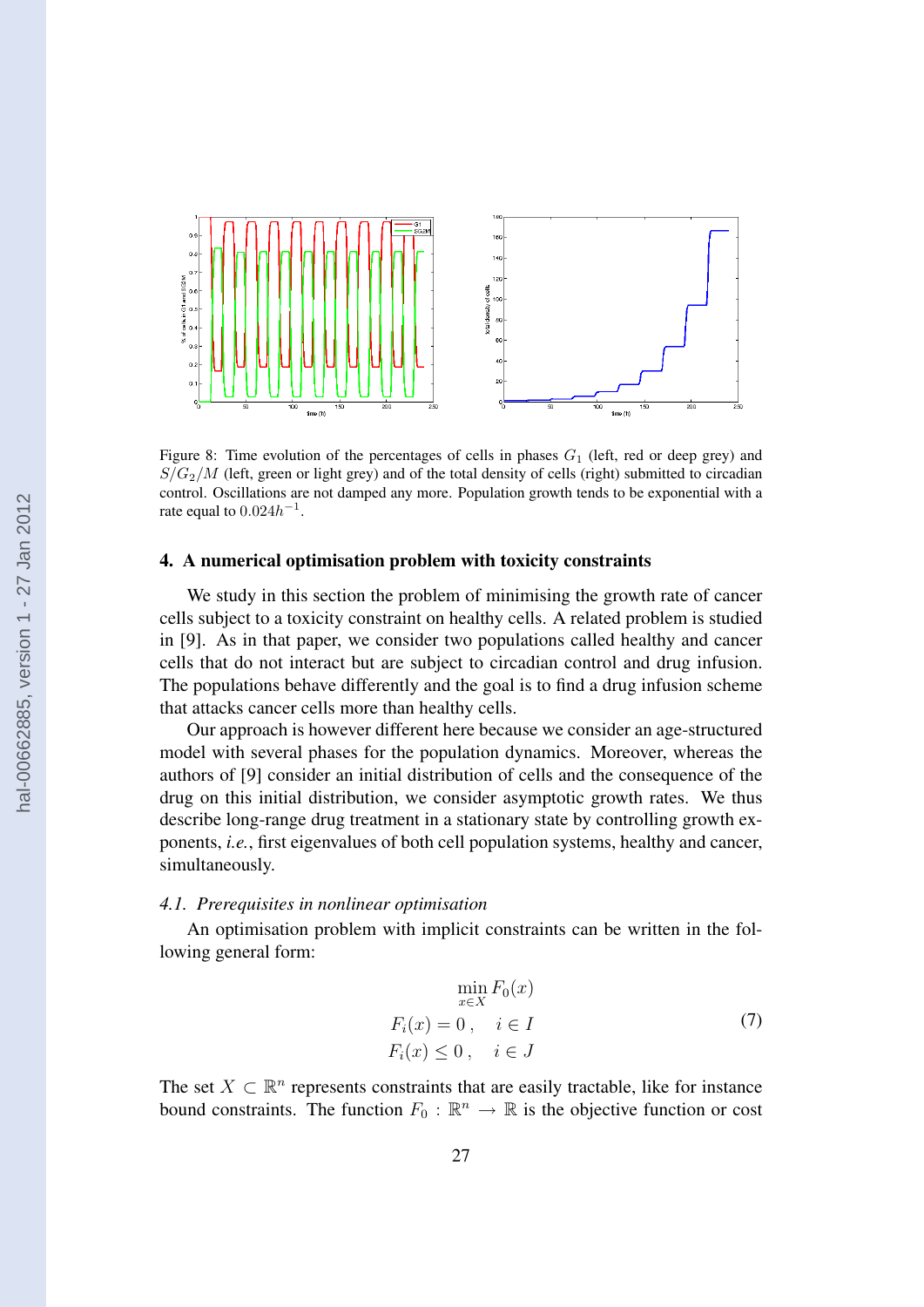<span id="page-27-0"></span>function and the functions  $F_i : \mathbb{R}^n \to \mathbb{R}$ ,  $i \neq 0$ , define implicit constraints:  ${F_i(x) = 0}$  is an equality constraint,  ${F_i(x) \leq 0}$  is an inequality constraint. We assume here that for all  $i \in \{0\} \cup I \cup J$ , the function  $F_i$  is differentiable.

An important particular case is when there are no implicit constraints. The optimisation problem becomes then:

$$
\min_{x \in X} F_0(x) \tag{8}
$$

There exists a vast literature on the resolution of such problems [\[22,](#page-39-0) [17,](#page-38-0) [73\]](#page-43-0) but we will concentrate on first order methods, *i.e.* optimisation algorithms that only need the value of the function and its first derivative. Indeed, as we study the discretisation of a continuous problem, we can deal with a huge number of variables. Computing and storing the Hessian matrix of a function can be very time-consuming when it has many variables, so even when we have an explicit formula, we do not use it.

The simplest first order optimisation algorithm for Problem (8) is the projected gradient method [\[44, 45\]](#page-41-0). It requires the set  $X$  to be convex and uses the orthogonal projection  $P_X$  on X. Starting from  $x_0$ , the algorithm builds the sequence  $(x_k)_{k>0}$  such that:

$$
x_{k+1} = P_X(x_k - \alpha_k \nabla F_0(x_k))
$$

The step size  $\alpha_k$  can be either fixed or determined dynamically. A simple generalisation of this algorithm is to replace  $\nabla F_0(x_k)$  by another vector  $d_k$  called the descent direction.

For a general nonconvex optimisation problem, one cannot guarantee that the optimum has been reached. Instead, one considers stationary points, where a point  $x^*$  is said to be stationary if

$$
\langle \nabla F(x^*), x^* - x \rangle := \sum_{i=1}^n \frac{\partial F}{\partial x_i}(x^*)(x_i^* - x_i) \le 0, \quad x \in X.
$$

**Proposition 4.1** ([\[45\]](#page-41-0)). *If*  $\nabla F_0$  *is Lipschitz with constant L and*  $0 < \alpha < \frac{2}{L}$ , *then every limit point of the projected gradient algorithm with fixed step*  $\alpha$  *is a stationary point of* (8)*.*

One can also free oneself of the Lipschitz constant assumption by performing a line search for the determination of the length step  $\alpha_k$ . A simple line search rule is the Armijo step-size rule on the projected arc [\[15\]](#page-38-0). We fix  $\sigma \in ]0,1[$ ,  $\beta \in ]0,1[$ and  $s > 0$ . Then  $\alpha_k = \beta^m s$  where m is the first nonnegative integer such that

$$
F(x_k) - F(x_k(\beta^m s)) \ge \sigma \frac{\|x_k - x_k(\beta^m s)\|^2}{\beta^m s}.
$$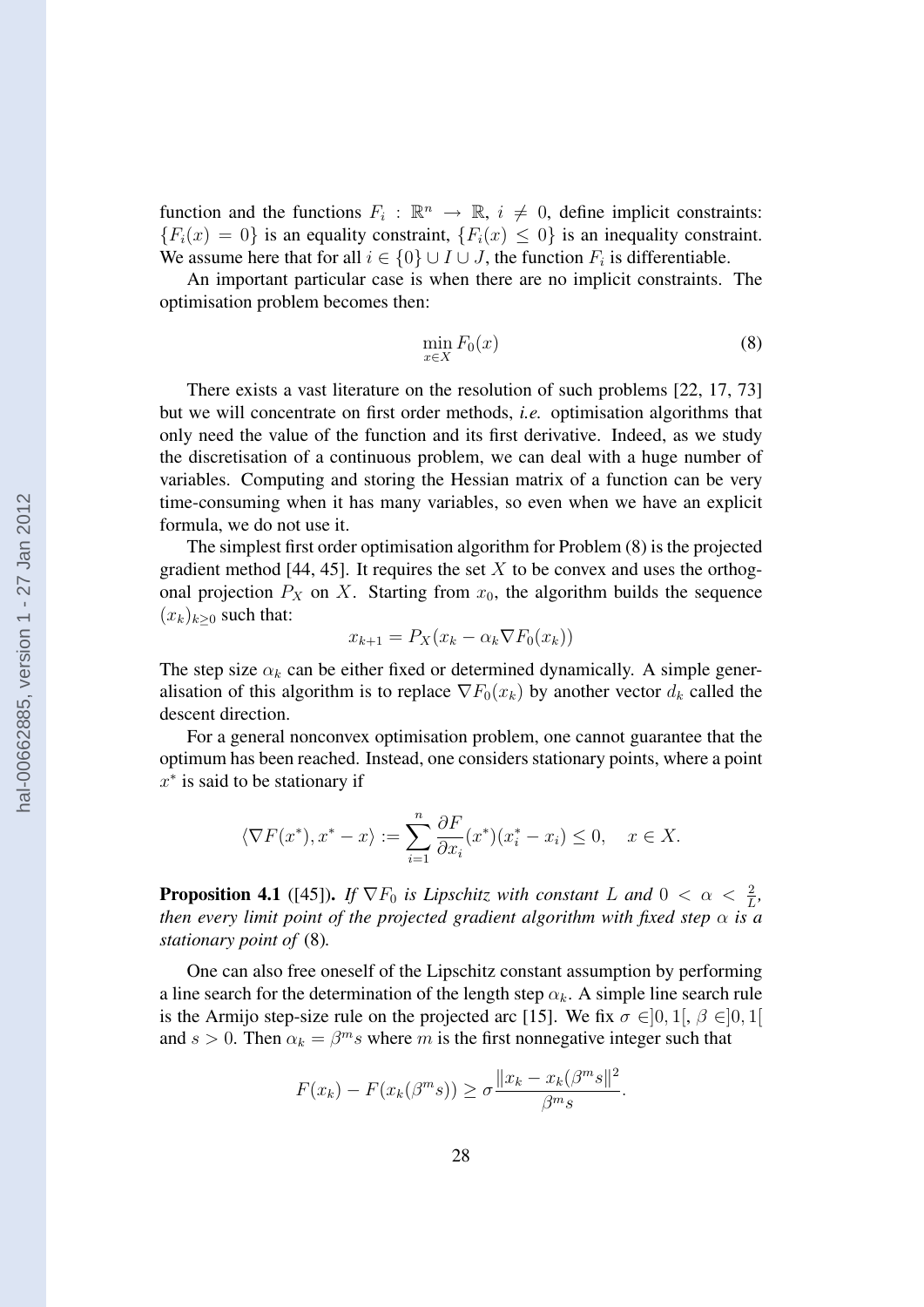<span id="page-28-0"></span>When we have implicit constraints, we use the method of multipliers for the resolution of Problem [\(7\)](#page-26-0). This method is described precisely in [\[16\]](#page-38-0).

Given  $c > 0$ , we call augmented Lagrangian of the Problem [\(7\)](#page-26-0) the function  $L_c$  defined by

$$
L_c(x,\mu) = F(x) + \sum_{j \in I} (\mu_j F_j(x) + \frac{c}{2} F_j(x)^2) + \frac{1}{2c} \sum_{j \in J}^K (\max(0, \mu_j + cF_j(x))^2 - \mu_j^2)
$$

The method of multipliers consists in the following scheme, starting with  $\mu^0$ :

$$
x^{k} = \arg\min_{x} L_{c_{k}}(x, \mu^{k})
$$
  
\n
$$
\mu_{j}^{k+1} = \mu_{j}^{k} + c_{k}F_{j}(x^{k}), \quad j \in I
$$
  
\n
$$
\mu_{j}^{k+1} = \max(0, \mu_{j}^{k} + c_{k}F_{j}(x^{k})), \quad j \in J
$$
\n(9)

where the minimisation is understood to be local in a ball within which x is the unique local minimum of Problem [\(8\)](#page-27-0). Under classical assumptions (see [\[16\]](#page-38-0) for instance), the method of multipliers converges to a stationary point of the constrained optimisation Problem [\(7\)](#page-26-0).

## *4.2. Optimisation of the Floquet eigenvalue*

We study the problem of optimising the first eigenvalue with control in a set of matrices. That is, we study the optimisation of the growth rate in the discretised model.

Unlike in [\[31, 32\]](#page-40-0), we will refer to the Perron eigenvalue when we consider nonnegative square matrices and to the Floquet eigenvalue when we study the growth exponent of a time-periodic controlled population. Indeed, if we denote by  $\rho$  the Perron eigenvalue of the matrix M defined by the discretisation scheme in Section [3.3.3,](#page-21-0) which means that  $Mu = \rho u$  and  $\rho$  has maximal modulus, then the Floquet eigenvalue,  $\lambda$  can then be approximated by  $\frac{1}{T} \log(\rho)$ .

By the Perron-Frobenius theorem [\[12\]](#page-38-0), we know that if  $M$  is nonnegative and irreducible, its principal eigenvalue  $\rho(M)$  is positive and is a simple eigenvalue. Moreover, as mentioned above, the principal eigenvector is unique up to a normalisation and can be chosen such that  $u(M) \geq 0$ . In our setting (irreducibility of the matrix and the Perron-Frobenius theorem), one can naturally define a function  $\rho$ from the open set of nonnegative and irreducible real matrices in  $\mathbb{R}^n$  into  $\mathbb{R}_+$ , that to a matrix associates its principal eigenvalue.

General eigenvalue optimisation of non symmetric matrices is a difficult (non convex, non differentiable) problem: see [\[62\]](#page-42-0) and [\[75\]](#page-43-0) for two algorithms dealing with this problem. However, for positive matrices, as the principal eigenvalue is simple, this implies that  $\rho$  is differentiable: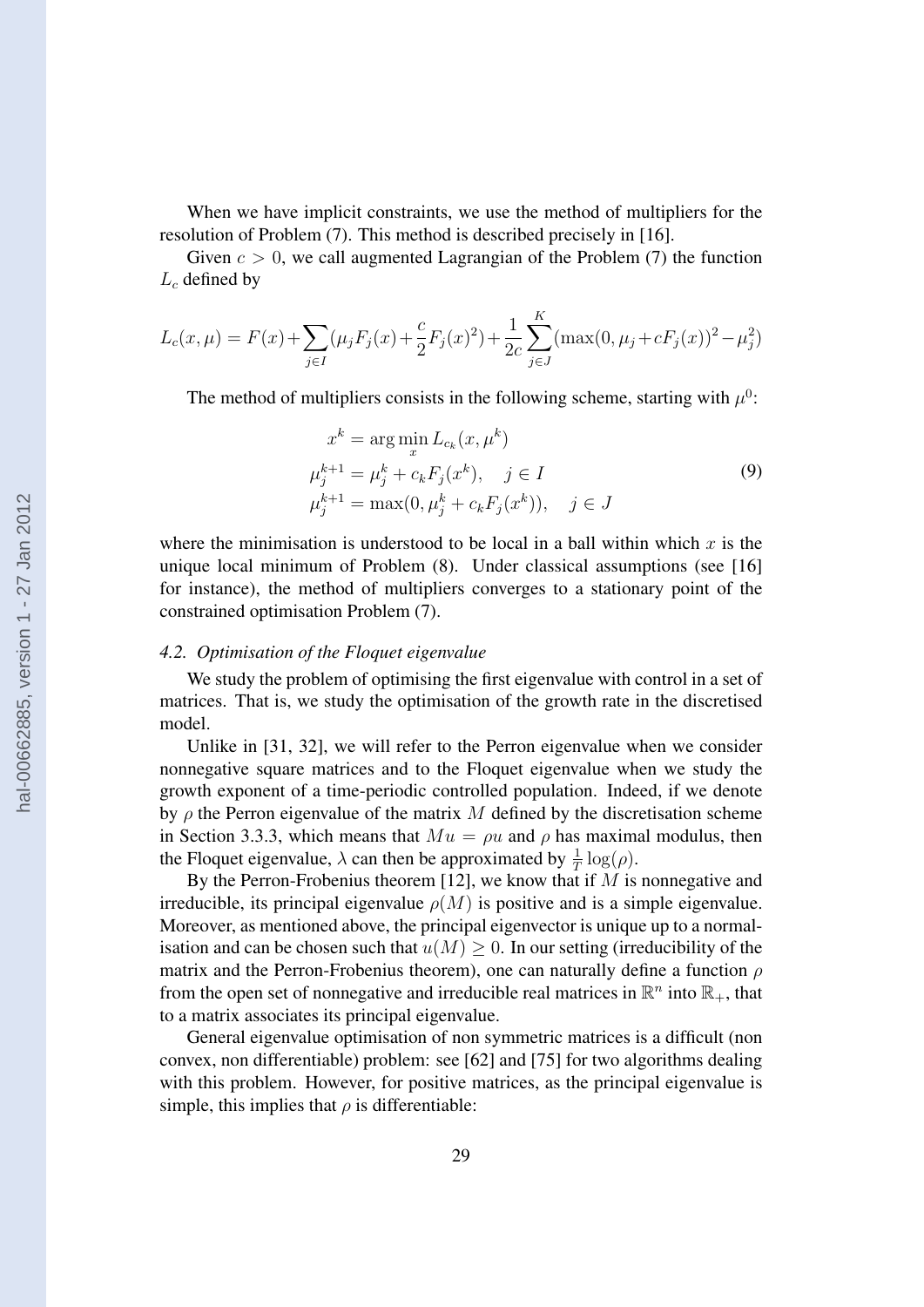Proposition 4.2 ([\[50\]](#page-41-0)). *Denoting* v *and* u *the left and right eigenvectors of a matrix* M *associated to a simple eigenvalue* ρ*, the derivative of* ρ *at* M *can be written as:*

$$
\frac{\partial \rho}{\partial M_{ij}} = v_i u_j
$$

Thus, as the objective function is differentiable, the theory of differentiable optimisation applies (see Section [4.1\)](#page-26-0).

As stressed by Overton in [\[74\]](#page-43-0), there are various possibilities for the computation of the eigenvalue and eigenvectors. Here, we consider sparse nonnegative matrices with a simple principal eigenvalue: the power method applies and, unlike direct methods or inverse iterations, it only needs matrix-vector products, which is valuable with a large sparse matrix.

The Perron (or Floquet) eigenvalue optimisation problem with explicit constraints can be written as:

$$
\min_{M \in h(C)} f(\rho(M)) \tag{10}
$$

We assume that f is a real-valued twice continuously differentiable function;  $C$  a compact convex set and we denote  $P_C$  the orthogonal projection on  $C$ ; h is a twice continuously differentiable function such that  $\mathcal{M} = h(C)$  is a set of nonnegative irreducible matrices.

We may also need implicit constraints on the eigenvalues. The Perron (or Floquet) eigenvalue optimisation problem with  $K = |I| + |J|$  implicit constraints can be written as:

$$
\min_{x \in C} f_0(\rho(h_0(x)))
$$
  

$$
f_k(\rho(h_k(x))) = 0, \quad k \in I
$$
  

$$
f_k(\rho(h_k(x))) \le 0, \quad k \in J
$$
 (11)

To solve this non convex problem, we use the method of multipliers [\[16\]](#page-38-0), which solves a sequence of non constrained optimisation problems (10) whose solutions converges to the solution of the constrained problem (11).

For our application,  $x$  will be the array of the infusion time step by time step and drug by drug. The various functions  $h_i$ , one by type of cell considered (healthy or cancer, bone cell or intestine cell...), represent the dependence of the model upon drug infusion. We may also set implicit constraints on  $x$  directly.

The objective could be for instance the maximisation of the growth rate (for healthy cells) with  $f_0(r) = -\frac{1}{7}$  $\frac{1}{T}$ log(*r*), the minimisation of the growth rate (for cancer cells)  $f_0(r) = \frac{1}{T} \log(r)$ . For the constraints, we may consider a lower bound  $\Lambda$  (toxicity threshold) for the growth rate of healthy cells by  $f_1(r)$  =  $-\frac{1}{7}$  $\frac{1}{T} \log(r) + \Lambda$  or a prescribed total daily dose D by  $f_2(x) = \sum_t x_t - D$ .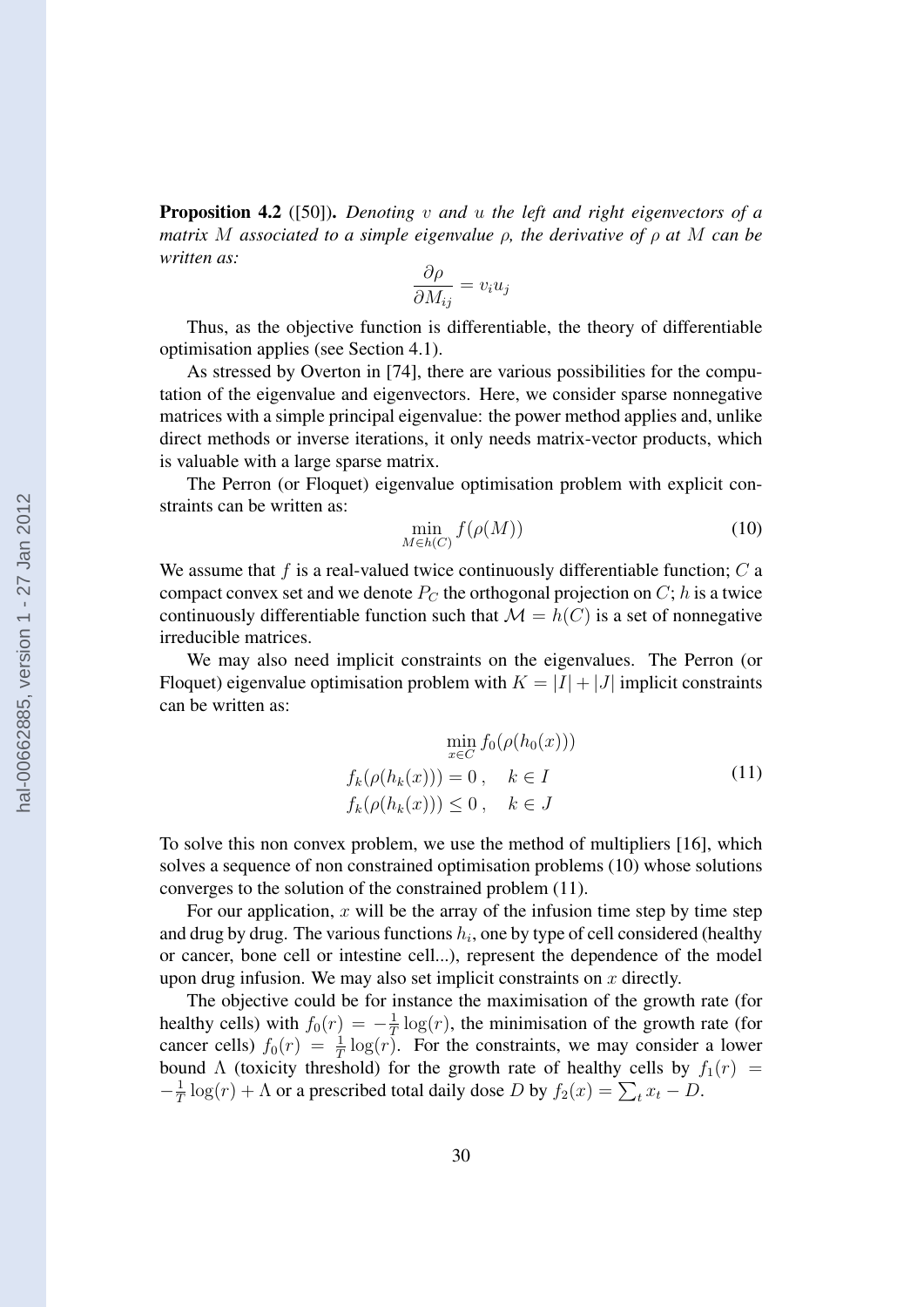## <span id="page-30-0"></span>*4.3. Simulations*

We propose numerical simulations for the problem of a drug infusion strategy that minimises the growth rate of cancer cells  $(f_0(r) = -\frac{1}{7})$  $\frac{1}{T} \log(r)$ ) while maintaining the growth rate of healthy cells above a threshold  $\hat{\Lambda} = 0.022h^{-1}$  $(f_1(r) = -\frac{1}{7})$  $\frac{1}{T} \log(r) + \Lambda \leq 0$ ).

Infusion here may be thought of as referring to the drug 5-Fluorouracil (5FU), an anticancer drug with  $S$  phase specificity, acting via DNA damage and involving a preserved p53 protein control (having nevertheless in mind that p53 is mutated in many cancers [\[49,](#page-41-0) [89\]](#page-45-0)); but it may also be thought of, in all cases of cancer, as referring to the delivery of a CDK inhibiting molecule (CDKI) - some of which have shown antimitotic activity [\[26\]](#page-39-0) - , thus directly blocking  $G_1/S$  or  $G_2/M$ transitions, or both. The pharmacological impact of the drug is thus represented by an added phase transition blockade, as illustrated on Figures [9](#page-31-0) and [10.](#page-31-0)

In Section [3,](#page-15-0) we have determined the parameters of the cell population dynamics model with two phases  $G_1$  and  $S/G_2/M$ . We thus consider two phases in our simulations. We chose a discretisation step of 6 minutes because it may be considered as a lower limit to the half-life time of 5-FU in the plasma [\[21,](#page-39-0) [38,](#page-40-0) [77\]](#page-44-0), which is most likely even lower than the half-time of its downstream molecular effects at the cell level, our concern here. The oldest ages represented in the discretisation scheme are 10 days for each phase.

Transitions from one phase to the other are described by the transition rates  $K_{i\rightarrow i+1}(t, x)$ . We take them with the form  $K_{i\rightarrow i+1}(t, x) = \kappa_i(x)\psi_i(t)(1 - g_i(t))$ where  $\kappa_i(x)$  is the transition rate of the cell without circadian control identified in Section [3,](#page-15-0)  $\psi_i(t)$  is the natural circadian control and  $q_i(t)$  is the effect at the cell level of the drug infusion at time t on the transition rate from phase  $i$  to phase  $i + 1$ . No drug corresponds to  $q_i(t) = 0$ , a transition-blocking infusion corresponds to  $g_i(t) = 1$ . If the modelled drug is 5-FU, it acts on phase S (and thus on the aggregated phase  $S/G_2/M$ ) on the DNA, resulting in damaged DNA and subsequent blocking control at the  $G_2/M$  transition only; we then have  $g_1(t) = 0$ for all  $t$ , and  $g_2$  only is controlled. Numerical experiments suggest that optimal drug infusion patterns are 1-day periodic, so we restrict to 1-day periodic drug infusion strategies.

We considered two cell populations called cancer cells and healthy cells. In these simulations, we made them differ only by the circadian time controls  $\psi_i$ between cell cycle phases i and  $i+1$ , and we assumed that there was no interaction between the two populations, healthy and cancer.

We took for this circadian control a continuous truncated piecewise cosine function  $(i.e., cos<sup>2</sup> times an indicator is a function of  $i.e.$  and  $j.e.$  is a function of  $i.e.$ , where  $i.e.$  and  $j.e.$  is a function of  $i.e.$ , and  $j.e.$  is a function of  $i.e.$ , and  $j.e.$  is a function of  $i.e.$ , and  $j.e.$  is a function of  $i.e.$ , and  $j.e.$  is a function of  $i.e.$ , and  $j.e.$  is a function of  $i.e.$ , and  $j.e.$  is a function of  $i.e.$ , and  $j.e.$  is a function of  $i.e.$ , and  $j.e.$$ we took the functions described in Section [3.4,](#page-22-0) that is, we located the circadian control around 3 a.m. for the transtion from  $S/G_2/M$  to  $G_1$  (Figure [9\)](#page-31-0) and around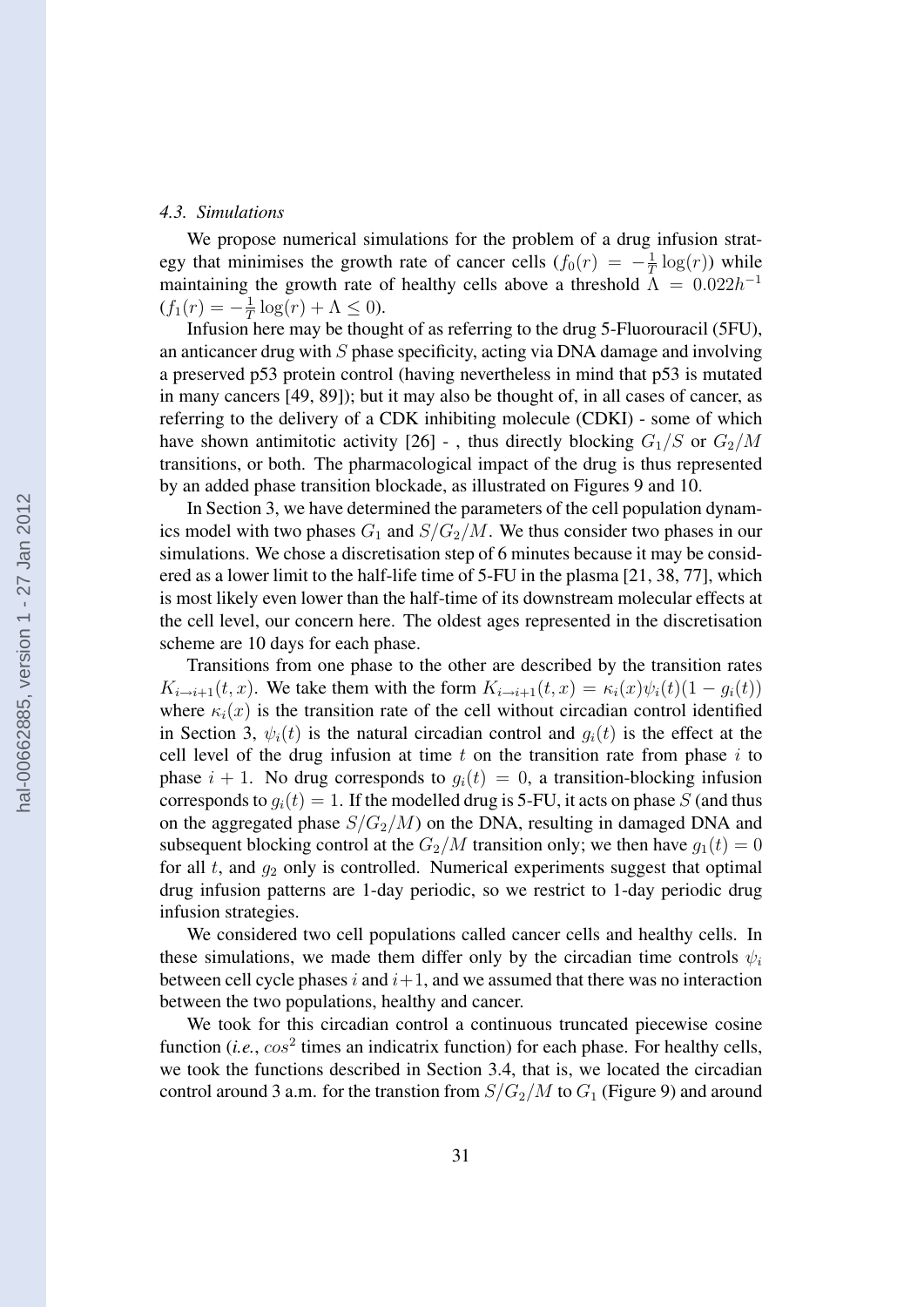<span id="page-31-0"></span>

Figure 9: *Drug and circadian controls, healthy cell population case*. Cosine-like functions modelling the drug and circadian controls for transition from  $G_1$  to  $S/G_2/M$  (dash-dotted line) and for transition from  $S/G_2/M$  to  $G_1$  in healthy cells. The "natural" (drug-free) control for  $S/G_2/M$  to  $G_1$  transition corresponds to the solid line, the drug-induced one to the dashed line.



Figure 10: *Drug and circadian controls, cancer cell population case*. Cosine-like functions modelling the drug and circadian controls for transition from  $G_1$  to  $S/G_2/M$  (dash-dotted line) and for transition from  $S/G_2/M$  to  $G_1$  in cancer cells. The "natural" (drug-free) control for  $S/G_2/M$ to  $G_1$  transition corresponds to the solid line, the drug-induced one to the dashed line.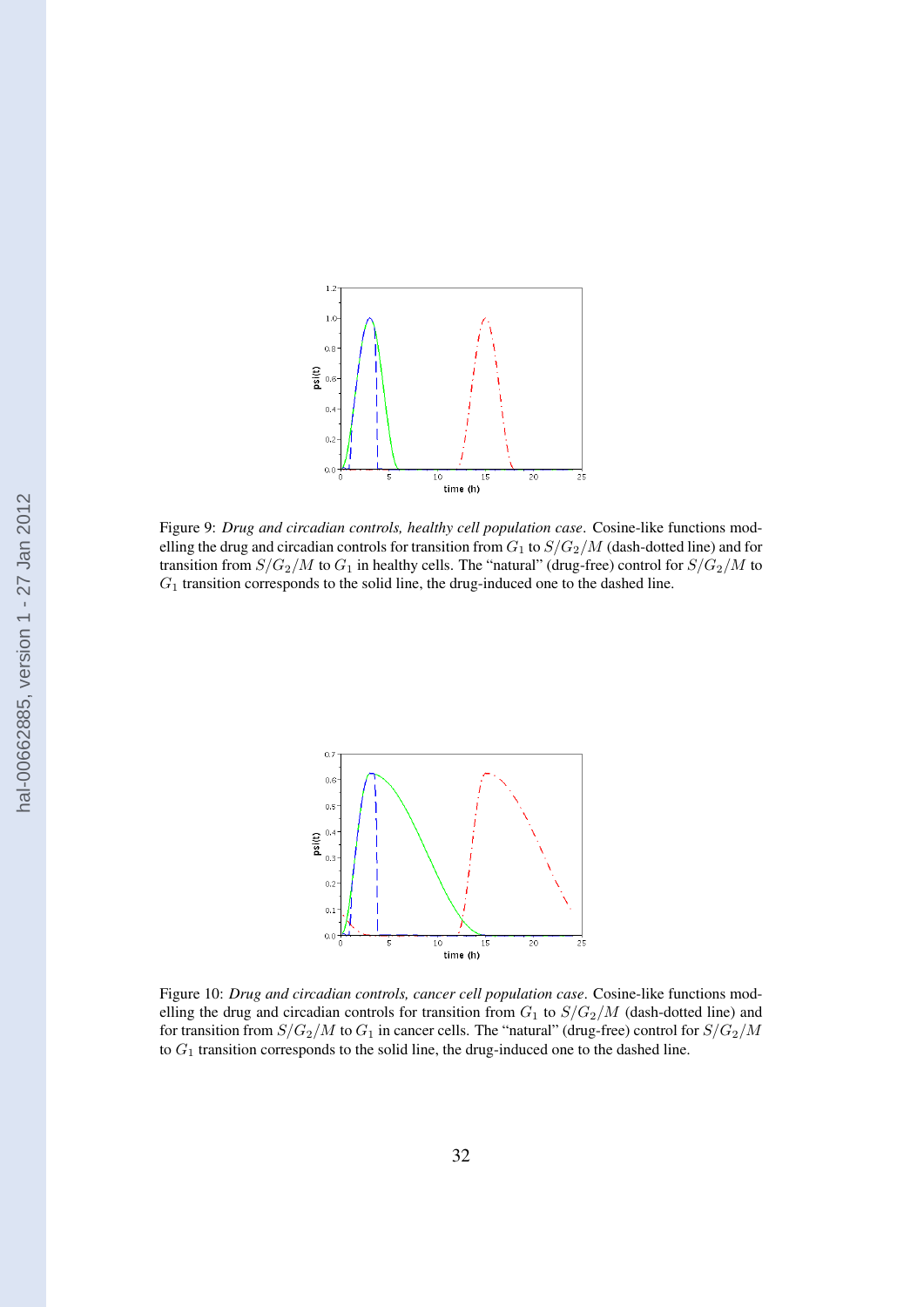<span id="page-32-0"></span>3 p.m. for the transition from  $G_1$  to  $S/G_2/M$ . We assumed that cancer cell populations still obey circadian control at these main checkpoints but, like in [\[2\]](#page-37-0), we modelled their behaviour by a looser answer to the signal (Figure [10\)](#page-31-0). We assumed that the drug has the same effect on both populations, which couples their behaviours through the drug infusions.



Figure 11: Evolution of the population of cancer (blue, above) and healthy (green, beneath) cells without drug infusion during 12 days. We can see that the populations have different exponential growth rates ( $\lambda_{cancer} = 0.026$  and  $\lambda_{healthy} = 0.024$ ). Cancer cells proliferate faster than healthy cells.



Figure 12: Evolution of the population of cancer (blue, beneath) and healthy (green, above) cells with the drug infusion, starting at time 0, given by the algorithm. Healthy cells keep multiplying  $(\lambda_{health} = 0.022)$  while the cancer cell population is weakened ( $\lambda_{cancel} = 0.019$ ). Contrarily to the case without drug, cancer cells proliferate slower than healthy cells.

We solved the constrained optimisation problem with the method of multipliers and the unconstrained minimisations with the gradient method of Section [4.1.](#page-26-0)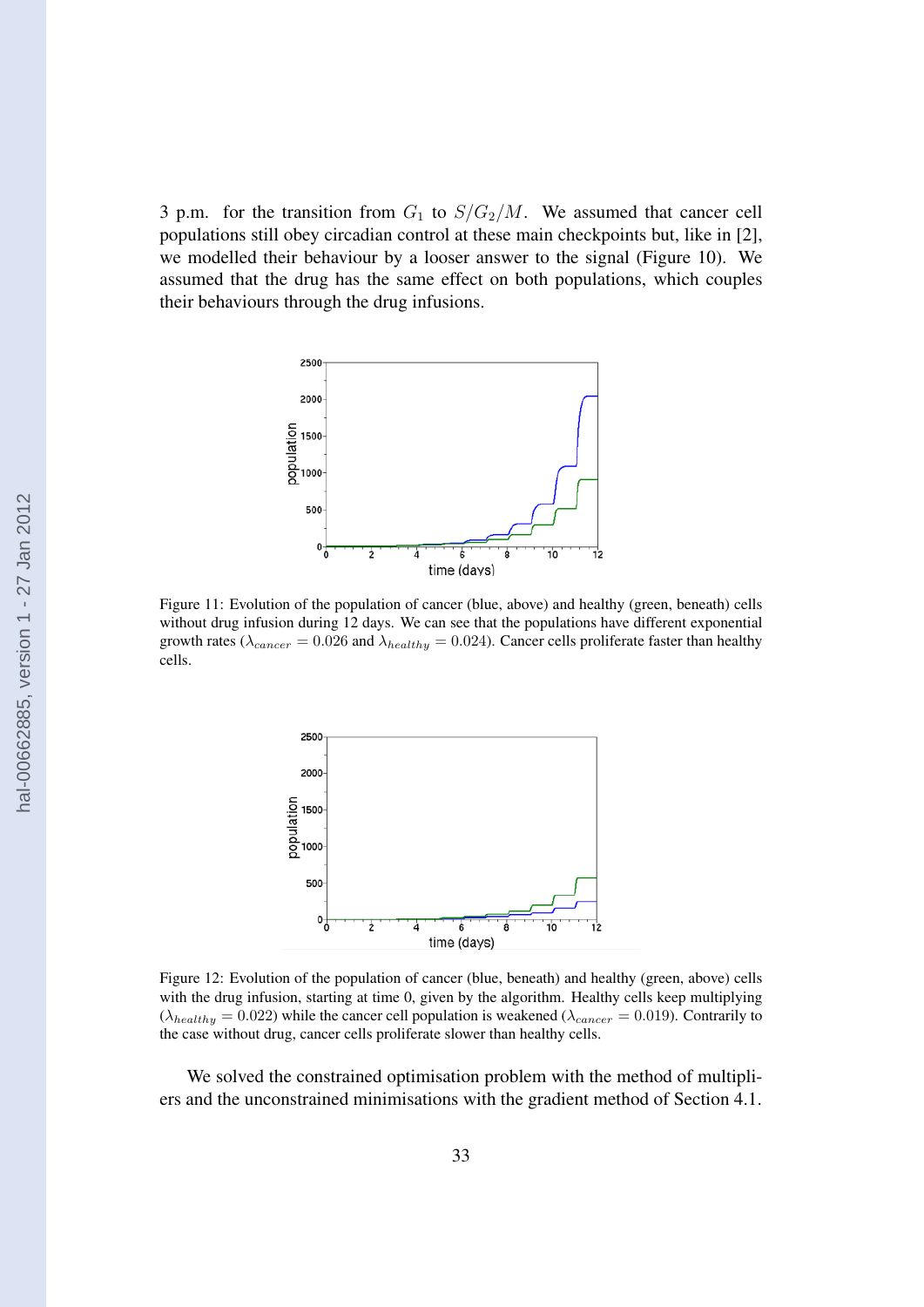

Figure 13: Locally optimal drug infusion strategy (function  $q_2$ , see text for details) found by the optimisation algorithm.

Without drug infusion, the growth rate of cancer cells  $(0.026h^{-1})$  is assumed to be larger that the one of healthy cells  $(0.024h^{-1})$ . This gives an evolution of the respective populations, cancer cells becoming more and more present: see Figure [11.](#page-32-0) After convergence of the method of multipliers, we get the locally optimal strategy, shown on Figure 13, defining on [0; 24] the 24h-periodic function  $g_2$  (recall that  $g_1 = 0$ ).

We can see the action of the locally optimal drug infusion strategy, provided by the optimisation algorithm, on transition rates illustrated on Figures [9](#page-31-0) and [10.](#page-31-0) This strategy restricts transition time durations from  $G_1$  to  $S/G_2/M$  to three hours (between 1 am and 4 am) for both cell populations, whereas under the drug-free circadian control, transitions would be possible during 6 hours (between midnight and 6 am) for healthy cells and during 15 hours (between midnight and 3 pm) for cancer cells. Thus the physical meaning of this locally optimal infusion strategy is to forbid transitions from  $G_1$  to  $S/G_2/M$  when cancer cells are under target while healthy cells are not (or very little), thus harming mostly cancer cells. Depending on the toxicity threshold  $\Lambda$  chosen, more aggressive drug infusions are possible.

By following the infusion strategy numerically determined by the optimisation algorithm, we obtained that the growth rate of healthy cells was above the chosen toxicity threshold and that the growth rate of cancer cells was strongly weakened. This gave us a description of the evolution of the respective populations, which is illustrated on Figure [12.](#page-32-0)

We finally simulated the transition from the stationary state without drug to the stationary state with periodic drug infusion (Figure [14\)](#page-34-0). After a transition of around 10 days, the treatment performs as expected ( $\lambda_{cancer} = 0.019$  and  $\lambda_{\text{healthy}} = 0.022$ ). We have thus pulled by this optimal infusion strategy the whole cell population from a state favourable to cancer cells to a state favourable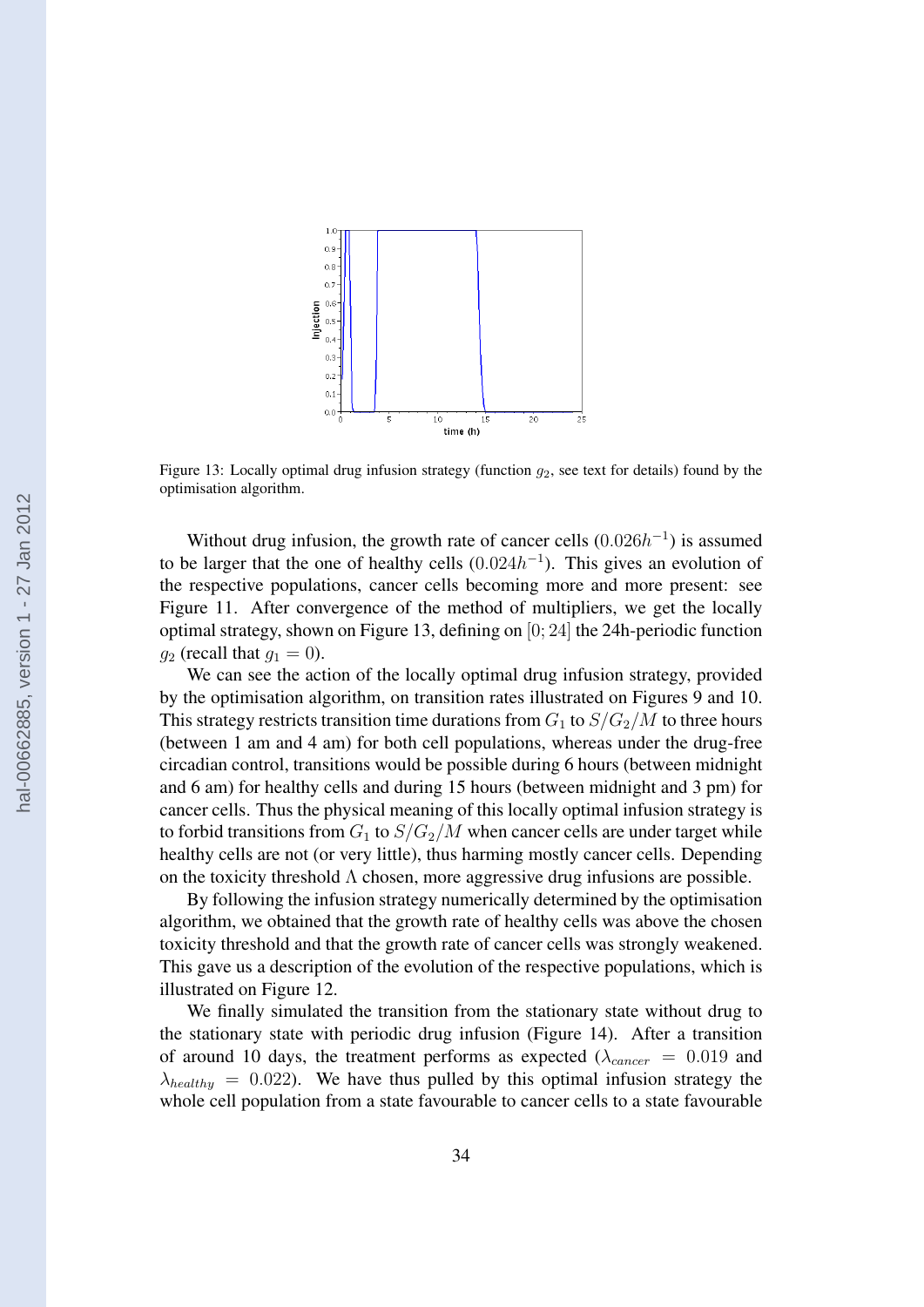<span id="page-34-0"></span>to healthy cells.



Figure 14: Daily mean growth rates for cancer (solid line) and healthy cells (dashed line) when starting drug infusions at time 0. After a 10-day transitional phase, the biological system stabilises towards the expected asymptotic growth rate.

## 5. Discussion and future prospects for this work

The problem of circadian control on the cell division cycle in cell populations and its possible applications in clinical oncology is a question of biological and clinical origin that has already been studied from a theoretical point of view in the mathematical setting of age-structured physiological cell population dynamics [\[31, 32, 33, 34, 35, 36\]](#page-40-0). Yet many unsolved questions remain, which may be due, in particular, to the scarcity of data on parameters at the individual cell level in proliferating cell populations.

Taking advantage of quantitative measurements obtained by performing recent image analysis techniques of the cell division cycle in individual cells inside a population of non communicating proliferating cells of the same healthy lineage, we have focused in this paper on studying age synchronisation of cells with respect to cell cycle phases. Although these cells are far from an *in-vivo* situation, they give us precious indications on the age distribution within the cell division cycle in a homogeneous cell population without control exerted on its proliferation, neither by circadian clock messages, nor by applied drugs.

The drug-free experimental proliferation dynamics of this cell population is well approximated by Gamma distributions for cycle phase durations, for which we have shown that the growth exponent  $\lambda$ , first eigenvalue of the system, is increasing with the variabilities of these durations.

We assumed a multiplicative expression for both temporal controls, physiological (circadian) and pharmacological, onto cell cycle phase age-dependent transition kernels in the McKendrick model of cell proliferation with 2 phases. Our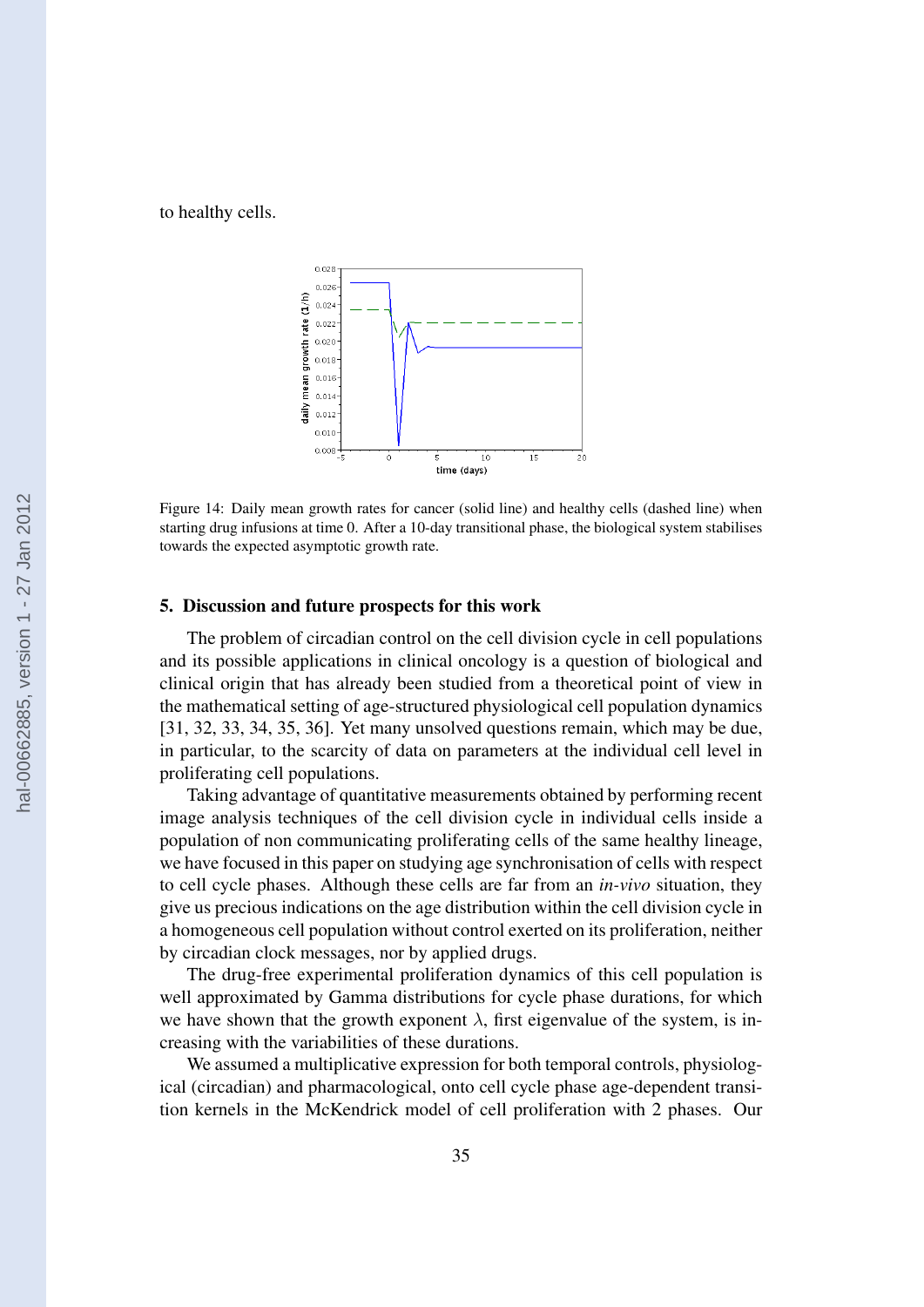results on long-time drug-free cell population dynamics behaviour, as shown on Figures [6](#page-24-0) and [8,](#page-26-0) are consistent with the theoretical and experimental results presented in [\[25\]](#page-39-0), that report classical asynchronous cell growth [\[4, 5,](#page-37-0) [6,](#page-38-0) [25,](#page-39-0) [68,](#page-43-0) [76\]](#page-44-0), with theoretical works that report entrainment of the phase population densities by periodic control [\[28\]](#page-39-0), and comparable with the results presented in another modelling context in [\[1, 2\]](#page-37-0).

We have also been able to propose a new therapeutic optimisation scheme under a toxicity constraint, controlling growth exponents in both cancer and healthy cell populations. We resolved this optimisation problem by using the Uzawa algorithm, which yielded a locally optimal drug infusion strategy.

We can see clear similarities between this infusion strategy and others found in the literature on cancer chronotherapeutic optimisation, although a great variety of models may be considered (see [\[18\]](#page-39-0) for a comparison of these models). Indeed, in [\[2,](#page-37-0) [9\]](#page-38-0) as well as in our case, the suggested infusion schedules set a maximal drug infusion flow when cancer cells get hurt by the drug while healthy cells do not. The modelling settings are however different with respect to the drug effect considered (on death rates in [\[2,](#page-37-0) [9, 13\]](#page-38-0) or on proliferation rates, in the present study) and with respect to the model of cell population dynamics chosen. In [\[9\]](#page-38-0), the solutions (drug delivery flows) to the optimisation problem are much smoother than in the present study. This may be attributed to the fact that here, we represented control by blockade of proliferation (on cell cycle phase transition rates and the resulting growth coefficients), which is closer to a 'tap open - tap closed' problem than an action on death rates. Whereas most therapeutic control representations so far have been put on death rates (but note that both targets are considered in [\[51\]](#page-41-0), and comparatively studied in [\[32, 35,](#page-40-0) [55\]](#page-42-0)), we know that anticancer drugs act mostly on proliferation, either by damaging the DNA, which results in subsequent cell cycle checkpoint  $(G_1/S \text{ or } G_2/M)$  blockade via ATM and p53 in the case of cytotoxics, or by slowing down the  $G_1$  phase in the case of cytostatics (growth factor inhibitors); this is discussed elsewhere [\[18\]](#page-39-0). Drugs that act directly on death rates, *e.g.,* by primarily enhancing the apoptotic cascade may exist (or will exist some day), but are not of common use in the clinic. Hence our choice of the drug target, transition rates, which looks more realistic to us than death rates.

Of note, the authors of [\[13\]](#page-38-0), also using an age-structured population dynamic model, but with delays, based their optimisation procedure on the remark that the set of 24h-periodic strategies contains both best and worst strategies, depending on the dephasing between the position of the maximal effect of the circadian clock and of the drug infusion. Taking advantage of this remark, they aim at avoiding possible traps (*i.e.,* 'pessimised infusion strategies') when one has no precise idea about the optimal circadian time, thinking that it is advisable to propose a robust optimisation approach by using a different period for the drug infusion scheme.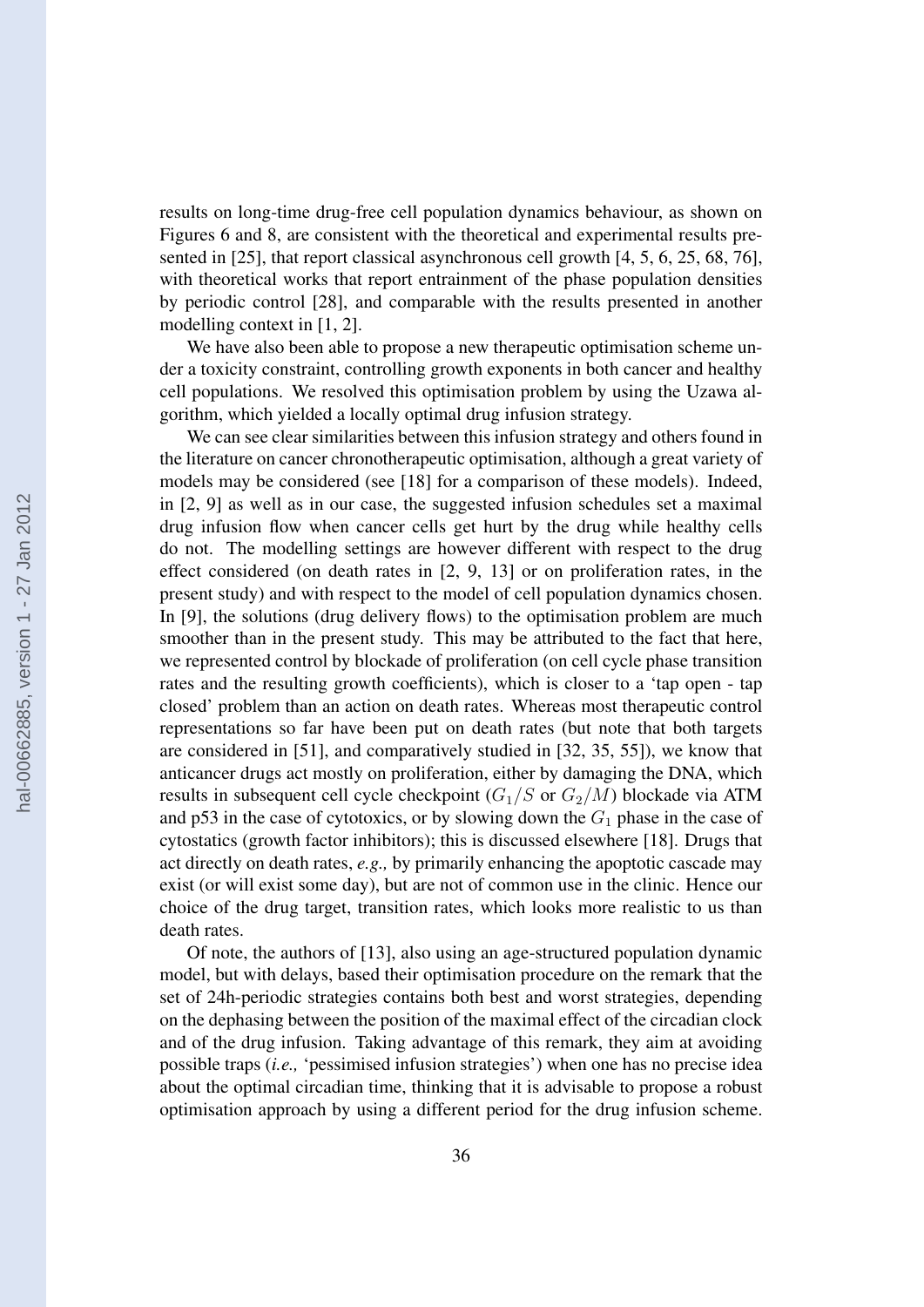Thus, they proposed drug infusion schedules that are not 24h-periodic, making their drug effects less dependent upon this dephasing (otherwise said, 'shooting more safely in the dark'), which is a quite interesting point of view. In our case, since our approach is based on experimental data supposed to give us insight onto the target and on actual possibilities to reach it safely, we did not consider such a robust optimisation approach.

Our optimisation method relies on the assumption of differences between healthy and cancer cell population model parameters, namely drug-free timedependent circadian control functions  $\psi_i$  on phase transitions. The clinical feasibility status of the proposed optimal drug infusion strategy is of course still questionable. Indeed, the  $\psi_i$  functions are thus far purely phenomenological (cosinelike functions) and, further, the local (tissue) drug effect proposed as control variable does not take into account tissue pharmacokinetics-pharmacodynamics (PK-PD) of any drug. Last but not least, in view of clinical applications, a wholebody physiologically based PK-PD model is still lacking. Nevertheless, by using this combination of physiologically based modelling of proliferation, mathematical analysis methods, cell imaging and statistical parameter identification techniques, and original optimisation algorithms using eigenvalue control of growth processes, we propose the first steps of a rationale for therapeutic optimisation in oncology at the molecular level in cell populations, healthy and tumour. We intend to complete these first steps in the future, as sketched in [\[27,](#page-39-0) [29, 30\]](#page-40-0), to get closer to the clinic.

Various measurements needed to identify parameters of our model control functions were still out of reach by the biological experiments performed in this pioneering study, and this is the reason why we used only a phenomenological representation (by plain cosines) of circadian control, but more measurements are expected to come from further experiments performed by biologists on samples of cell populations, healthy or tumour, with or without circadian control.

In particular, in forthcoming recordings of FUCCI data on healthy and cancer cells, we will pay attention to parallel experimental measurements of the growth exponents (that are inverses of doubling times multiplied by a factor ln 2) in the proliferating cell populations at stake. We will thus identify experimentally the growth coefficient  $\lambda$  on cell population samples, in which we will simultaneously identify the parameters of our model from cell cycle phase duration distributions by FUCCI recordings, obtaining a theoretical growth exponent by solving the Euler-Lotka equation. This will allow us to validate (or falsify) the model. But thus far, such simultaneous measurements have not been made available to us.

In the immediate future, we intend firstly to make use of a 3-phase, rather than 2-phase, model. In the absence of fluorescent markers for the  $G_2/M$  transition thus far, we will investigate the possibility that  $S/G_2/M$  variability may in fact be sheer  $S/G_2$  variability, neglecting M phase variability, that is indeed very short,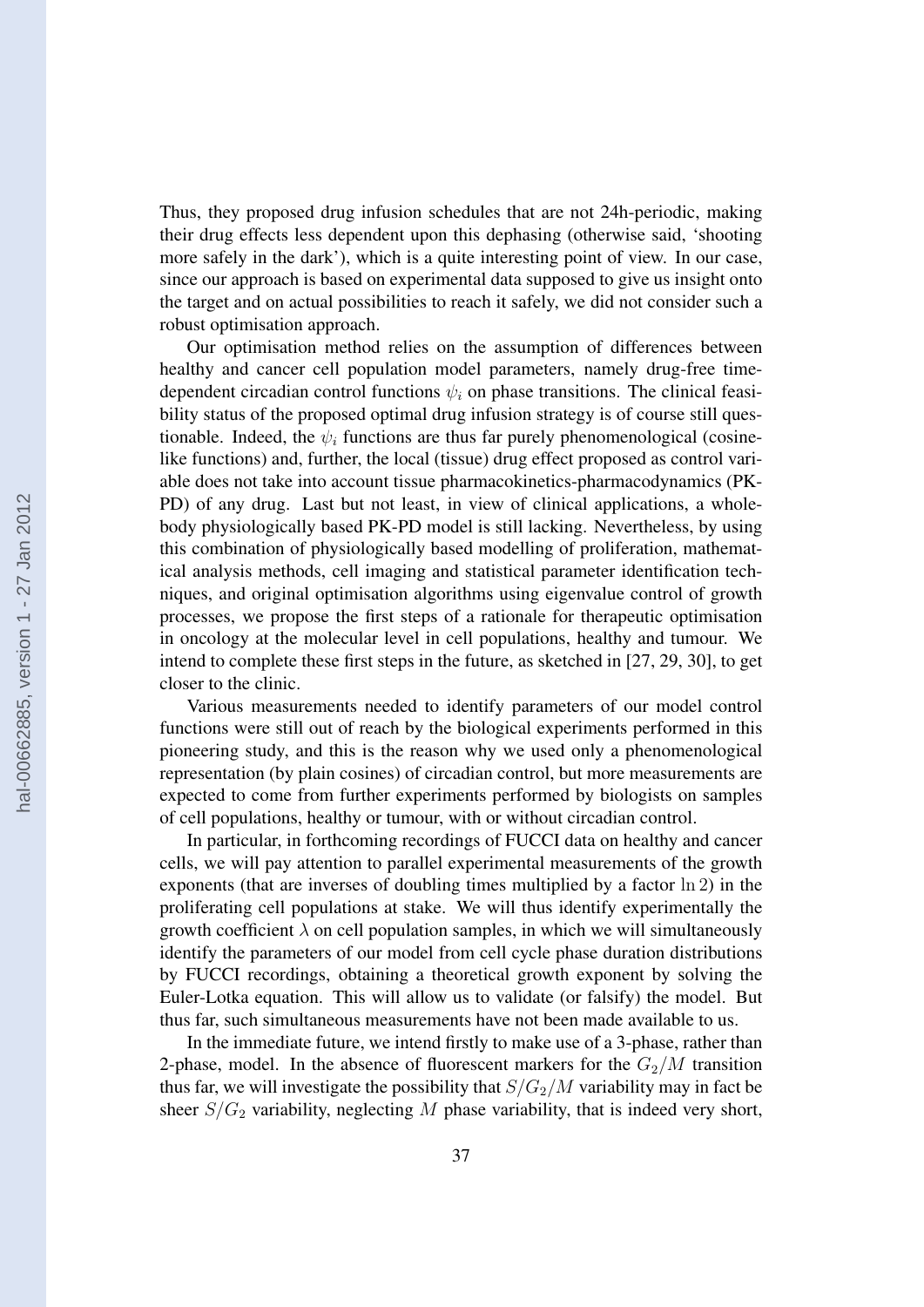<span id="page-37-0"></span>and for which transition to  $G_1$  phase might be modelled by a Dirac-like probability measure (*i.e.*, fixed duration of M phase). This hypothesis still needs to be documented, but if it is valid, then our methodology will give us access to both  $G_1/S$  and  $G_2/M$  transitions, that are the most important ones for both circadian and pharmacological control.

Secondly, with more FUCCI data on both cancer and healthy cell populations, we should be able to compare synchronisation and control in different settings in these two situations, as much as possible in cell populations with the same histological origin. In this way, using the methodology described in this study, we should be able to assess the assumptions mentioned in Section [1,](#page-2-0) examining the part played by circadian clocks in synchronisation of cells in a given population, and to use new observations to propose new therapeutic tracks in oncology, more precisely in cancer chronotherapeutics.

#### Acknowledgments

This work has been supported by a grant from the European Research Area in Systems Biology (ERASysBio+) to the French National Research Agency (ANR) #ANR-09-SYSB-002-004 for the research network Circadian and Cell Cycle Clock Systems in Cancer (C5Sys) coordinated by Francis Lévi (Villejuif, France).

The authors heartfully thank G. van der Horst and F. Tamanini at Erasmus University, Rotterdam, for providing us in the course of scientific exchanges within the C5Sys network with FUCCI data carefully defined, constituted and analysed by one of us (S. Saito) in G. van der Horst's lab at Erasmus University.

## References

- [1] A. Altinok, D. Gonze, F. Lévi, A. Goldbeter, An automaton model for the cell cycle, Interface focus 1 (2011) 36–47.
- [2] A. Altinok, F. Lévi, A. Goldbeter, A cell cycle automaton model for probing circadian patterns of anticancer drug delivery, Adv. Drug Deliv. Rev. 59 (2007) 1036–1010.
- [3] A. Altinok, F. Lévi, A. Goldbeter, Identifying mechanisms of chronotolerance and chronoefficacy for the anticancer drugs 5-fluorouracil and oxaliplatin by computational modeling, Eur. J. Pharm. Sci. 36 (2009) 20–38.
- [4] O. Arino, A survey of structured cell population dynamics, Acta Biotheor. 43 (1995) 3–25.
- [5] O. Arino, M. Kimmel, Comparison of approaches to modeling of cell population dynamics, SIAM J. Appl. Math. 53 (1993) 1480–1504.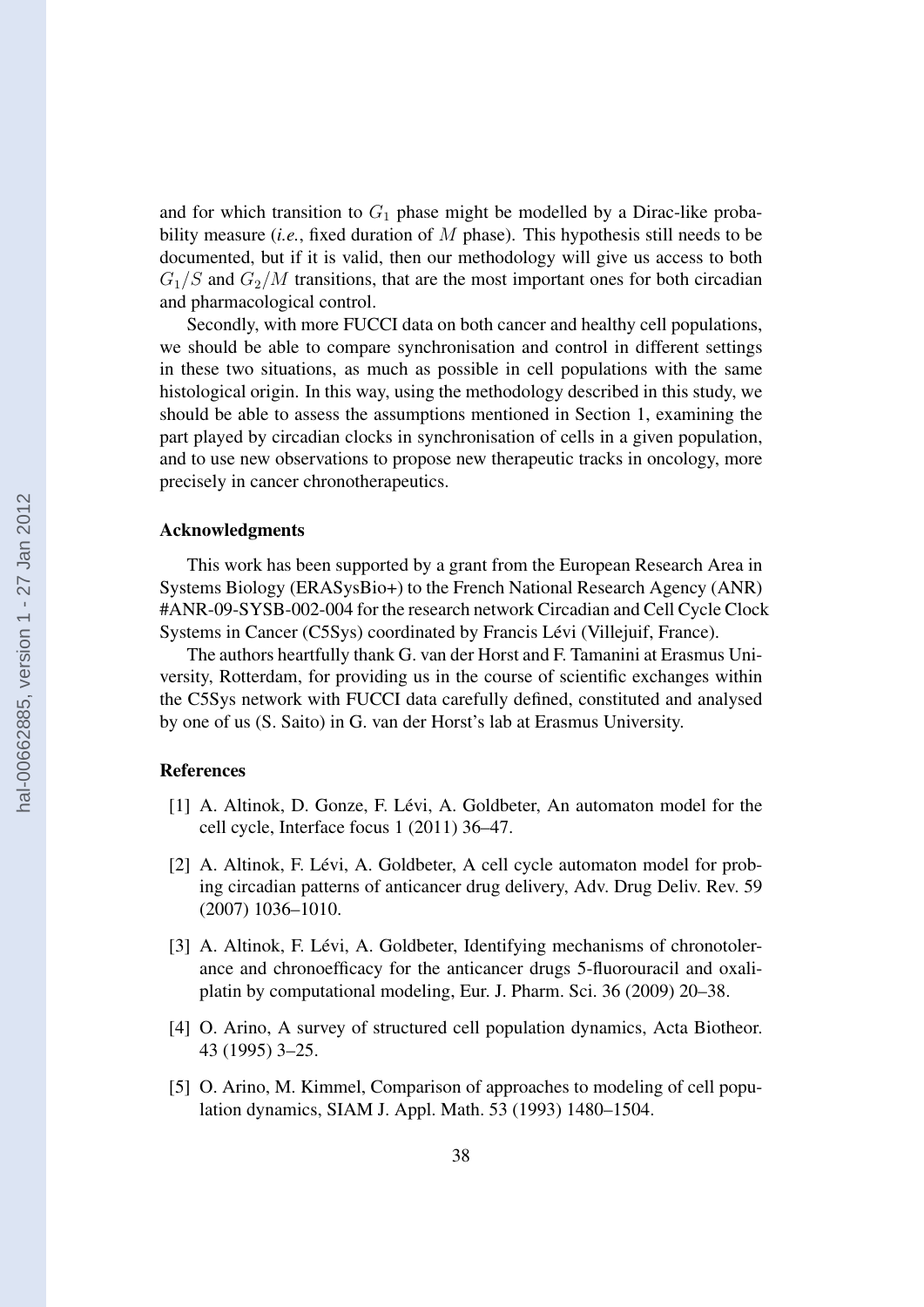- <span id="page-38-0"></span>[6] O. Arino, E. Sanchez, A survey of cell population dynamics, J. Theor. Med. 1 (1997) 35–51.
- [7] M.J. Ausserlechner, P. Obexer, G. Böck, S. Geley, R. Kofler, Cyclin D3 and c-MYC control glucocorticoid-induced cell cycle arrest but not apoptosis in lymphoblastic leukemia cells, Cell death differ. 11 (2004) 165–174.
- [8] N. Baghdassarian, R. Catallo, M.A. Mahly, P. Ffrench, F. Chizat, P.A. Bryon, M. Ffrench, Glucocorticoids induce G1 as well as S-phase lengthening in normal human stimulated lymphocytes: differential effects on cell cycle regulatory proteins, Exp. Cell Res. 240 (1998) 263–273.
- [9] C. Basdevant, J. Clairambault, F. Lévi, Optimisation of time-scheduled regimen for anti-cancer drug infusion, Mathematical Modelling and Numerical Analysis 39 (2006) 1069–1086.
- [10] F. Bekkal Brikci, J. Clairambault, B. Perthame, Analysis of a molecular structured population model with polynomial growth for the cell cycle, Mathematical and Computer Modelling 47 (2008) 699–713.
- [11] F. Bekkal Brikci, J. Clairambault, B. Ribba, B. Perthame, An age-andcyclin-structured cell population model for healthy and tumoral tissues, Journal of Mathematical Biology 57 (2008) 91–110.
- [12] A. Berman, R.J. Plemmons, Nonnegative matrices in the mathematical sci-ences, Amer. Math. Soc., 1994.
- [13] S. Bernard, B. Čajavec Bernard, F. Lévi, H. Herzel, Tumor growth rate determines the timing of optimal chronomodulated treatment schedules, PLoS Computational Biology 6(3) (2010) e1000712.
- [14] S. Bernard, L. Pujo-Menjouet, M.C. Mackey, Analysis of cell kinetics using a cell division marker: Mathematical modeling of experimental data, Biophys. J. 84 (2003) 3414–3424.
- [15] D.P. Bertsekas, On the Goldstein Levitin Polyak gradient projection method, IEEE transactions on automatic control AC-21 (1976) 174–184.
- [16] D.P. Bertsekas, Constrained Optimization and Lagrange multiplier method, Academic Press, NY; republished by Athena Scientific, MA,1997, 1982.
- [17] D.P. Bertsekas, Nonlinear Programming, Athena Scientific, 1995.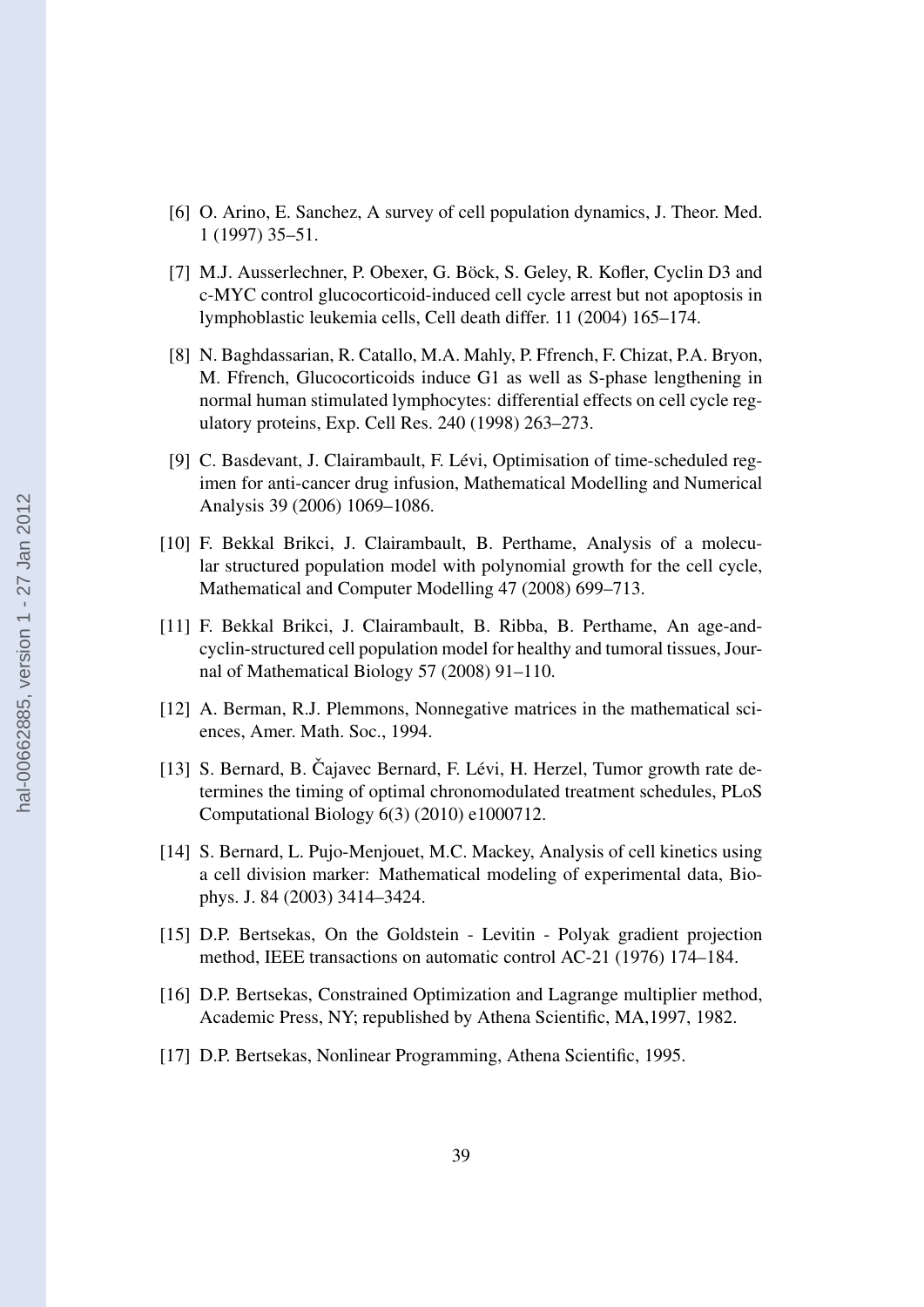- <span id="page-39-0"></span>[18] F. Billy, J. Clairambault, O. Fercoq, Optimisation of cancer drug treatments using cell population dynamics, in: U. Ledzewicz, H. Schättler, A. Friedman, E. Kashdan (Eds.), Mathematical Methods and Models in Biomedicine, Springer, 2012, pp. 263–299. In press.
- [19] G.A. Bjarnason, R.C.K. Jordan, R.B. Sothern, Circadian variation in the expression of cell-cycle proteins in the human oral epithelium, Am. J. Pathol 154 (1999) 613–622.
- [20] G.A. Bjarnason, R.C.K. Jordan, P.A. Wood, Q. Li, D.W. Lincoln, R.B. Sothern, W.J. Hrushesky, Y. Ben-David, Circadian expression of clock genes in human oral mucosa and skin: association with specific cell-cycle phases, Am. J. Pathol 158 (2001) 1793–1801.
- [21] G. Bocci, R. Danesi, A.D. Di Paolo, F. Innocenti, G. Allegrini, A. Falcone et al., Comparative pharmacokinetic analysis of 5-fluorouracil and its major metabolite 5- fluoro-5,6-dihydrouracil after conventional and reduced test dose in cancer patients, Clin. Cancer Res. 6 (2000) 3032–37.
- [22] J.F. Bonnans, J.C. Gilbert, C. Lemaréchal, C. Sagastizábal, Numerical Optimization – Theoretical and Practical Aspects, Universitext, Springer Verlag, Berlin, 2006.
- [23] R.M. Buijs, A. Kalsbeek, Hypothalamic integration of central and peripheral clocks, Nature Rev. Neurosci. 2 (2001) 521–526.
- [24] F.J. Burns, I.F. Tannock, On the existence of a  $G_0$  phase in the cell cycle, Cell Tissue Kinet. 3 (1970) 321–334.
- [25] G. Chiorino, J.A.J. Metz, D. Tomasoni, P. Ubezio, Desynchronization rate in cell populations: mathematical modeling and experimental data, J. Theor. Biol. 208 (2001) 185–199.
- [26] J. Cicenas, M. Valius, The cdk inhibitors in cancer research and therapy, J. Cancer Res. Clin. Oncol. 137 (2011) 1409–1418.
- [27] J. Clairambault, Modelling oxaliplatin drug delivery to circadian rhythm in drug metabolism and host tolerance, Adv. Drug Deliv. Rev. 59 (2007) 1054– 1068.
- [28] J. Clairambault, A step toward optimization of cancer therapeutics. physiologically based modelling of circadian control on cell proliferation, IEEE-EMB Magazine 27 (2008) 20–24.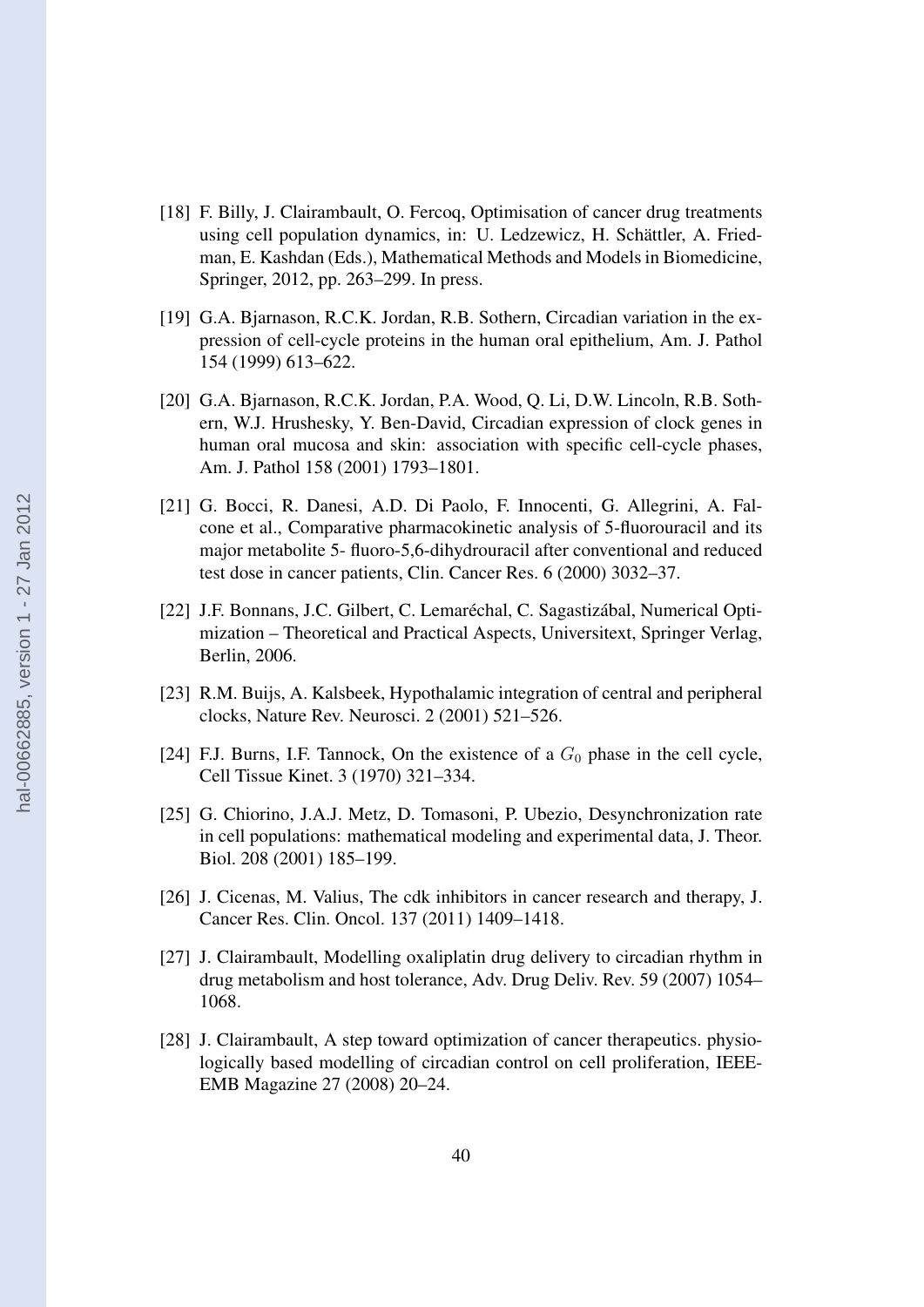- <span id="page-40-0"></span>[29] J. Clairambault, Modelling physiological and pharmacological control on cell proliferation to optimise cancer treatments, Mathematical Modelling of Natural Phenomena 4 (2009) 12–67.
- [30] J. Clairambault, Optimising cancer pharmacotherapeutics using mathematical modelling and a systems biology approach, Personalized Medicine 8 (2011) 271–286.
- [31] J. Clairambault, S. Gaubert, T. Lepoutre, Comparison of Perron and Floquet eigenvalues in age structured cell division models, Mathematical Modelling of Natural Phenomena 4 (2009) 183–209.
- [32] J. Clairambault, S. Gaubert, T. Lepoutre, Circadian rhythm and cell population growth, Mathematical and Computer Modelling 53 (2011) 1558–1567.
- [33] J. Clairambault, S. Gaubert, B. Perthame, An inequality for the Perron and Floquet eigenvalues of monotone differential systems and age-structured equations, C. R. Acad. Sci. (Paris) Ser. I Mathématique 345 (2007) 549– 554.
- [34] J. Clairambault, B. Laroche, S. Mischler, B. Perthame, A mathematical model of the cell cycle and its control, Technical Report, INRIA, Domaine de Voluceau - Rocquencourt - BP 105 - 78153 Le Chesnay Cedex (France), 2003.
- [35] J. Clairambault, P. Michel, B. Perthame, Circadian rhythm and tumour growth, C. R. Acad. Sci. (Paris) Ser. I Mathématique (Équations aux dérivées partielles) 342 (2006) 17–22.
- [36] J. Clairambault, P. Michel, B. Perthame, A model of the cell cycle and its circadian control, in: A. Deutsch, L. Brusch, H. Byrne, G. de Vries, J. Herzel (Eds.), Mathematical Modeling of Biological Systems, Volume I: Cellular Biophysics, Regulatory Networks, Development, Biomedicine, and Data Analysis, Birkhäuser, Boston, 2007, pp. 239–251.
- [37] A.A. Cohen, T. Kalisky, A. Mayo, N. Geva-Zatorsky, T. Danon, I. Issaeva, R. Kopito, N. Perzov, R. Milo, A. Sigal, U. Alon, Protein dynamics in individual human cells: Experiment and theory, PLoS one 4 (2009) 1–12. E4901.
- [38] R.B. Diasio, B.E. Harris, Clinical pharmacology of 5-fluorouracil, Clin. Pharmacokinet. 16 (1989) 215–237.
- [39] E. Filipski, P.F. Innominato, M.W. Wu, X.M. Li, S. Iacobelli, L.J. Xian, F. Lévi, Effect of light and food schedules on liver and tumor molecular clocks in mice, J. Natl. Cancer Inst. 97 (2005) 507–517.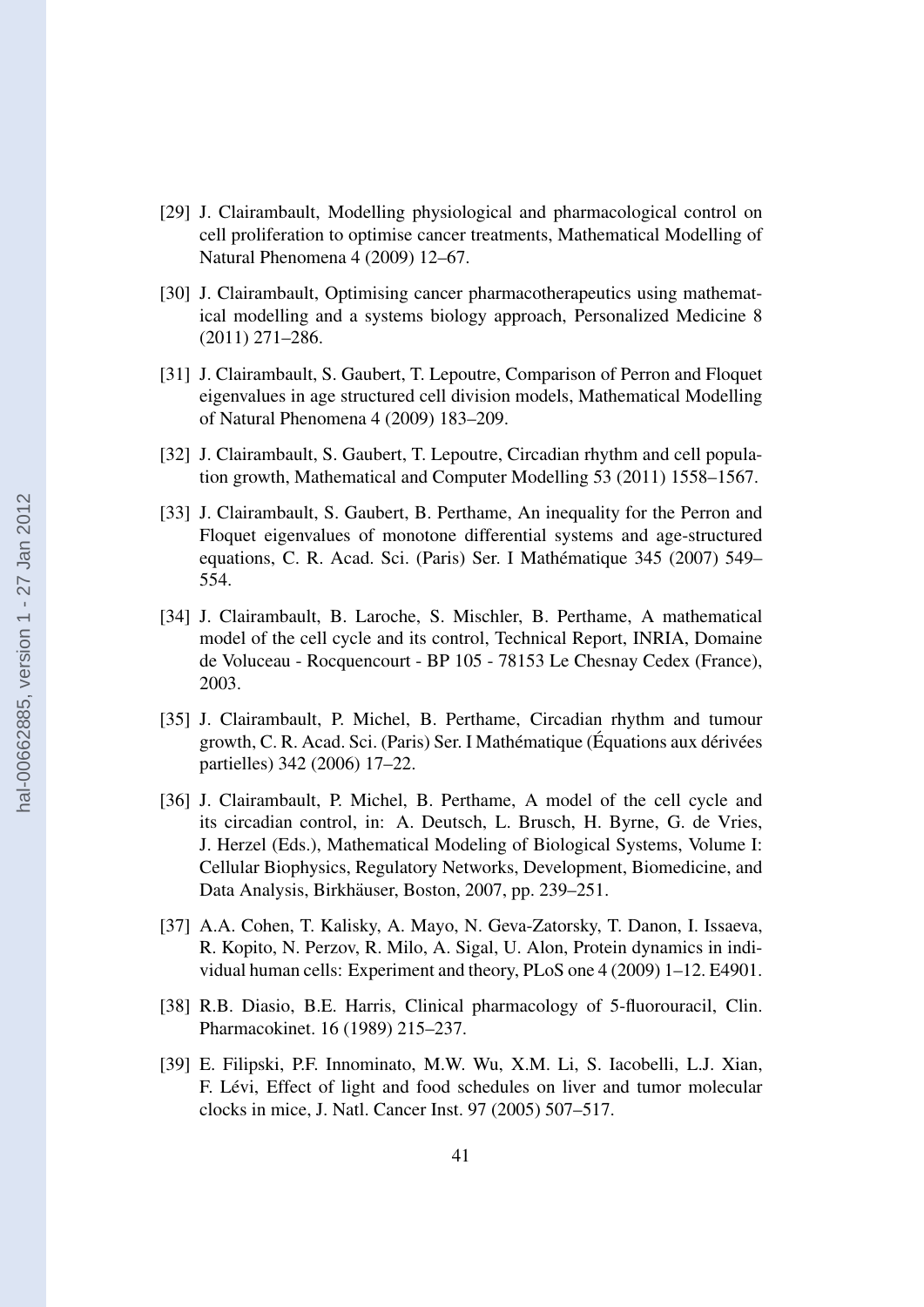- <span id="page-41-0"></span>[40] E. Filipski, V.M. King, X.M. Li, T.G. Granda, F. Levi, Host circadian clock ´ as a control point in tumor progression, J. Natl. Cancer Inst. 94 (2002) 690– 697.
- [41] L. Fu, H. Pelicano, J. Liu, P. Huang, C.C. Lee., The circadian gene *per2* plays an important role in tumor suppression and DNA damage response in vivo, Cell 111 (2002) 41–50.
- [42] S.P. Garbett, P. Gabriel, D.R. Tyson, G.F. Webb, The contribution of age structure to cell population responses to targeted therapeutics, 2011. Submitted.
- [43] J.H. Goldie, A.J. Coldman, Drug resistance in cancer: mechanisms and models, Cambridge University Press, 1998.
- [44] A.A. Goldstein, Convex programming in hilbert space, Bull. Amer. Math. Soc. 70 (1964) 709–710.
- [45] A.A. Goldstein, Constructive Real Analysis, Harper & Row, New York, 1967.
- [46] G.H. Golub, C.F. Van Loan, Matrix computations, Johns Hopkins University Press, Baltimore, Md, 1989.
- [47] A. Gréchez-Cassiau, B. Rayet, F. Guillaumond, M. Teboul, F. Delaunay, The circadian clock component bmal1 is a critical regulator of p21(waf1/cip1) expression and hepatocyte proliferation, J. Biol. Chem. 283 (2008) 4535– 42.
- [48] M. Gyllenberg, A. Osipov, L. Päivärinta, The inverse problem of linear agestructured population dynamics, J. Evol. Equations 2 (2002) 223–239.
- [49] M.B. Kastan, J. Bartek, Cell-cycle checkpoints and cancer, Nature 432 (2004) 316–323.
- [50] T. Kato, Perturbation Theory for Linear Operators, Springer-Verlag Berlin and Heidelberg GmbH & Co. K, 1966.
- [51] M. Kimmel, A. Świerniak, Control theory approach to cancer chemotherapy: Benefiting from phase dependence and overcoming drug resistance, in: A. Friedman (Ed.), Tutorials in Mathematical Biosciences III, volume 1872 of *Lecture Notes in Mathematics*, Springer Berlin / Heidelberg, 2006, pp. 185–221.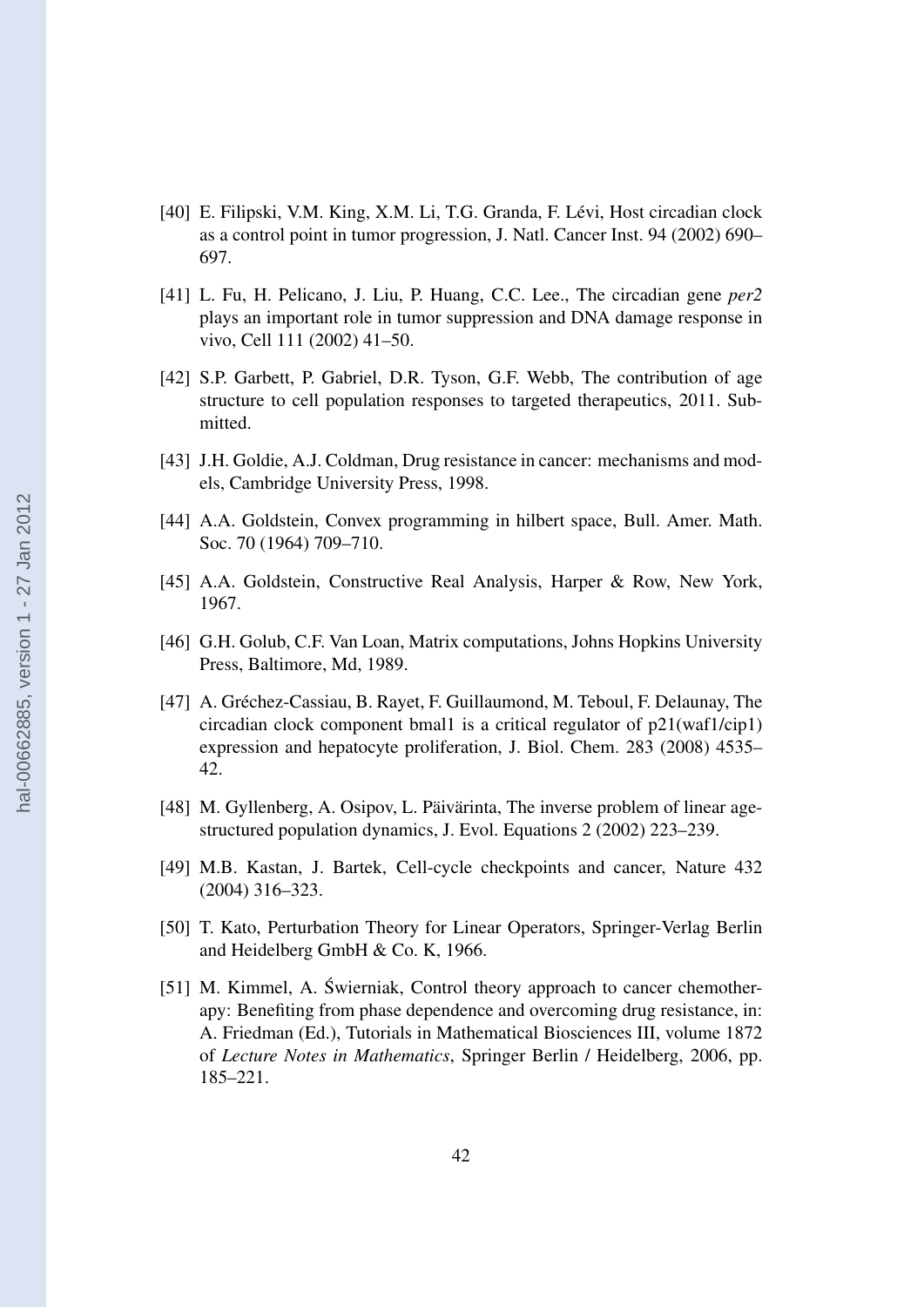- <span id="page-42-0"></span>[52] N. Komarova, D. Wodarz, Drug resistance in cancer: principles of emergence and prevention, Proc. Natl. Acad. Sci. U S A 102 (2005) 9714–9719.
- [53] R.K. Konopka, S. Benzer, Clock mutants of drosophila melanogaster, Proc. Natl. Acad. Sci. U S A 68 (1971) 2112–16.
- [54] A. Kramer, F. Yang, P. Snodgrass, X. Li, T.E. Scammell, Regulation of daily locomotor activity and sleep by hypothalamic EGF receptor signaling, Science 294 (2001) 2511–15.
- [55] T. Lepoutre, Analyse et modélisation de phénomènes de croissance et mouvement issus de la biologie, Ph.D. thesis, Universite Paris VI Pierre et Marie ´ Curie, 4, place Jussieu - 75005 Paris (France), 2009. Available online from http://tel.archives-ouvertes.fr/tel-00457561/fr/.
- [56] F. Levi, Cancer chronotherapeutics, Special issue of Chronobiology Interna- ´ tional 19 (2002) 1–19.
- [57] F. Lévi, Chronotherapeutics: the relevance of timing in cancer therapy, Cancer Causes Control 17 (2006) 611–621.
- [58] F. Lévi, The circadian timing system: A coordinator of life processes. implications for the rhythmic delivery of cancer therapeutics, IEEE-EMB Magazine 27 (2008) 17–20.
- [59] F. Lévi, A. Altinok, J. Clairambault, A. Goldbeter, Implications of circadian clocks for the rhythmic delivery of cancer therapeutics, Phil. Trans. Roy. Soc. A 366 (2008) 3575–3598.
- [60] F. Lévi, A. Okyar, S. Dulong, P.F. Innominato, J. Clairambault, Circadian timing in cancer treatments, Ann. Rev. Pharmacol. Toxicol. 50 (2010) 377– 421.
- [61] F. Lévi, U. Schibler, Circadian rhythms: Mechanisms and therapeutic implications, Ann. Rev. Pharmacol. Toxicol. 47 (2007) 493–528.
- [62] A.S. Lewis, M.L. Overton, Eigenvalue optimization, Acta Numerica 5 (1996) 149–190.
- [63] H. Lodish, A. Berk, C.A. Kaiser, M. Krieger, M.P. Scott, A. Bretscher, H. Ploegh, P.T. Matsudaira, Molecular Cell Biology, W. H. Freeman, New York, 6th edition, 2007.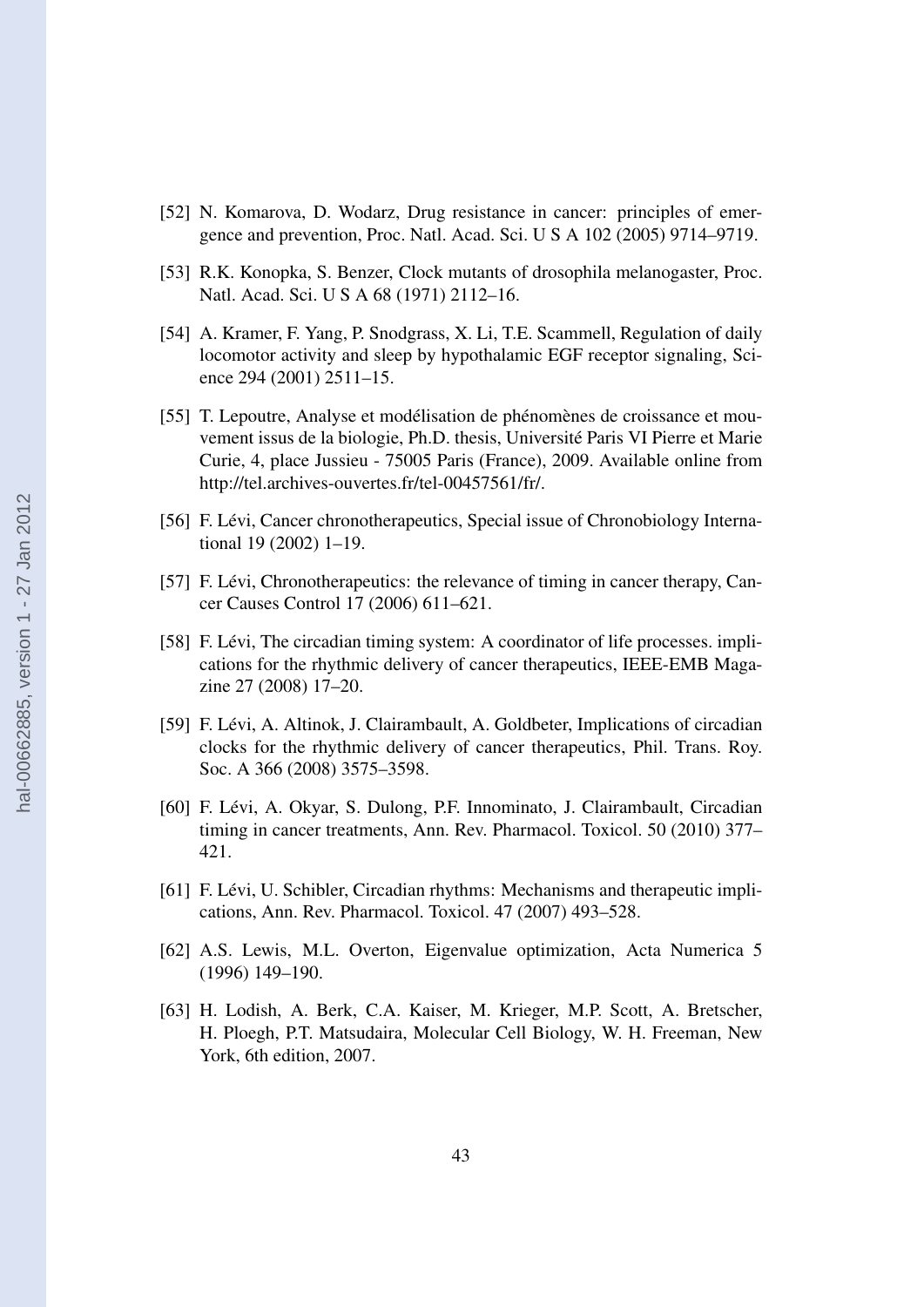- <span id="page-43-0"></span>[64] L. Ma, J. Wagner, J.J. Rice, W. Hu, A.J. Levine, G.A. Stolovitzky, A plausible model for the digital response of p53 to DNA damage, Proc. Natl. Acad. Sci. 102 (2005) 14266–71.
- [65] T. Matsuo, S. Yamaguchi, S. Mitsuia, A. Emi, F. Shimoda, H. Okamura, Control mechanism of the circadian clock for timing of cell division in vivo, Science 302 (2003) 255–259.
- [66] H.H. McAdams, A. Arkin, Stochastic mechanisms in gene expression, Proc. Natl. Acad. Sci. USA 31 (1997) 814–819.
- [67] A.G. McKendrick, Applications of mathematics to medical problems, Proc. Edinburgh Math. Soc. 54 (1926) 98–130.
- [68] J.A.J. Metz, O. Diekmann, The dynamics of physiologically structured populations, volume 68 of *Lecture notes in biomathematics*, Springer, New York, 1986.
- [69] P. Michel, S. Mischler, B. Perthame, General entropy equations for structured population models and scattering, C. R. Acad. Sci. (Paris) Ser. I Mathématique 338 (2004) 697-702.
- [70] P. Michel, S. Mischler, B. Perthame, The entropy structure of models of structured population dynamics. General Relative Entropy inequality: an illustration on growth models, J. Math. Pures et Appl. 84 (2005) 1235–1260.
- [71] D. Morgan, The Cell Cycle: Principles of Control, Primers in Biology series, Oxford University Press, 2006.
- [72] M.C. Mormont, J. Waterhouse, P. Bleuzen, S. Giacchetti, A. ami, A. Bogdan, J. Lellouch, J.L. Misset, Y. Touitou, F. Lévi, Marked 24-h rest-activity rhythms are associated with better quality of life, better response and longer survival in patients with metastatic colorectal cancer and good performance status, Clin. Cancer Res. (2000) 3038–3045.
- [73] J. Nocedal, S. Wright, Numerical Optimization, Springer, New York, 1999.
- [74] M.L. Overton, Large-scale optimization of eigenvalues, SIAM Journal on Optimization 2 (1991) 88–120.
- [75] M.L. Overton, R.S. Womersley, On minimizing the spectral radius of a nonsymmetric matrix function: optimality conditions and duality theory, SIAM Journal on Matrix Analysis and Applications 9 (1988) 473–498.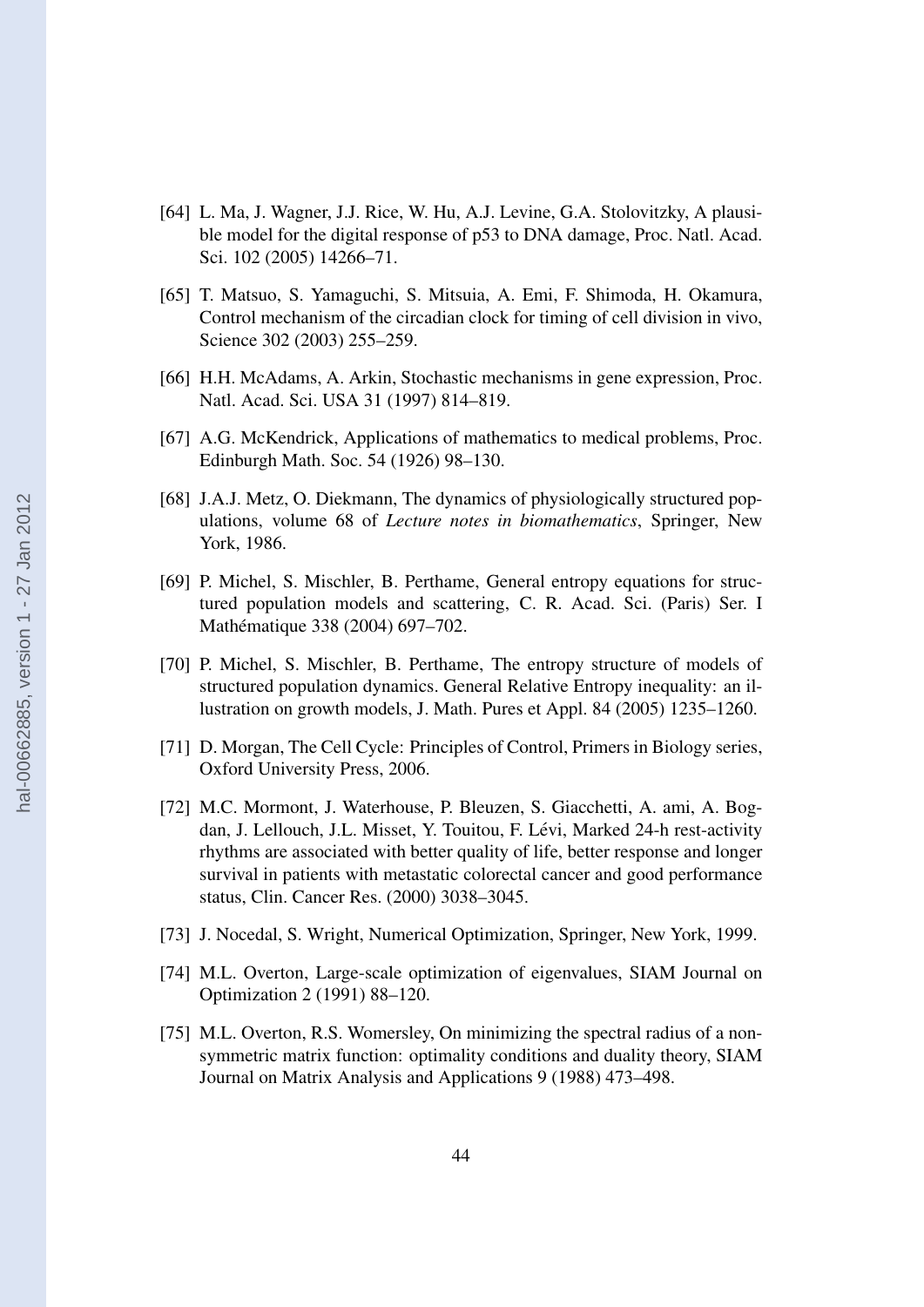- <span id="page-44-0"></span>[76] B. Perthame, Transport Equations in Biology, Frontiers in Mathematics series, Birkhäuser, Boston, 2007.
- [77] G.J. Peters, J. Lankelma, R.M. Kok, P. Noordhuis, C.J. van Groeningen, C.L. van der Wilt etal., Prolonged retention of high concentrations of 5 fluorouracil in human and murine tumors as compared with plasma, Cancer Chemother. Pharmacol. 31 (1993) 269–276.
- [78] S.M. Reppert, D.R. Weaver, Coordination of circadian timing in mammals, Nature 418 (2002) 935–941.
- [79] T. Rich, P.F. Innominato, J. Boerner, M.C. Mormont, S. Iacobelli, B. Baron, C. Jasmin, F. Lévi, Elevated serum cytokines correlated with altered behavior, serum cortisol rhythm, and dampened 24-hour rest-activity pattern in patients with metastatic colorectal cancer, Clin. Cancer Res. 11 (2005) 1757–64.
- [80] A. Sakaue-Sawano, H. Kurokawa, T. Morimura, A. Hanyu, H. Hama, H. Osawa, S. Kashiwagi, K. Fukami, T. Miyata, H. Miyoshi, T. Imamura, M. Ogawa, H. Masai, A. Miyawaki, Visualizing spatiotemporal dynamics of multicellular cell-cycle progression, Cell 32 (2008) 487–498.
- [81] A. Sakaue-Sawano, K. Ohtawa, H. Hama, M. Kawano, M. Ogawa, A. Miyawaki, Tracing the silhouette of individual cells in S/G2/M phases with fluorescence, Chem Biol. 15 (2008) 1243–48.
- [82] U. Schibler, P. Sassone-Corsi, A web of circadian pacemakers, Cell 111 (2002) 919–922.
- [83] V. Shahreazaei, P.G. Swain, Analytical distributions for stochastic gene expression, Proc. Natl. Acad. Sci. USA 105 (2008) 17256–17261.
- [84] E. Sherer, E. Tocce, R.E. Hannemann, A.E. Rundell, D. Ramkrishna, Identification of age-structured models: cell cycle phase transitions, Biotechnol. Bioeng. 99 (2008) 960–974.
- [85] R. Smaaland, O.D. Laerum, K. Lote, O. Sletvold, R.B. Sothern, R. Bjerknes, DNA synthesis in human bone marrow is circadian stage dependent, Blood 77 (1991) 2603–2611.
- [86] R.G. Staudte, Planning blocked mitosis experiments for efficient estimation of population-doubling time and cell-cycle time, Biometrics 38 (1982) 777– 785.